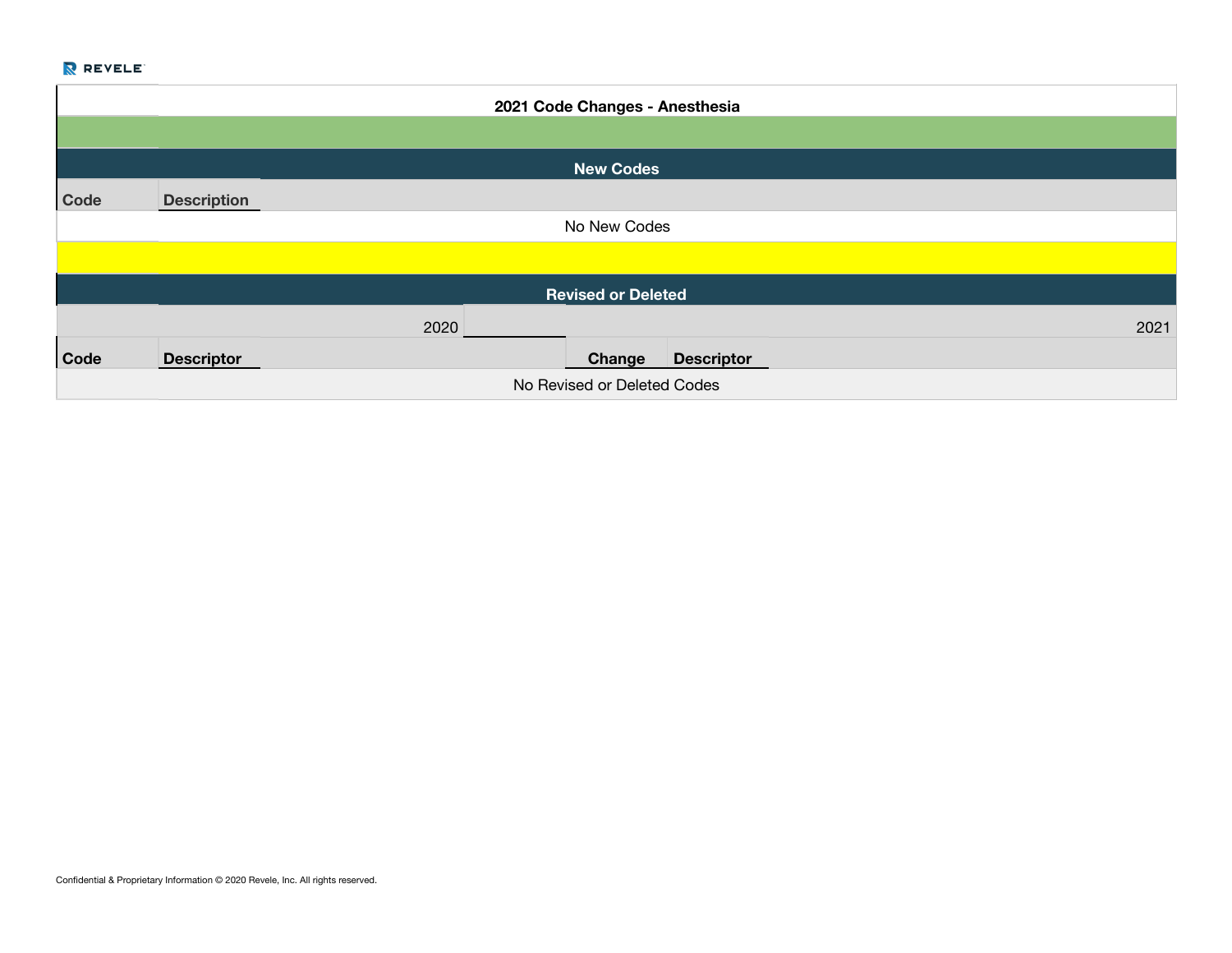|      | 2021 Code Changes - Behavioral Assessment and Intervention Services |      |                             |      |  |
|------|---------------------------------------------------------------------|------|-----------------------------|------|--|
|      |                                                                     |      |                             |      |  |
|      |                                                                     |      | <b>New Codes</b>            |      |  |
| Code | <b>Description</b>                                                  |      |                             |      |  |
|      |                                                                     |      | No New CPT Codes for 2021   |      |  |
|      |                                                                     |      |                             |      |  |
|      |                                                                     |      | <b>Revised or Deleted</b>   |      |  |
|      |                                                                     | 2020 |                             | 2021 |  |
| Code | <b>Descriptor</b>                                                   |      | <b>Descriptor</b><br>Change |      |  |
|      | No Revised or Deleted Codes                                         |      |                             |      |  |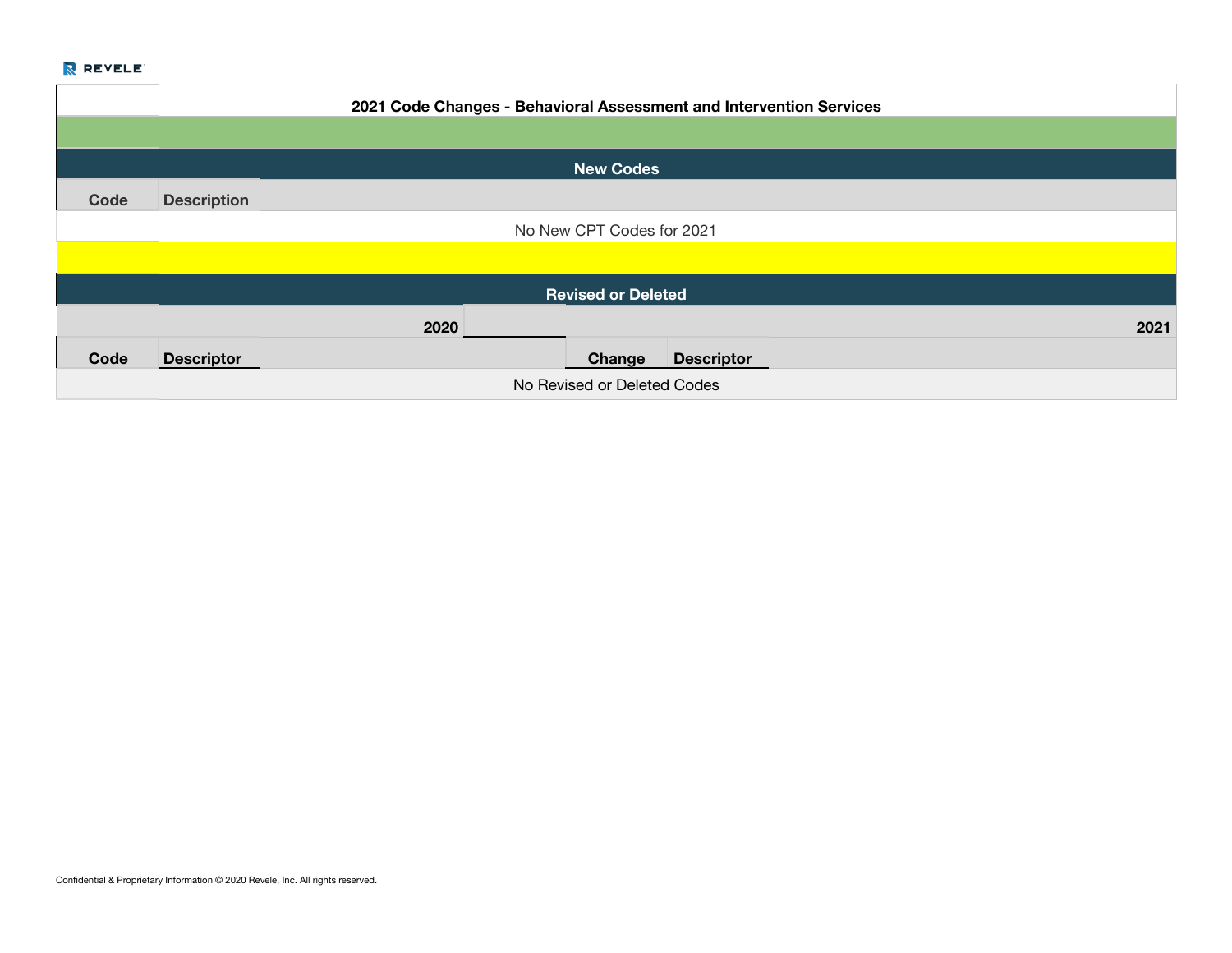|       | 2021 Code Changes - Cardiovascular                                                                                                                                                                                                                                                                                                                                                                                                                                                                                                                                                  |  |  |  |  |
|-------|-------------------------------------------------------------------------------------------------------------------------------------------------------------------------------------------------------------------------------------------------------------------------------------------------------------------------------------------------------------------------------------------------------------------------------------------------------------------------------------------------------------------------------------------------------------------------------------|--|--|--|--|
|       |                                                                                                                                                                                                                                                                                                                                                                                                                                                                                                                                                                                     |  |  |  |  |
|       | <b>New Codes</b>                                                                                                                                                                                                                                                                                                                                                                                                                                                                                                                                                                    |  |  |  |  |
| Code  | <b>Description</b>                                                                                                                                                                                                                                                                                                                                                                                                                                                                                                                                                                  |  |  |  |  |
| 33741 | Transcatheter atrial septostomy (TAS) for congenital cardiac anomalies to create effective atrial flow, including all imaging guidance by the<br>proceduralist, when performed, any method (eg, Rashkind, Sang-Park, balloon, cutting balloon, blade)                                                                                                                                                                                                                                                                                                                               |  |  |  |  |
| 33745 | Transcatheter intracardiac shunt (TIS) creation by stent placement for congenital cardiac anomalies to establish effective intracardiac flow,<br>including all imaging guidance by the proceduralist, when performed, left and right heart diagnostic cardiac catherization for congenital cardiac<br>anomalies, and target zone angioplasty, when performed (eg, atrial septum, Fontan fenestration, right ventricular outflow tract, Mustard/Senning/<br>Warden baffles); initial intracardiac shunt                                                                              |  |  |  |  |
| 33746 | Transcatheter intracardiac shunt (TIS) creation by stent placement for congenital cardiac anomalies to establish effective intracardiac flow,<br>including all imaging guidance by the proceduralist, when performed, left and right heart diagnostic cardiac catherization for congenital cardiac<br>anomalies, and target zone angioplasty, when performed (eg, atrial septum, Fontan fenestration, right ventricular outflow tract, Mustard/Senning/<br>Warden baffles); each additional intracardiac shunt location (List separately in addition to code for primary procedure) |  |  |  |  |
| 33995 | Insertion of ventricular assist device, percutaneous, including radiological supervision and interpretation; right heart, venous access only                                                                                                                                                                                                                                                                                                                                                                                                                                        |  |  |  |  |
| 33997 | Removal of percutaneous right heart ventricular assist device, venous cannula, at separate and distinct session from insertion                                                                                                                                                                                                                                                                                                                                                                                                                                                      |  |  |  |  |
| 80151 | Amiodarone                                                                                                                                                                                                                                                                                                                                                                                                                                                                                                                                                                          |  |  |  |  |
| 80181 | Flecainide                                                                                                                                                                                                                                                                                                                                                                                                                                                                                                                                                                          |  |  |  |  |
| 93241 | External electrocardiographic recording for more than 48 hours up to 7 days by continuous rhythm recording and storage; includes recording,<br>scanning analysis with report, review and interpretation                                                                                                                                                                                                                                                                                                                                                                             |  |  |  |  |
| 93242 | External electrocardiographic recording for more than 48 hours up to 7 days by continuous rhythm recording and storage; recording (includes<br>connection and initial recording)                                                                                                                                                                                                                                                                                                                                                                                                    |  |  |  |  |
| 93243 | External electrocardiographic recording for more than 48 hours up to 7 days by continuous rhythm recording and storage; scanning analysis with<br>report                                                                                                                                                                                                                                                                                                                                                                                                                            |  |  |  |  |
| 93244 | External electrocardiographic recording for more than 48 hours up to 7 days by continuous rhythm recording and storage; review and<br>interpretation                                                                                                                                                                                                                                                                                                                                                                                                                                |  |  |  |  |
| 93245 | External electrocardiographic recording for more than 7 days up to 15 days by continuous rhythm recording and storage; includes recording,<br>scanning analysis with report, review and interpretation                                                                                                                                                                                                                                                                                                                                                                              |  |  |  |  |
| 93246 | External electrocardiographic recording for more than 7 days up to 15 days by continuous rhythm recording and storage; recording (includes<br>connection and initial recording)                                                                                                                                                                                                                                                                                                                                                                                                     |  |  |  |  |
| 93247 | External electrocardiographic recording for more than 7 days up to 15 days by continuous rhythm recording and storage; scanning analysis with<br>report                                                                                                                                                                                                                                                                                                                                                                                                                             |  |  |  |  |
| 93248 | External electrocardiographic recording for more than 7 days up to 15 days by continuous rhythm recording and storage; review and<br>interpretation                                                                                                                                                                                                                                                                                                                                                                                                                                 |  |  |  |  |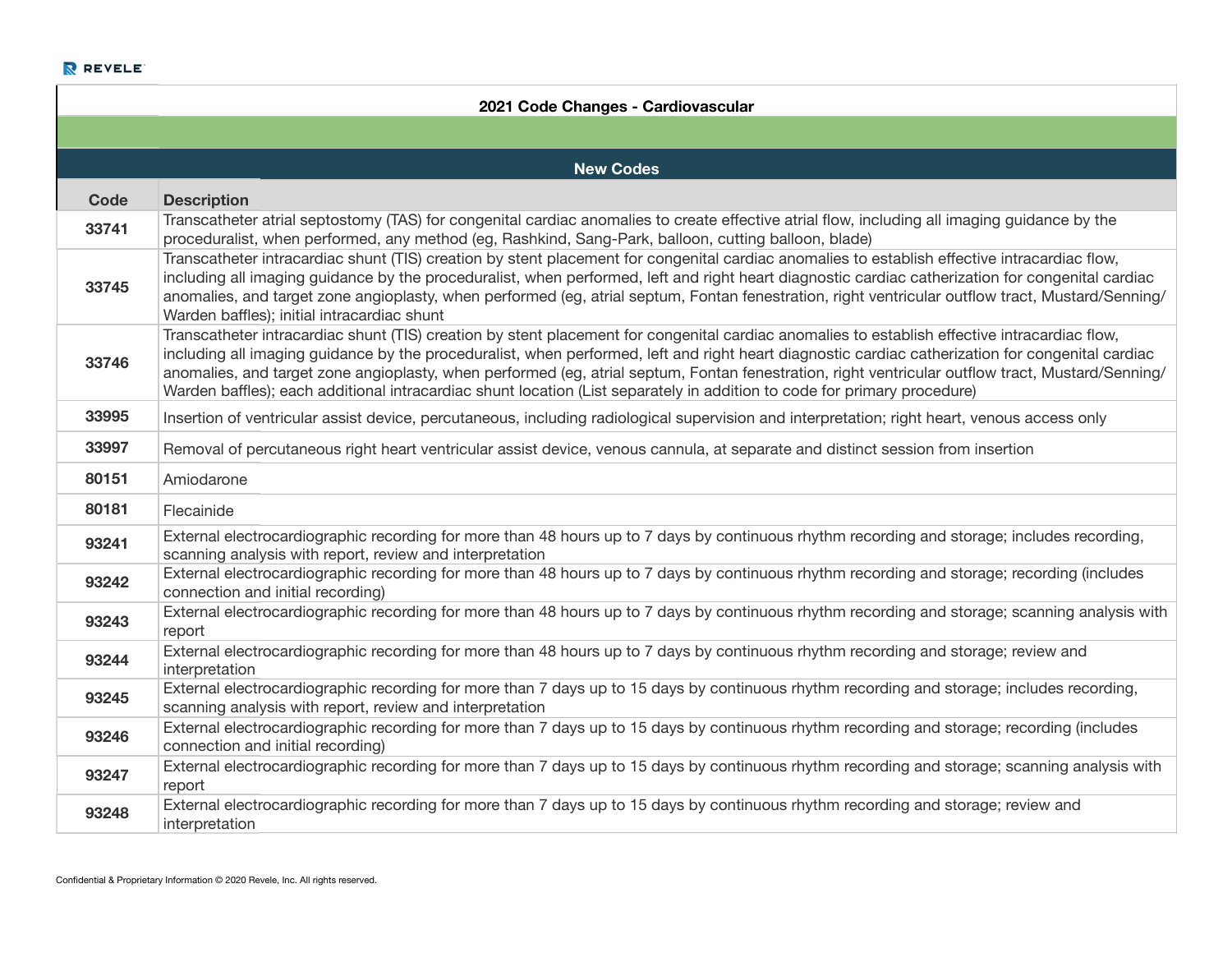| <b>Revised or Deleted</b> |                                                                                                                                                                                 |                |                                                                                                                                                                                           |  |  |  |
|---------------------------|---------------------------------------------------------------------------------------------------------------------------------------------------------------------------------|----------------|-------------------------------------------------------------------------------------------------------------------------------------------------------------------------------------------|--|--|--|
|                           | 2020                                                                                                                                                                            |                | 2021                                                                                                                                                                                      |  |  |  |
| Code                      | <b>Descriptor</b>                                                                                                                                                               | Change         | <b>Descriptor</b>                                                                                                                                                                         |  |  |  |
| 92993                     | Insertion of ventricular assist device, percutaneous<br>including radiological supervision and interpretation;<br>arterial access only                                          | <b>Revised</b> | Insertion of ventricular assist device, percutaneous, including<br>radiological supervision and interpretation; left heart, arterial access<br>only                                       |  |  |  |
| 92993                     | Insertion of ventricular assist device, percutaneous<br>including radiological supervision and interpretation;<br>both arterial and venous access, with transseptal<br>puncture | <b>Revised</b> | Insertion of ventricular assist device, percutaneous, including<br>radiological supervision and interpretation; left heart, both arterial and<br>venous access, with transseptal puncture |  |  |  |
| 92993                     | Removal of percutaneous ventricular assist device at<br>separate and distinct session from insertion                                                                            | <b>Revised</b> | Removal of percutaneous left heart ventricular assist device, arterial<br>or arterial and venous cannula(s), at separate and distinct session<br>from insertion                           |  |  |  |
| 92993                     | Repositioning of percutaneous ventricular assist device<br>with imaging guidance at separate and distinct session<br>from insertion                                             | <b>Revised</b> | Repositioning of percutaneous right or left heart ventricular assist<br>device with imaging guidance at separate and distinct session from<br>insertion                                   |  |  |  |
| 92993                     | Atrial septectomy or septostomy; transvenous method,<br>balloon (eg, Rashkind type) (includes cardiac<br>catheterization)                                                       | <b>Deleted</b> | See new code 33741 and introductory guidelines                                                                                                                                            |  |  |  |
| 92993                     | Atrial septectomy or septostomy; blade method (Park<br>septostomy) (includes cardiac catheterization)                                                                           | <b>Deleted</b> | See new code 33741 and introductory guidelines                                                                                                                                            |  |  |  |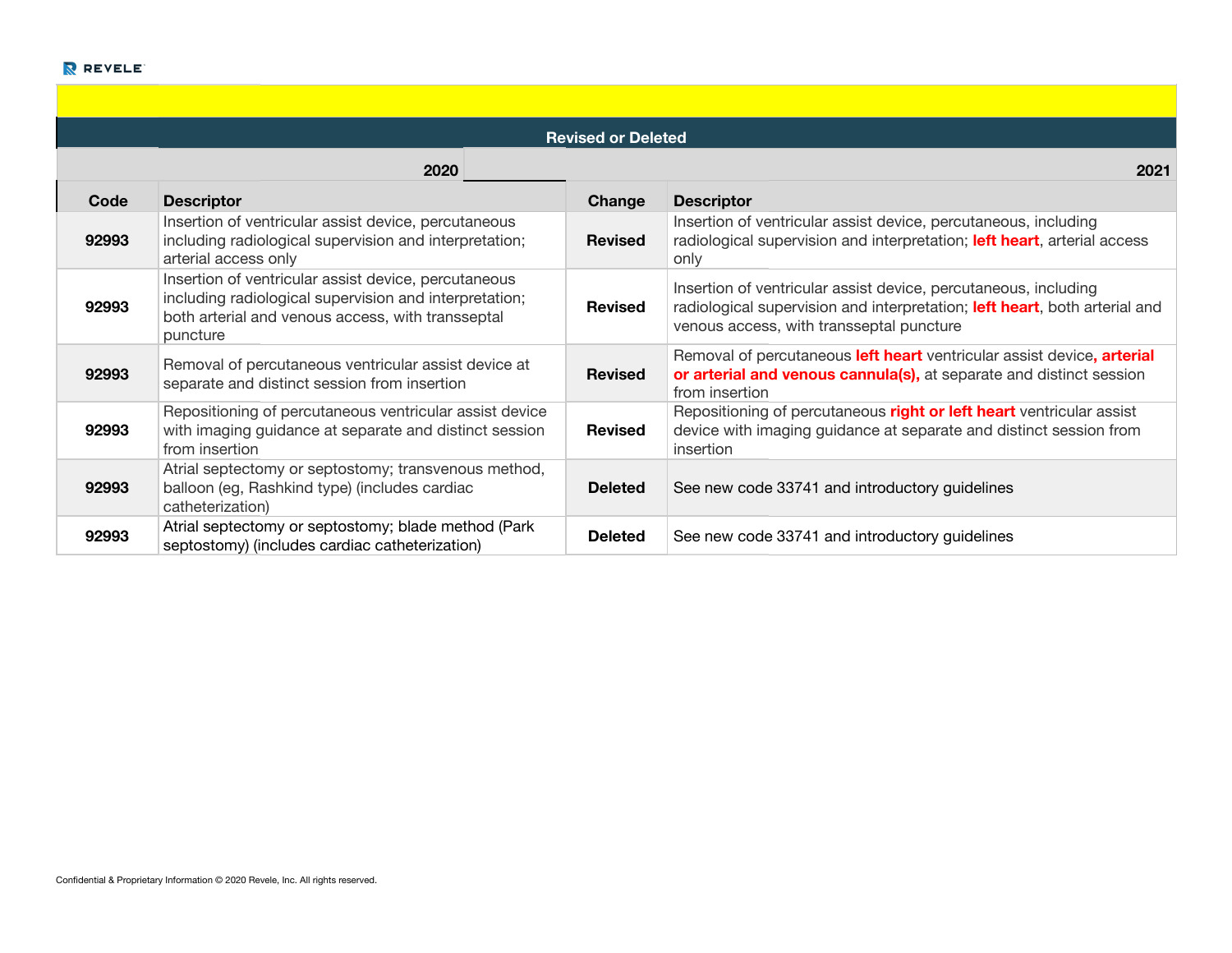|             | <b>NEW CODES</b>                                                                                                                                                                                                                                                                                                                                                                                                                                                      |  |  |  |  |  |
|-------------|-----------------------------------------------------------------------------------------------------------------------------------------------------------------------------------------------------------------------------------------------------------------------------------------------------------------------------------------------------------------------------------------------------------------------------------------------------------------------|--|--|--|--|--|
| <b>CODE</b> | <b>DESCRIPTION</b>                                                                                                                                                                                                                                                                                                                                                                                                                                                    |  |  |  |  |  |
| 0620T       | Endovascular venous arterialization, tibial or peroneal vein, with transcatheter placement of intravascular stent graft(s)<br>and closure by any method, including percutaneous or open vascular access, ultrasound guidance for vascular access<br>when performed, all catheterization(s) and intraprocedural roadmapping and imaging guidance necessary to complete<br>the intervention, all associated radiological supervision and interpretation, when performed |  |  |  |  |  |
| 0621T       | Trabeculostomy ab interno by laser                                                                                                                                                                                                                                                                                                                                                                                                                                    |  |  |  |  |  |
| 0622T       | Trabeculostomy ab interno by laser; with use of ophthalmic endoscope                                                                                                                                                                                                                                                                                                                                                                                                  |  |  |  |  |  |
| 0623T       | Automated quantification and characterization of coronary atherosclerotic plaque to assess severity of coronary disease,<br>using data from coronary computed tomographic angiography; data preparation and transmission, computerized<br>analysis of data, with review of computerized analysis output to reconcile discordant data, interpretation and report                                                                                                       |  |  |  |  |  |
| 0624T       | Automated quantification and characterization of coronary atherosclerotic plaque to assess severity of coronary disease,<br>using data from coronary computed tomographic angiography; data preparation and transmission                                                                                                                                                                                                                                              |  |  |  |  |  |
| 0625T       | Automated quantification and characterization of coronary atherosclerotic plaque to assess severity of coronary disease,<br>using data from coronary computed tomographic angiography; computerized analysis of data from coronary computed<br>tomographic angiography                                                                                                                                                                                                |  |  |  |  |  |
| 0626T       | Automated quantification and characterization of coronary atherosclerotic plaque to assess severity of coronary disease,<br>using data from coronary computed tomographic angiography; review of computerized analysis output to reconcile<br>discordant data, interpretation and report                                                                                                                                                                              |  |  |  |  |  |
| 0627T       | Percutaneous injection of allogeneic cellular and/or tissue-based product, intervertebral disc, unilateral or bilateral<br>injection, with fluoroscopic guidance, lumbar; first level                                                                                                                                                                                                                                                                                 |  |  |  |  |  |
| 0628T       | Percutaneous injection of allogeneic cellular and/or tissue-based product, intervertebral disc, unilateral or bilateral<br>injection, with fluoroscopic guidance, lumbar; each additional level (List separately in addition to code for primary<br>procedure)                                                                                                                                                                                                        |  |  |  |  |  |
| 0629T       | Percutaneous injection of allogeneic cellular and/or tissue-based product, intervertebral disc, unilateral or bilateral<br>injection, with CT guidance, lumbar; first level                                                                                                                                                                                                                                                                                           |  |  |  |  |  |
| 0630T       | Percutaneous injection of allogeneic cellular and/or tissue-based product, intervertebral disc, unilateral or bilateral<br>injection, with CT guidance, lumbar; each additional level (List separately in addition to code for primary procedure)                                                                                                                                                                                                                     |  |  |  |  |  |
| 0631T       | Transcutaneous visible light hyperspectral imaging measurement of oxyhemoglobin, deoxyhemoglobin, and tissue<br>oxygenation, with interpretation and report, per extremity                                                                                                                                                                                                                                                                                            |  |  |  |  |  |
| 0632T       | Percutaneous transcatheter ultrasound ablation of nerves innervating the pulmonary arteries, including right heart<br>catheterization, pulmonary artery angiography, and all imaging guidance                                                                                                                                                                                                                                                                         |  |  |  |  |  |
| 0633T       | Computed tomography, breast, including 3D rendering, when performed, unilateral; without contrast material                                                                                                                                                                                                                                                                                                                                                            |  |  |  |  |  |
| 0634T       | Computed tomography, breast, including 3D rendering, when performed, unilateral; with contrast material(s)                                                                                                                                                                                                                                                                                                                                                            |  |  |  |  |  |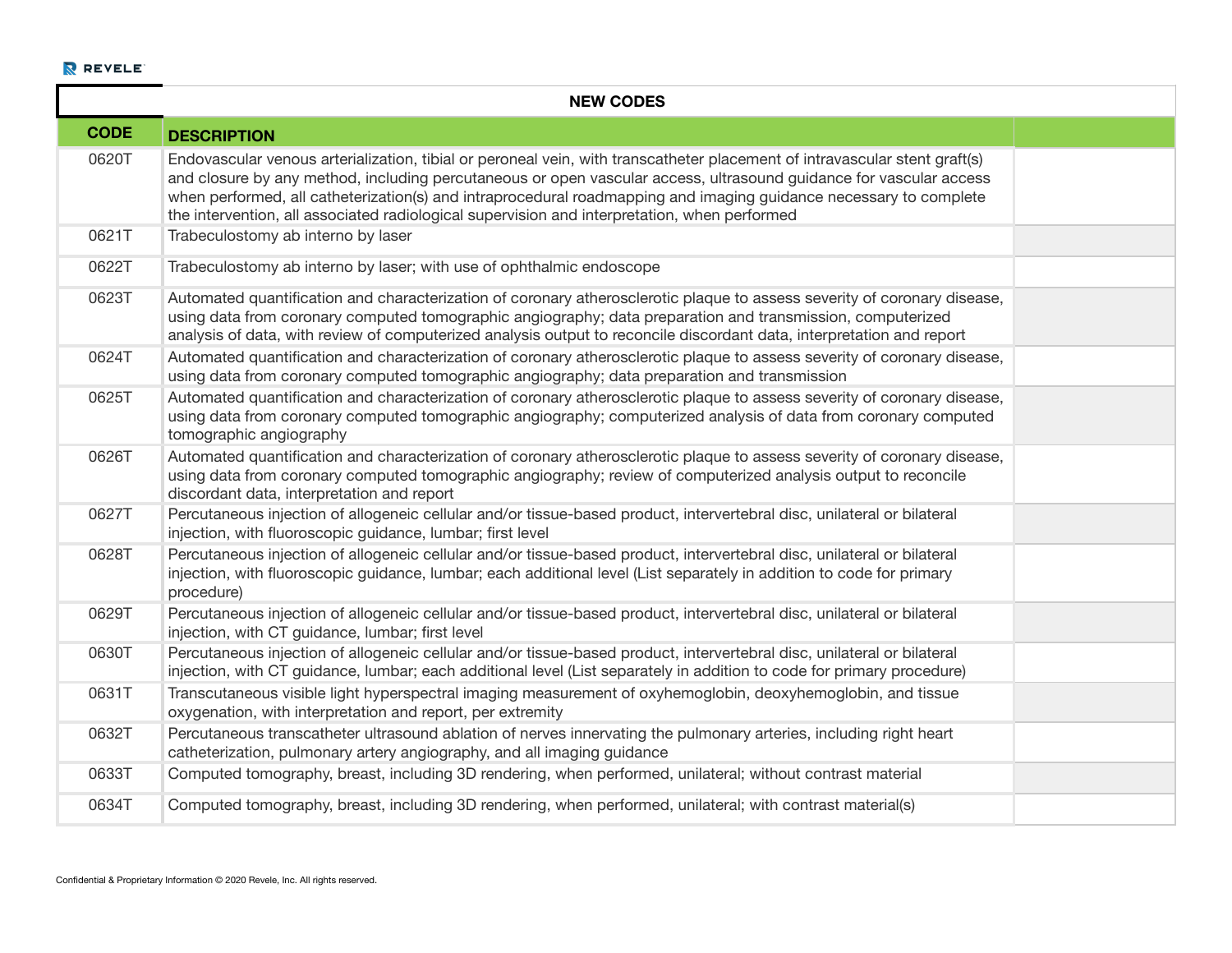| 0635T       | Computed tomography, breast, including 3D rendering, when performed, unilateral; without contrast, followed by<br>contrast material(s)                                                                                                                                                                          |                                             |
|-------------|-----------------------------------------------------------------------------------------------------------------------------------------------------------------------------------------------------------------------------------------------------------------------------------------------------------------|---------------------------------------------|
| 0636T       | Computed tomography, breast, including 3D rendering, when performed, bilateral; without contrast material(s)                                                                                                                                                                                                    |                                             |
| 0637T       | Computed tomography, breast, including 3D rendering, when performed, bilateral; with contrast material(s)                                                                                                                                                                                                       |                                             |
| 0638T       | Computed tomography, breast, including 3D rendering, when performed, bilateral; without contrast, followed by contrast<br>material(s)                                                                                                                                                                           |                                             |
| 0639T       | Wireless skin sensor thermal anisotropy measurement(s) and assessment of flow in cerebrospinal fluid shunt, including<br>ultrasound guidance, when performed                                                                                                                                                    |                                             |
|             | <b>REVISED CODES</b>                                                                                                                                                                                                                                                                                            |                                             |
| <b>CODE</b> | <b>DESCRIPTION</b>                                                                                                                                                                                                                                                                                              | <b>REPLACEMENT</b>                          |
| 0577T       | Electrophysiologic evaluation of implantable cardioverter-defibrillator system with substernal electrode (includes<br>defibrillation threshold evaluation, induction of arrhythmia, evaluation of sensing for arrhythmia termination, and<br>programming or reprogramming of sensing or therapeutic parameters) |                                             |
|             | <b>DELETED CODES</b>                                                                                                                                                                                                                                                                                            |                                             |
| <b>CODE</b> | <b>DESCRIPTION</b>                                                                                                                                                                                                                                                                                              | <b>REPLACEMENT</b>                          |
| 0058T       | Cryopreservation; reproductive tissue, ovarian                                                                                                                                                                                                                                                                  | No crosswalk codes<br>for this deleted code |
| 0085T       | Breath test for heart transplant rejection                                                                                                                                                                                                                                                                      | No crosswalk codes<br>for this deleted code |
| 0111T       | Long-chain (C20-22) omega-3 fatty acids in red blood cell (RBC) membranes                                                                                                                                                                                                                                       | No crosswalk codes<br>for this deleted code |
| 0126T       | Common carotid intima-media thickness (IMT) study for evaluation of atherosclerotic burden or coronary heart disease<br>risk factor assessment                                                                                                                                                                  | No crosswalk codes<br>for this deleted code |
| 0228T       | Injection(s), anesthetic agent and/or steroid, transforaminal epidural, with ultrasound guidance, cervical or thoracic;<br>single level                                                                                                                                                                         | No crosswalk codes<br>for this deleted code |
| 0229T       | Injection(s), anesthetic agent and/or steroid, transforaminal epidural, with ultrasound guidance, cervical or thoracic; each<br>additional level (List separately in addition to code for primary procedure)                                                                                                    | No crosswalk codes<br>for this deleted code |
| 0230T       | Injection(s), anesthetic agent and/or steroid, transforaminal epidural, with ultrasound guidance, lumbar or sacral; single<br>level                                                                                                                                                                             | No crosswalk codes<br>for this deleted code |
| 0231T       | Injection(s), anesthetic agent and/or steroid, transforaminal epidural, with ultrasound guidance, lumbar or sacral; each<br>additional level (List separately in addition to code for primary procedure)                                                                                                        | No crosswalk codes<br>for this deleted code |
| 0295T       | External electrocardiographic recording for more than 48 hours up to 21 days by continuous rhythm recording and<br>storage; includes recording, scanning analysis with report, review and interpretation                                                                                                        | No crosswalk codes<br>for this deleted code |
| 0296T       | External electrocardiographic recording for more than 48 hours up to 21 days by continuous rhythm recording and<br>storage; recording (includes connection and initial recording)                                                                                                                               | No crosswalk codes<br>for this deleted code |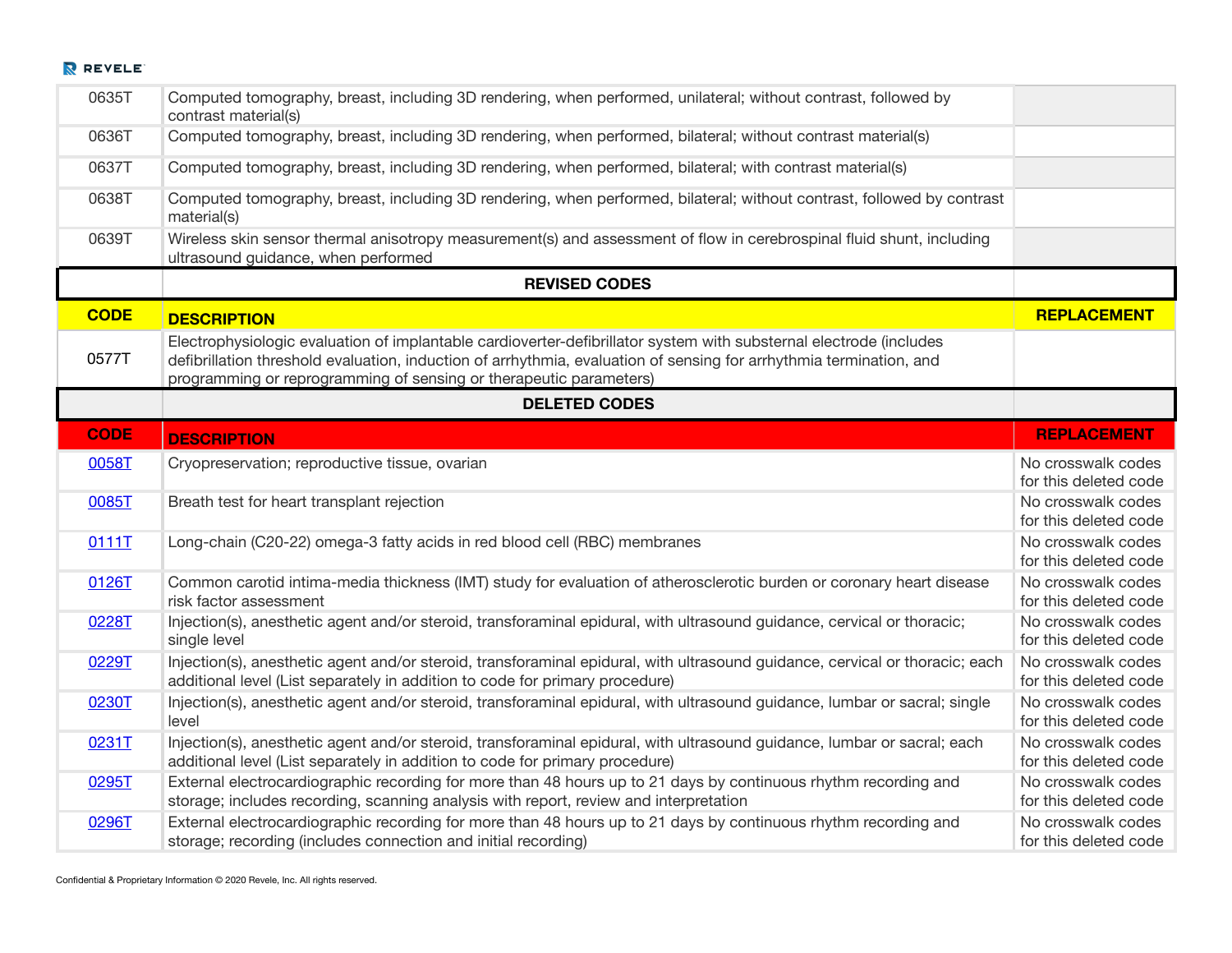| 0297T | External electrocardiographic recording for more than 48 hours up to 21 days by continuous rhythm recording and<br>storage; scanning analysis with report                                                                                                                                                                                                  | No crosswalk codes<br>for this deleted code                             |
|-------|------------------------------------------------------------------------------------------------------------------------------------------------------------------------------------------------------------------------------------------------------------------------------------------------------------------------------------------------------------|-------------------------------------------------------------------------|
| 0298T | External electrocardiographic recording for more than 48 hours up to 21 days by continuous rhythm recording and<br>storage; review and interpretation                                                                                                                                                                                                      | No crosswalk codes<br>for this deleted code                             |
| 0381T | External heart rate and 3-axis accelerometer data recording up to 14 days to assess changes in heart rate and to<br>monitor motion analysis for the purposes of diagnosing nocturnal epilepsy seizure events; includes report, scanning<br>analysis with report, review and interpretation by a physician or other qualified health care professional      | The AMA does not<br>provide crosswalk<br>codes for this<br>deleted code |
| 0382T | External heart rate and 3-axis accelerometer data recording up to 14 days to assess changes in heart rate and to<br>monitor motion analysis for the purposes of diagnosing nocturnal epilepsy seizure events; review and interpretation only                                                                                                               | No crosswalk codes<br>for this deleted code                             |
| 0383T | External heart rate and 3-axis accelerometer data recording from 15 to 30 days to assess changes in heart rate and to<br>monitor motion analysis for the purposes of diagnosing nocturnal epilepsy seizure events; includes report, scanning<br>analysis with report, review and interpretation by a physician or other qualified health care professional | No crosswalk codes<br>for this deleted code                             |
| 0384T | External heart rate and 3-axis accelerometer data recording from 15 to 30 days to assess changes in heart rate and to<br>monitor motion analysis for the purposes of diagnosing nocturnal epilepsy seizure events; review and interpretation only                                                                                                          | No crosswalk codes<br>for this deleted code                             |
| 0385T | External heart rate and 3-axis accelerometer data recording more than 30 days to assess changes in heart rate and to<br>monitor motion analysis for the purposes of diagnosing nocturnal epilepsy seizure events; includes report, scanning<br>analysis with report, review and interpretation by a physician or other qualified health care professional  | No crosswalk codes<br>for this deleted code                             |
| 0386T | External heart rate and 3-axis accelerometer data recording more than 30 days to assess changes in heart rate and to<br>monitor motion analysis for the purposes of diagnosing nocturnal epilepsy seizure events; review and interpretation only                                                                                                           | No crosswalk codes<br>for this deleted code                             |
| 0396T | Intra-operative use of kinetic balance sensor for implant stability during knee replacement arthroplasty (List separately in<br>addition to code for primary procedure)                                                                                                                                                                                    | No crosswalk codes<br>for this deleted code                             |
| 0400T | Multi-spectral digital skin lesion analysis of clinically atypical cutaneous pigmented lesions for detection of melanomas<br>and high risk melanocytic atypia; one to five lesions                                                                                                                                                                         | No crosswalk codes<br>for this deleted code                             |
| 0401T | Multi-spectral digital skin lesion analysis of clinically atypical cutaneous pigmented lesions for detection of melanomas<br>and high risk melanocytic atypia; six or more lesions                                                                                                                                                                         | No crosswalk codes<br>for this deleted code                             |
| 0405T | Oversight of the care of an extracorporeal liver assist system patient requiring review of status, review of laboratories<br>and other studies, and revision of orders and liver assist care plan (as appropriate), within a calendar month, 30 minutes<br>or more of non-face-to-face time                                                                | No crosswalk codes<br>for this deleted code                             |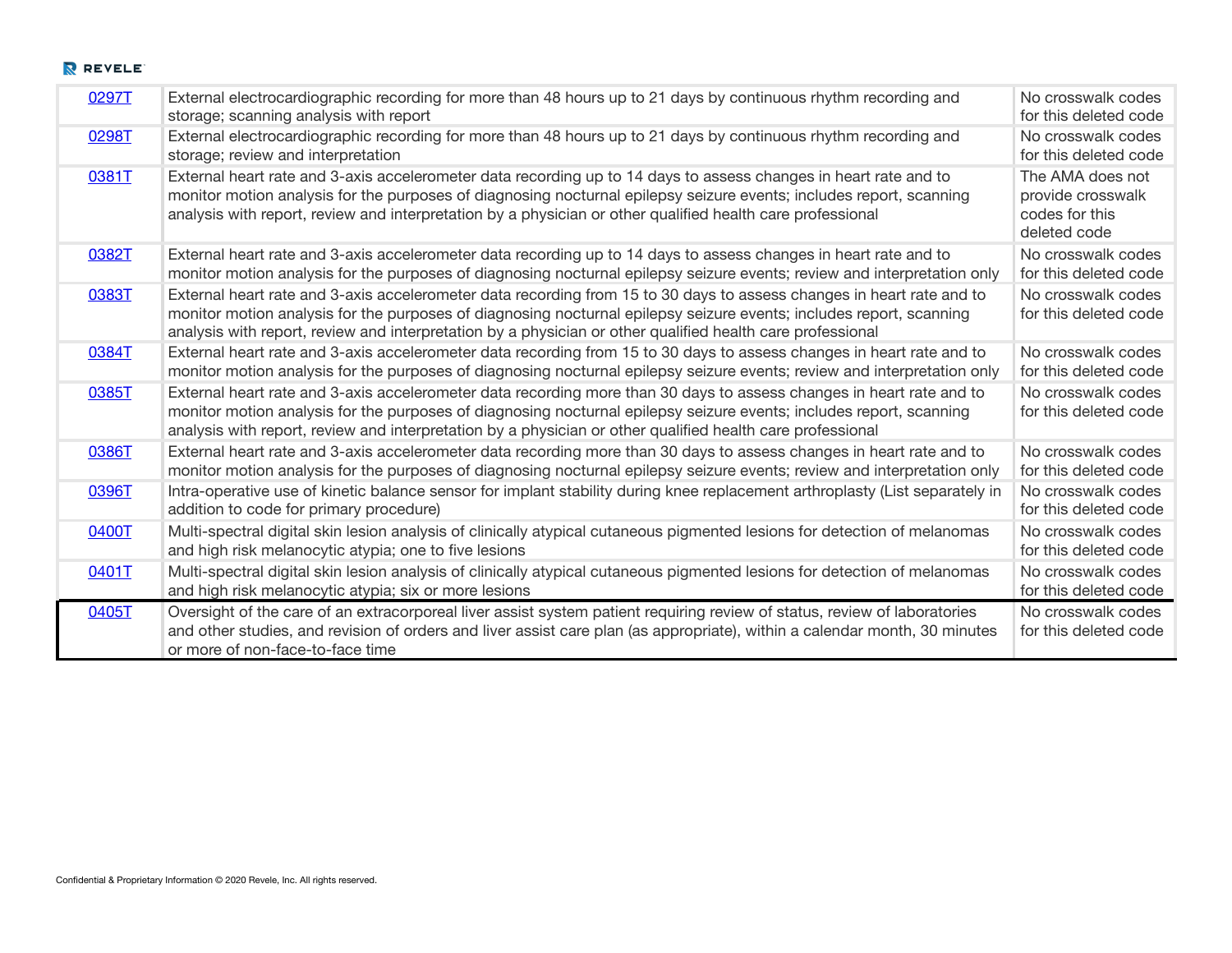| <b>DELETED CODES</b> |                                                                                                                                                                                                                                         |                    |  |  |  |
|----------------------|-----------------------------------------------------------------------------------------------------------------------------------------------------------------------------------------------------------------------------------------|--------------------|--|--|--|
| <b>CODE</b>          | <b>DESCRIPTION</b>                                                                                                                                                                                                                      | <b>REPLACEMENT</b> |  |  |  |
| 19324                | Mammaplasty, augmentation; without prosthetic implant                                                                                                                                                                                   |                    |  |  |  |
| 19366                | Breast reconstruction with other technique                                                                                                                                                                                              |                    |  |  |  |
| 32405                | Biopsy, lung or mediastinum, percutaneous needle                                                                                                                                                                                        |                    |  |  |  |
| 49220                | Staging laparotomy for Hodgkins disease or lymphoma (includes splenectomy, needle or open biopsies of both liver<br>lobes, possibly also removal of abdominal nodes, abdominal node and/or bone marrow biopsies, ovarian repositioning) |                    |  |  |  |
| 57112                | Vaginectomy, complete removal of vaginal wall; with removal of paravaginal tissue (radical vaginectomy) with bilateral<br>total pelvic lymphadenectomy and para-aortic lymph node sampling (biopsy)                                     |                    |  |  |  |
| 58293                | Vaginal hysterectomy, for uterus greater than 250 g; with colpo-urethrocystopexy (Marshall-Marchetti-Krantz type,<br>Pereyra type) with or without endoscopic control                                                                   |                    |  |  |  |
| 61870                | Craniectomy for implantation of neurostimulator electrodes, cerebellar, cortical                                                                                                                                                        |                    |  |  |  |
| 62163                | Neuroendoscopy, intracranial; with retrieval of foreign body                                                                                                                                                                            |                    |  |  |  |
| 63180                | Laminectomy and section of dentate ligaments, with or without dural graft, cervical; 1 or 2 segments                                                                                                                                    |                    |  |  |  |
| 63182                | Laminectomy and section of dentate ligaments, with or without dural graft, cervical; more than 2 segments                                                                                                                               |                    |  |  |  |
| 69605                | Revision mastoidectomy; with apicectomy                                                                                                                                                                                                 |                    |  |  |  |
| 76970                | Ultrasound study follow-up (specify)                                                                                                                                                                                                    |                    |  |  |  |
| 78135                | Red cell survival study; differential organ/tissue kinetics (eg, splenic and/or hepatic sequestration)                                                                                                                                  |                    |  |  |  |
| 81545                | Oncology (thyroid), gene expression analysis of 142 genes, utilizing fine needle aspirate, algorithm reported as a<br>categorical result (eg, benign or suspicious)                                                                     |                    |  |  |  |
| 92585                | Auditory evoked potentials for evoked response audiometry and/or testing of the central nervous system; comprehensive                                                                                                                   |                    |  |  |  |
| 92586                | Auditory evoked potentials for evoked response audiometry and/or testing of the central nervous system; limited                                                                                                                         |                    |  |  |  |
| 92992                | Atrial septectomy or septostomy; transvenous method, balloon (eg, Rashkind type) (includes cardiac catheterization)                                                                                                                     |                    |  |  |  |
| 92993                | Atrial septectomy or septostomy; blade method (Park septostomy) (includes cardiac catheterization)                                                                                                                                      |                    |  |  |  |
| 94250                | Expired gas collection, quantitative, single procedure (separate procedure)                                                                                                                                                             |                    |  |  |  |
| 94400                | Breathing response to CO2 (CO2 response curve)                                                                                                                                                                                          |                    |  |  |  |
| 94750                | Pulmonary compliance study (eg, plethysmography, volume and pressure measurements)                                                                                                                                                      |                    |  |  |  |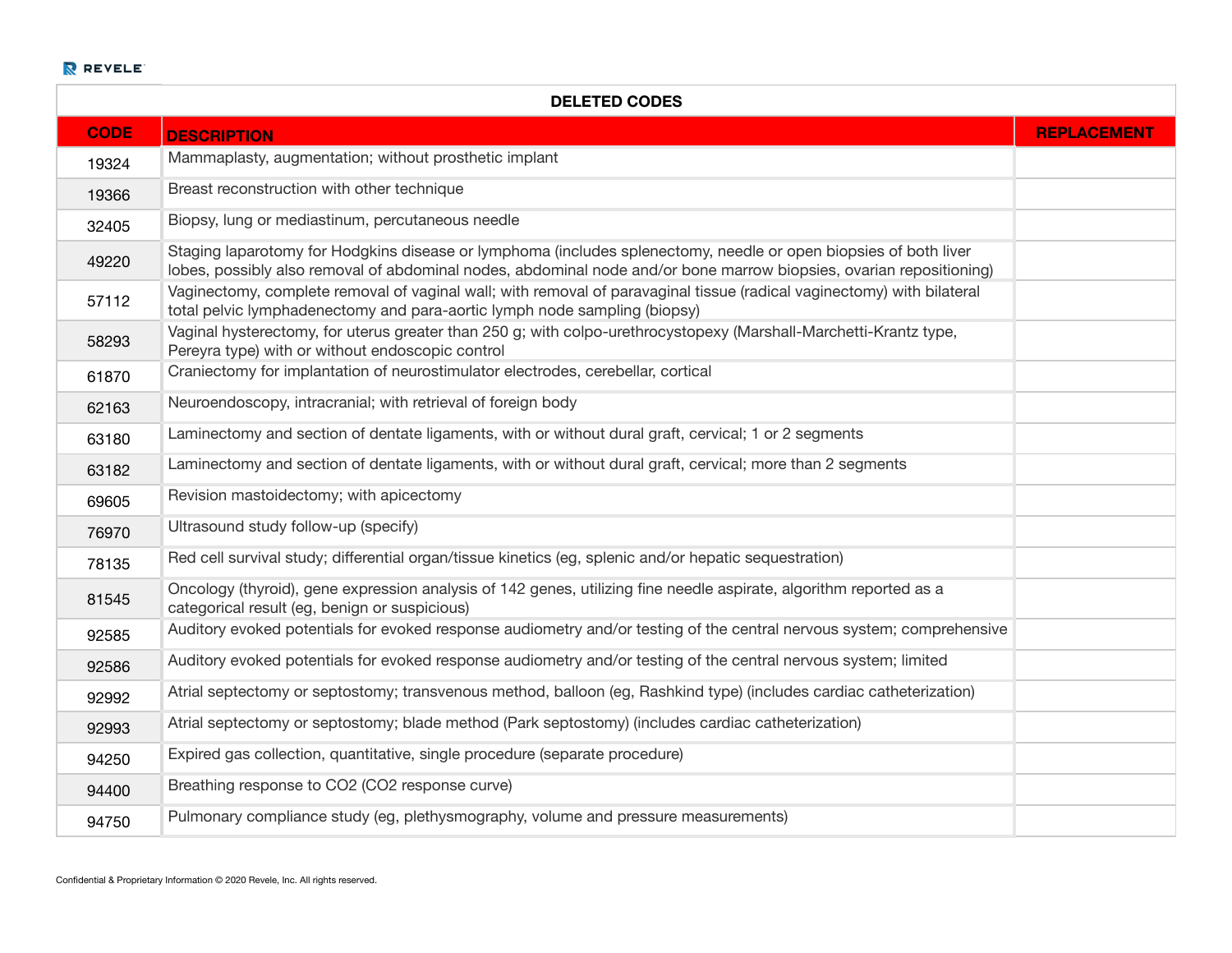| 94770 | Carbon dioxide, expired gas determination by infrared analyzer                                                                                                                                                             |  |
|-------|----------------------------------------------------------------------------------------------------------------------------------------------------------------------------------------------------------------------------|--|
| 95071 | Inhalation bronchial challenge testing (not including necessary pulmonary function tests); with antigens or gases, specify                                                                                                 |  |
|       | <b>Office or other outpatient visit for the evaluation and management of a new patient, which requires these 3 key</b><br>components:                                                                                      |  |
|       | A problem focused history;                                                                                                                                                                                                 |  |
|       |                                                                                                                                                                                                                            |  |
|       | A problem focused examination;                                                                                                                                                                                             |  |
| 99201 | Straightforward medical decision making.                                                                                                                                                                                   |  |
|       | Counseling and/or coordination of care with other physicians, other qualified health care professionals, or agencies are<br>provided consistent with the nature of the problem(s) and the patient's and/or family's needs. |  |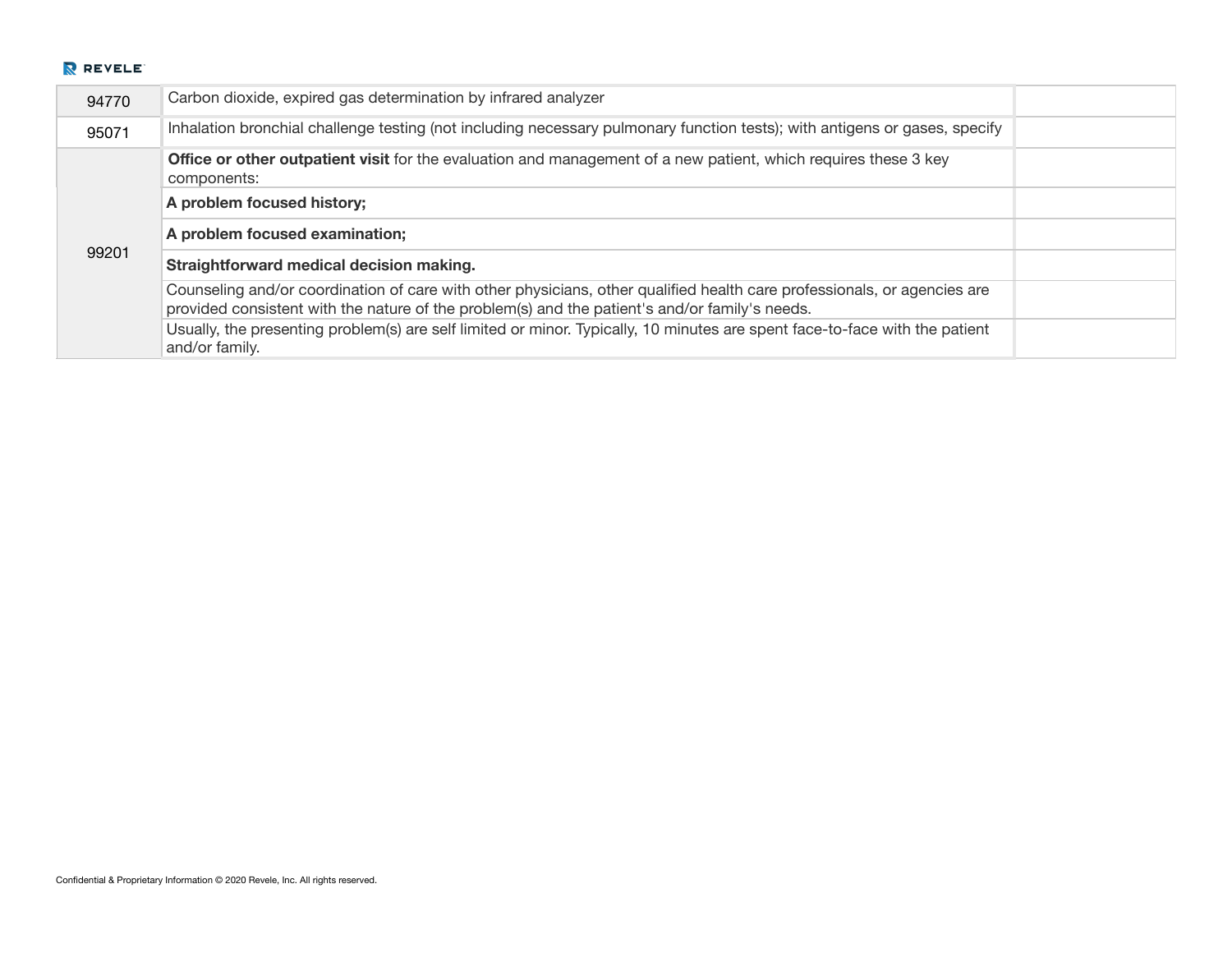|             | 2021 Code Changes - Digestive |      |  |                           |                           |      |
|-------------|-------------------------------|------|--|---------------------------|---------------------------|------|
|             |                               |      |  |                           |                           |      |
|             |                               |      |  | <b>New Codes</b>          |                           |      |
| Code        | Description                   |      |  |                           |                           |      |
|             |                               |      |  |                           | No New CPT Codes for 2021 |      |
|             |                               |      |  |                           |                           |      |
|             |                               |      |  | <b>Revised or Deleted</b> |                           |      |
|             |                               | 2020 |  |                           |                           | 2021 |
| <b>Code</b> | <b>Descriptor</b>             |      |  | Change                    | <b>Descriptor</b>         |      |
|             | No Revised or Deleted Codes   |      |  |                           |                           |      |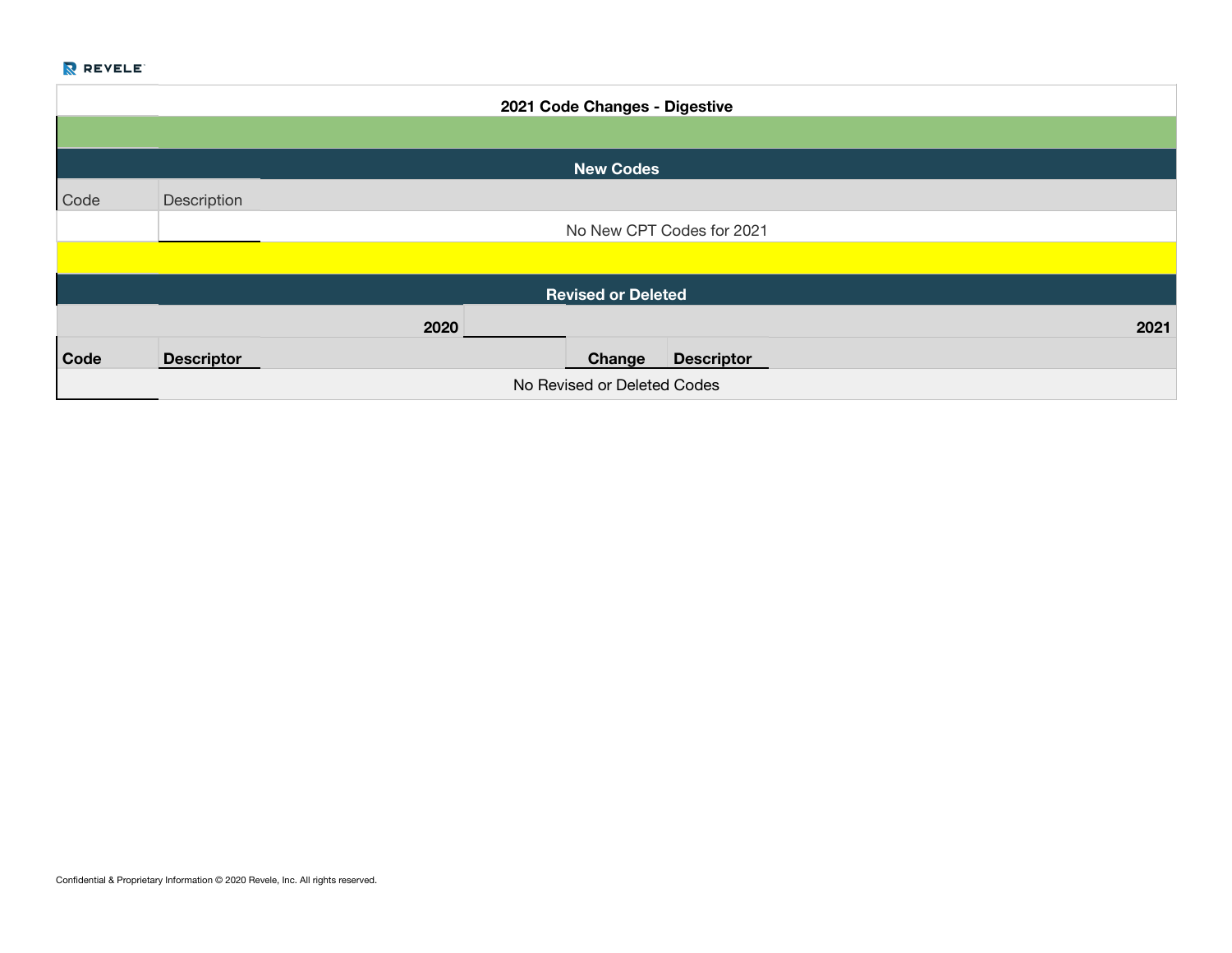|       | 2021 Code Changes - ENT                                                                                                                                                      |  |  |  |  |
|-------|------------------------------------------------------------------------------------------------------------------------------------------------------------------------------|--|--|--|--|
|       |                                                                                                                                                                              |  |  |  |  |
|       | <b>New Codes</b>                                                                                                                                                             |  |  |  |  |
| Code  | <b>Description</b>                                                                                                                                                           |  |  |  |  |
|       | <b>30468</b> Repair of nasal valve collapse with subcutaneous/submucosal lateral wall implant(s)                                                                             |  |  |  |  |
| 69705 | Nasopharyngoscopy, surgical, with dilation of eustachian tube (ie, balloon dilation); unilateral                                                                             |  |  |  |  |
| 69706 | Nasopharyngoscopy, surgical, with dilation of eustachian tube (ie, balloon dilation); bilateral                                                                              |  |  |  |  |
| 81546 | Oncology (thyroid), mRNA, gene expression analysis of 10,196 genes, utilizing fine needle aspirate, algorithm reported as a categorical result (eg,<br>benign or suspicious) |  |  |  |  |
|       |                                                                                                                                                                              |  |  |  |  |
|       | <b>Revised or Deleted</b>                                                                                                                                                    |  |  |  |  |
|       | 2020<br>2021                                                                                                                                                                 |  |  |  |  |
| Code  | Change<br><b>Descriptor</b><br><b>Descriptor</b>                                                                                                                             |  |  |  |  |
|       | No Revised or Deleted CPT code for 2021                                                                                                                                      |  |  |  |  |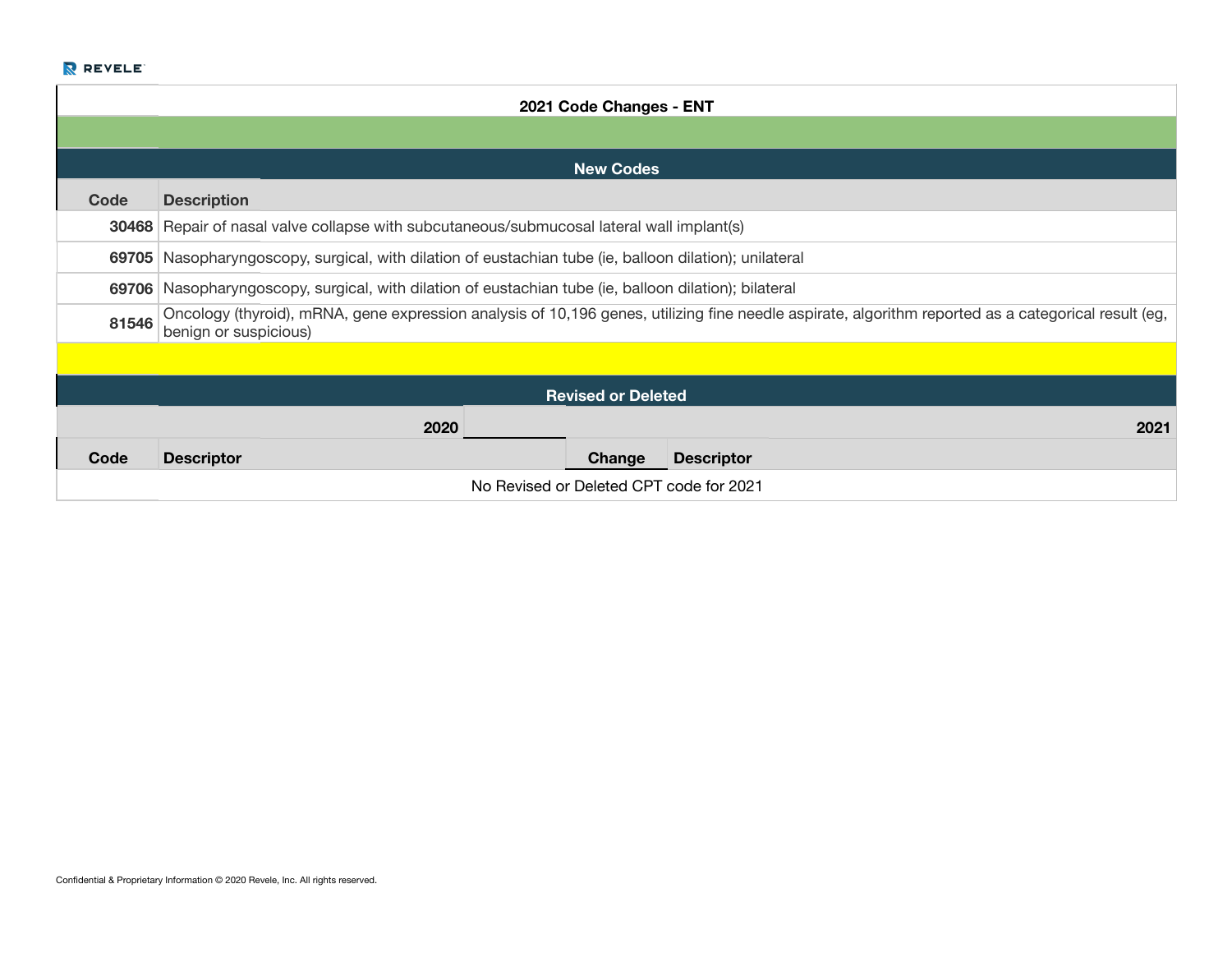|       |                                                                                                                                                                                                                                                                                                                                                                                                                                                                                                                                                                                                                       |                           | 2021 Code Changes - Evaluation and Management                                                                                                                                                                                                                                                                          |
|-------|-----------------------------------------------------------------------------------------------------------------------------------------------------------------------------------------------------------------------------------------------------------------------------------------------------------------------------------------------------------------------------------------------------------------------------------------------------------------------------------------------------------------------------------------------------------------------------------------------------------------------|---------------------------|------------------------------------------------------------------------------------------------------------------------------------------------------------------------------------------------------------------------------------------------------------------------------------------------------------------------|
|       |                                                                                                                                                                                                                                                                                                                                                                                                                                                                                                                                                                                                                       |                           |                                                                                                                                                                                                                                                                                                                        |
|       |                                                                                                                                                                                                                                                                                                                                                                                                                                                                                                                                                                                                                       | <b>New Codes</b>          |                                                                                                                                                                                                                                                                                                                        |
| Code  | <b>Description</b>                                                                                                                                                                                                                                                                                                                                                                                                                                                                                                                                                                                                    |                           |                                                                                                                                                                                                                                                                                                                        |
| 99417 | Prolonged office or other outpatient evaluation and management service(s) beyond the minimum required time of the primary procedure which<br>has been selected using total time, requiring total time with or without direct patient contact beyond the usual service, on the date of the primary<br>service, each 15 minutes of total time (List separately in addition to codes 99205, 99215 for office or other outpatient Evaluation and<br>Management services)                                                                                                                                                  |                           |                                                                                                                                                                                                                                                                                                                        |
| 99439 | #ERROR!                                                                                                                                                                                                                                                                                                                                                                                                                                                                                                                                                                                                               |                           |                                                                                                                                                                                                                                                                                                                        |
|       |                                                                                                                                                                                                                                                                                                                                                                                                                                                                                                                                                                                                                       |                           |                                                                                                                                                                                                                                                                                                                        |
|       |                                                                                                                                                                                                                                                                                                                                                                                                                                                                                                                                                                                                                       | <b>Revised or Deleted</b> |                                                                                                                                                                                                                                                                                                                        |
|       | 2020                                                                                                                                                                                                                                                                                                                                                                                                                                                                                                                                                                                                                  |                           | 2021                                                                                                                                                                                                                                                                                                                   |
| Code  | <b>Descriptor</b>                                                                                                                                                                                                                                                                                                                                                                                                                                                                                                                                                                                                     | Change                    | <b>Descriptor</b>                                                                                                                                                                                                                                                                                                      |
| 99202 | Office or other outpatient visit for the evaluation and<br>management of a new patient, which requires these 3<br>key components:<br>An expanded problem focused history;<br>An expanded problem focused examination;<br>Straightforward medical decision making.<br>Counseling and/or coordination of care with other<br>physicians, other qualified health care professionals, or<br>agencies are provided consistent with the nature of the<br>problem(s) and the patient's and/or family's needs.<br>Usually, the presenting problem(s) are of low to<br>moderate severity. Typically, 20 minutes are spent face- | <b>REVISED</b>            | Office or other outpatient visit for the evaluation and management of a<br>new patient, which requires a medically appropriate history and/or<br>examination and straightforward medical decision making. When using<br>time for code selection, 15-29 minutes of total time is spent on the date<br>of the encounter. |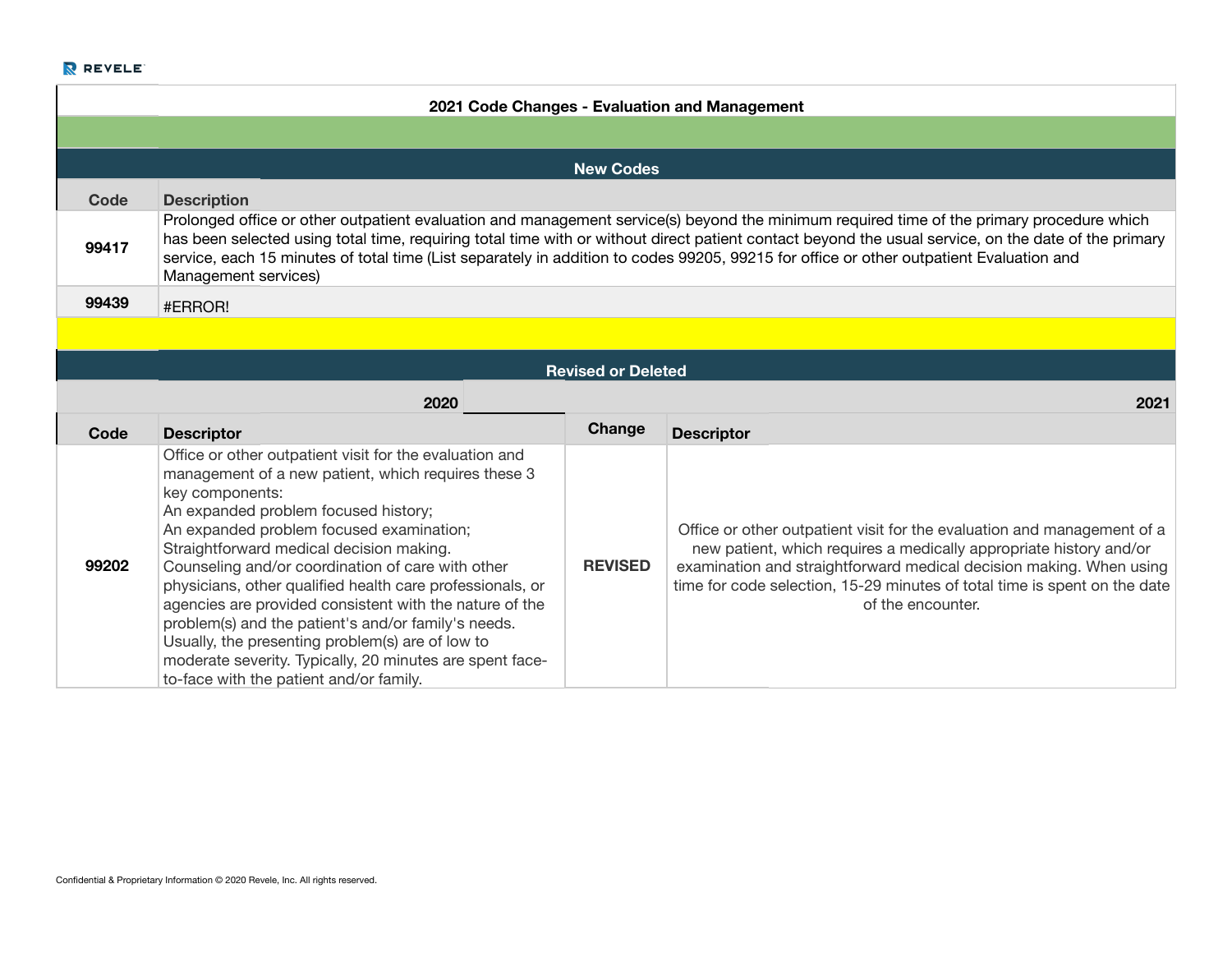| 99203 | Office or other outpatient visit for the evaluation and<br>management of a new patient, which requires these 3<br>key components:<br>A detailed history;<br>A detailed examination;<br>Medical decision making of low complexity.<br>Counseling and/or coordination of care with other<br>physicians, other qualified health care professionals, or<br>agencies are provided consistent with the nature of the<br>problem(s) and the patient's and/or family's needs.<br>Usually, the presenting problem(s) are of moderate<br>severity. Typically, 30 minutes are spent face-to-face<br>with the patient and/or family.                         | <b>REVISED</b> | Office or other outpatient visit for the evaluation and management of a<br>new patient, which requires a medically appropriate history and/or<br>examination and low level of medical decision making. When using time<br>for code selection, 30-44 minutes of total time is spent on the date of<br>the encounter.      |
|-------|--------------------------------------------------------------------------------------------------------------------------------------------------------------------------------------------------------------------------------------------------------------------------------------------------------------------------------------------------------------------------------------------------------------------------------------------------------------------------------------------------------------------------------------------------------------------------------------------------------------------------------------------------|----------------|--------------------------------------------------------------------------------------------------------------------------------------------------------------------------------------------------------------------------------------------------------------------------------------------------------------------------|
| 99204 | Office or other outpatient visit for the evaluation and<br>management of a new patient, which requires these 3<br>key components:<br>A comprehensive history;<br>A comprehensive examination;<br>Medical decision making of moderate complexity.<br>Counseling and/or coordination of care with other<br>physicians, other qualified health care professionals, or<br>agencies are provided consistent with the nature of the<br>problem(s) and the patient's and/or family's needs.<br>Usually, the presenting problem(s) are of moderate to<br>high severity. Typically, 45 minutes are spent face-to-<br>face with the patient and/or family. | <b>REVISED</b> | Office or other outpatient visit for the evaluation and management of a<br>new patient, which requires a medically appropriate history and/or<br>examination and moderate level of medical decision making. When<br>using time for code selection, 45-59 minutes of total time is spent on<br>the date of the encounter. |
| 99205 | Office or other outpatient visit for the evaluation and<br>management of a new patient, which requires these 3<br>key components:<br>A comprehensive history;<br>A comprehensive examination;<br>Medical decision making of high complexity.<br>Counseling and/or coordination of care with other<br>physicians, other qualified health care professionals, or<br>agencies are provided consistent with the nature of the<br>problem(s) and the patient's and/or family's needs.<br>Usually, the presenting problem(s) are of moderate to<br>high severity. Typically, 60 minutes are spent face-to-<br>face with the patient and/or family.     | <b>REVISED</b> | Office or other outpatient visit for the evaluation and management of a<br>new patient, which requires a medically appropriate history and/or<br>examination and high level of medical decision making. When using<br>time for code selection, 60-74 minutes of total time is spent on the date<br>of the encounter.     |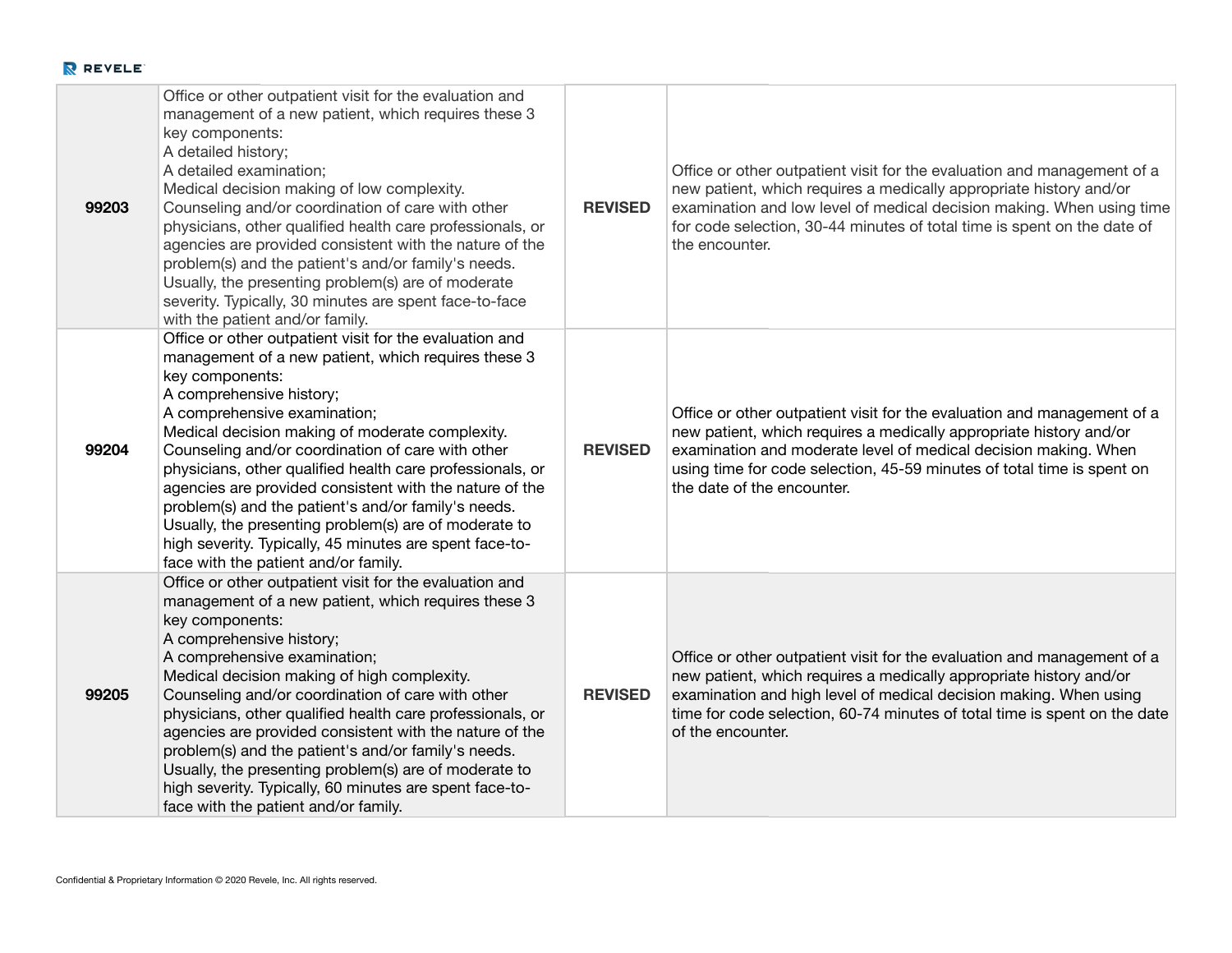| 99211 | Office or other outpatient visit for the evaluation and<br>management of an established patient, that may not<br>require the presence of a physician or other qualified<br>health care professional. Usually, the presenting<br>problem(s) are minimal. Typically, 5 minutes are spent<br>performing or supervising these services.                                  | <b>REVISED</b> | Office or other outpatient visit for the evaluation and management of an<br>established patient, that may not require the presence of a physician or<br>other qualified health care professional. Usually, the presenting<br>problem(s) are minimal.                                                                                                           |
|-------|----------------------------------------------------------------------------------------------------------------------------------------------------------------------------------------------------------------------------------------------------------------------------------------------------------------------------------------------------------------------|----------------|----------------------------------------------------------------------------------------------------------------------------------------------------------------------------------------------------------------------------------------------------------------------------------------------------------------------------------------------------------------|
| 99212 | Office or other outpatient visit for the evaluation and<br>management of an established patient, which requires a<br>medically appropriate history and/or examination and<br>straightforward medical decision making. When using<br>time for code selection, 10-19 minutes of total time is<br>spent on the date of the encounter.                                   | <b>REVISED</b> | Office or other outpatient visit for the evaluation and management of an<br>established patient, which requires a medically appropriate history and/<br>or examination and straightforward medical decision making. When<br>using time for code selection, 10-19 minutes of total time is spent on<br>the date of the encounter.                               |
| 99213 | Office or other outpatient visit for the evaluation and<br>management of an established patient, which requires a<br>medically appropriate history and/or examination and<br>low level of medical decision making. When using time<br>for code selection, 20-29 minutes of total time is spent<br>on the date of the encounter.                                      | <b>REVISED</b> | Office or other outpatient visit for the evaluation and management of an<br>established patient, which requires a medically appropriate history and/<br>or examination and low level of medical decision making. When using<br>time for code selection, 20-29 minutes of total time is spent on the date<br>of the encounter.                                  |
| 99214 | Office or other outpatient visit for the evaluation and<br>management of an established patient, which requires a<br>medically appropriate history and/or examination and<br>moderate level of medical decision making. When using<br>time for code selection, 30-39 minutes of total time is<br>spent on the date of the encounter.                                 | <b>REVISED</b> | Office or other outpatient visit for the evaluation and management of an<br>established patient, which requires a medically appropriate history and/<br>or examination and moderate level of medical decision making. When<br>using time for code selection, 30-39 minutes of total time is spent on<br>the date of the encounter.                             |
| 99215 | Office or other outpatient visit for the evaluation and<br>management of an established patient, which requires a<br>medically appropriate history and/or examination and<br>high level of medical decision making. When using time<br>for code selection, 40-54 minutes of total time is spent<br>on the date of the encounter.                                     | <b>REVISED</b> | Office or other outpatient visit for the evaluation and management of an<br>established patient, which requires a medically appropriate history and/<br>or examination and high level of medical decision making. When using<br>time for code selection, 40-54 minutes of total time is spent on the date<br>of the encounter.                                 |
| 99354 | Prolonged service(s) in the outpatient setting requiring<br>direct patient contact beyond the time of the usual<br>service; first hour (List separately in addition to code for<br>outpatient Evaluation and Management or<br>psychotherapy service, except with office or other<br>outpatient services [99202, 99203, 99204, 99205, 99212,<br>99213, 99214, 99215]) | <b>REVISED</b> | Prolonged service(s) in the outpatient setting requiring direct patient<br>contact beyond the time of the usual service; first hour (List separately<br>in addition to code for outpatient Evaluation and Management or<br>psychotherapy service, except with office or other outpatient services<br>[99202, 99203, 99204, 99205, 99212, 99213, 99214, 99215]) |
| 99355 | Prolonged service(s) in the outpatient setting requiring<br>direct patient contact beyond the time of the usual<br>service; each additional 30 minutes (List separately in<br>addition to code for prolonged service)                                                                                                                                                | <b>REVISED</b> | Prolonged service(s) in the outpatient setting requiring direct patient<br>contact beyond the time of the usual service; each additional 30<br>minutes (List separately in addition to code for prolonged service)                                                                                                                                             |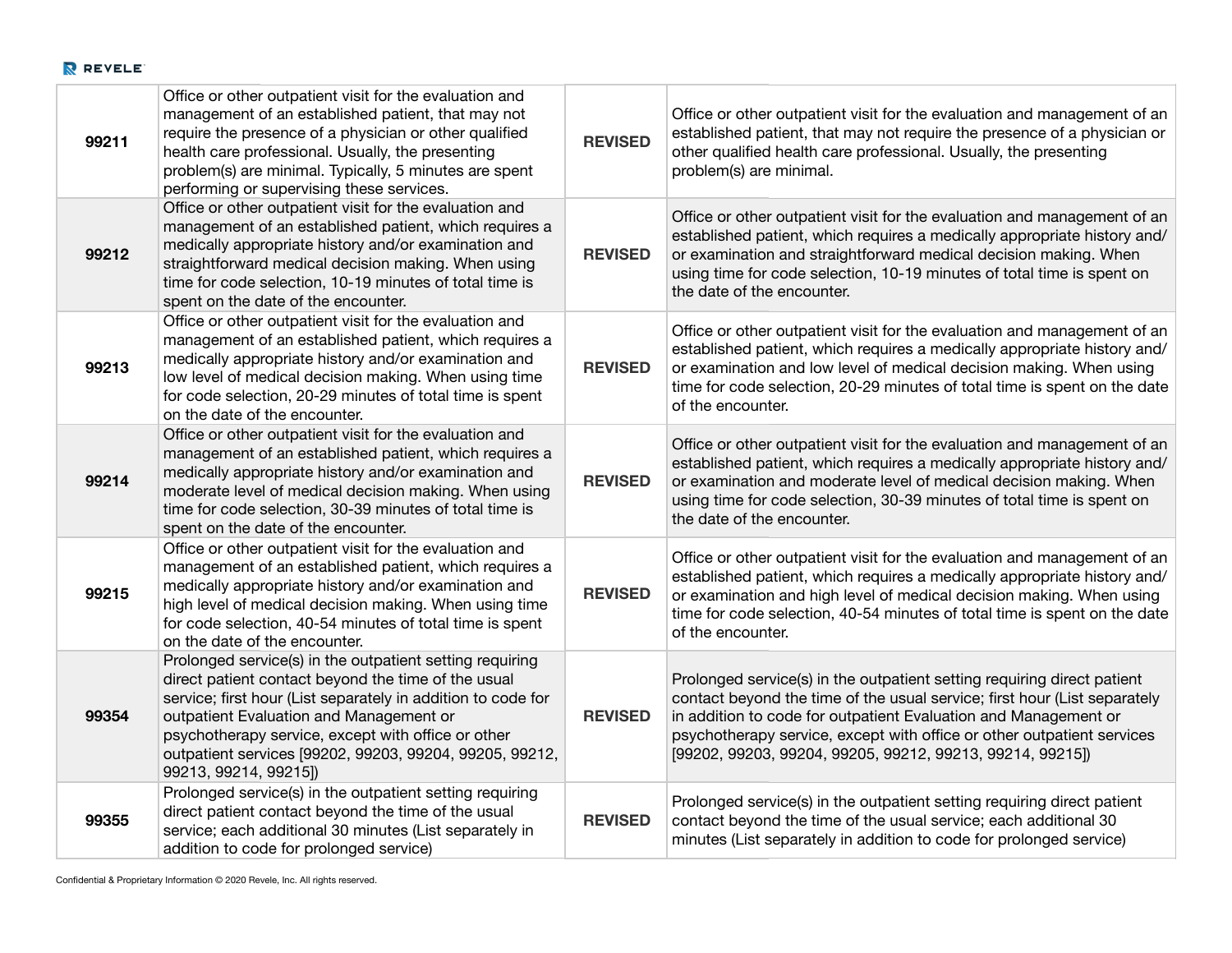| 99356 | Prolonged service in the inpatient or observation setting,<br>requiring unit/floor time beyond the usual service; first<br>hour (List separately in addition to code for inpatient<br>Evaluation and Management service)<br>Notes: (Use 99356 in conjunction with 90837, 90847,<br>99218-99220, 99221-99223, 99224-99226,<br>99231-99233, 99234-99236, 99251-99255,<br>99304-99310)                                                                      | <b>REVISED</b> | Prolonged service in the inpatient or observation setting, requiring unit/<br>floor time beyond the usual service; first hour (List separately in<br>addition to code for inpatient or observation Evaluation and<br>Management service)                                                                                                                           |
|-------|----------------------------------------------------------------------------------------------------------------------------------------------------------------------------------------------------------------------------------------------------------------------------------------------------------------------------------------------------------------------------------------------------------------------------------------------------------|----------------|--------------------------------------------------------------------------------------------------------------------------------------------------------------------------------------------------------------------------------------------------------------------------------------------------------------------------------------------------------------------|
| 99415 | Prolonged clinical staff service (the service beyond the<br>typical service time) during an evaluation and<br>management service in the office or outpatient setting,<br>direct patient contact with physician supervision; first<br>hour (List separately in addition to code for outpatient<br>Evaluation and Management service)<br>Notes: (Use 99415 in conjunction with 99201, 99202,<br>99203, 99204, 99205, 99211, 99212, 99213, 99214,<br>99215) | <b>REVISED</b> | Prolonged clinical staff service (the service beyond the highest time in<br>the range of total time of the service) during an evaluation and<br>management service in the office or outpatient setting, direct patient<br>contact with physician supervision; first hour (List separately in addition<br>to code for outpatient Evaluation and Management service) |
| 99416 | Prolonged clinical staff service (the service beyond the<br>typical service time) during an evaluation and<br>management service in the office or outpatient setting,<br>direct patient contact with physician supervision; each<br>additional 30 minutes (List separately in addition to code<br>for prolonged service)<br>Notes: (Use 99416 in conjunction with 99415)                                                                                 | <b>REVISED</b> | Prolonged clinical staff service (the service beyond the highest time in<br>the range of total time of the service) during an evaluation and<br>management service in the office or outpatient setting, direct patient<br>contact with physician supervision; each additional 30 minutes (List<br>separately in addition to code for prolonged service)            |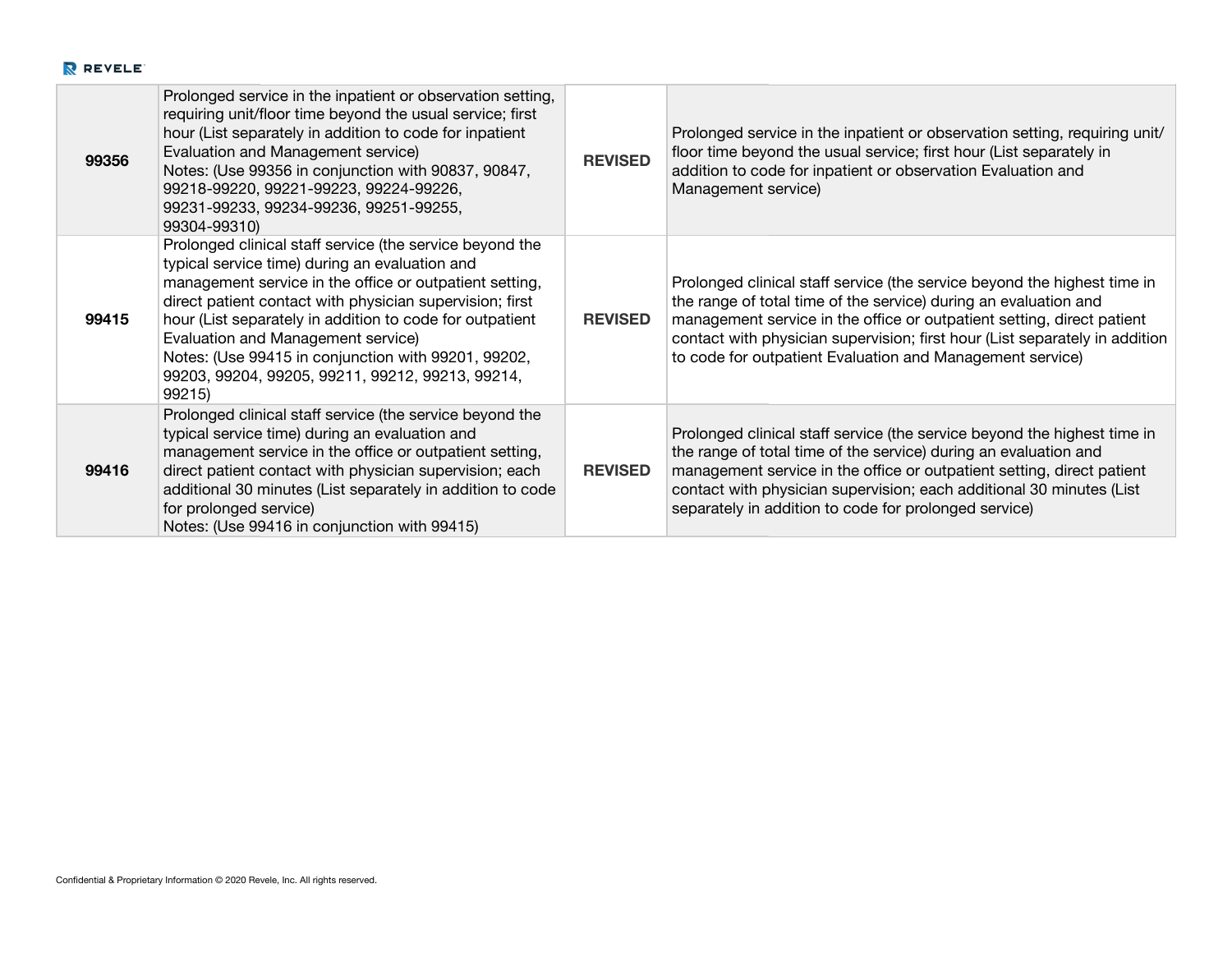| 99487 | Complex chronic care management services, with the<br>following required elements:<br>'multiple (two or more) chronic conditions expected to<br>last at least 12 months, or until the death of the patient,<br>'chronic conditions place the patient at significant risk of<br>death, acute exacerbation/decompensation, or<br>functional decline,<br>'establishment or substantial revision of a<br>comprehensive care plan,<br>'moderate or high complexity medical decision making;<br>60 'minutes of clinical staff time directed by a physician<br>or other qualified health care professional, per calendar<br>month.<br>Notes: (Complex chronic care management services of<br>less than 60 minutes duration, in a calendar month, are<br>not reported separately) | <b>REVISED</b> | Complex chronic care management services with the following required<br>elements: multiple (two or more) chronic conditions expected to last at<br>least 12 months, or until the death of the patient, chronic conditions<br>place the patient at significant risk of death, acute exacerbation/<br>decompensation, or functional decline, comprehensive care plan<br>established, implemented, revised, or monitored, moderate or high<br>complexity medical decision making; first 60 minutes of clinical staff<br>time directed by a physician or other qualified health care professional,<br>per calendar month.                                                                         |
|-------|---------------------------------------------------------------------------------------------------------------------------------------------------------------------------------------------------------------------------------------------------------------------------------------------------------------------------------------------------------------------------------------------------------------------------------------------------------------------------------------------------------------------------------------------------------------------------------------------------------------------------------------------------------------------------------------------------------------------------------------------------------------------------|----------------|-----------------------------------------------------------------------------------------------------------------------------------------------------------------------------------------------------------------------------------------------------------------------------------------------------------------------------------------------------------------------------------------------------------------------------------------------------------------------------------------------------------------------------------------------------------------------------------------------------------------------------------------------------------------------------------------------|
| 99489 | Complex chronic care management services, with the<br>following required elements:<br>'multiple (two or more) chronic conditions expected to<br>last at least 12 months, or until the death of the patient,<br>*chronic conditions place the patient at significant risk of<br>death, acute exacerbation/decompensation, or<br>functional decline,<br>'establishment or substantial revision of a<br>comprehensive care plan,<br>'moderate or high complexity medical decision making;<br>'each additional 30 minutes of clinical staff time directed<br>by a physician or other qualified health care professional,<br>per calendar month (List separately in addition to code<br>for primary procedure)                                                                 | <b>REVISED</b> | Complex chronic care management services with the following required<br>elements: multiple (two or more) chronic conditions expected to last at<br>least 12 months, or until the death of the patient, chronic conditions<br>place the patient at significant risk of death, acute exacerbation/<br>decompensation, or functional decline, comprehensive care plan<br>established, implemented, revised, or monitored, moderate or high<br>complexity medical decision making; each additional 30 minutes of<br>clinical staff time directed by a physician or other qualified health care<br>professional, per calendar month (List separately in addition to code for<br>primary procedure) |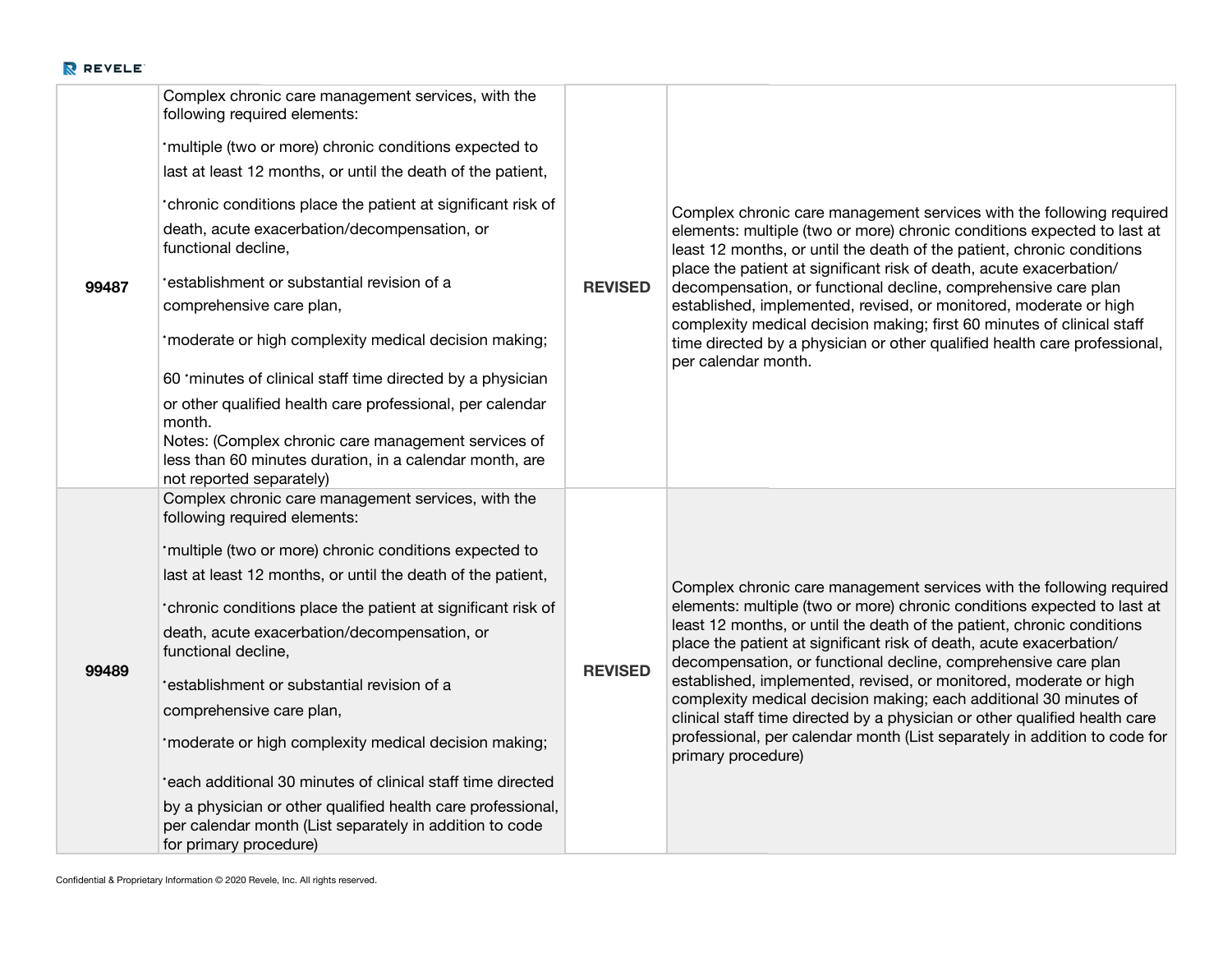| 99490 | Chronic care management services, at least 20 minutes<br>of clinical staff time directed by a physician or other<br>qualified health care professional, per calendar month,<br>with the following required elements:<br>multiple (two or more) chronic conditions expected to<br>last at least 12 months, or until the death of the patient;<br>chronic conditions place the patient at significant risk of<br>death, acute exacerbation/decompensation, or<br>functional decline;<br>comprehensive care plan established, implemented,<br>revised, or monitored.<br>Notes:<br>(Chronic care management services of less than 20<br>minutes duration, in a calendar month, are not reported<br>separately)<br>(Do not report 99490 in the same calendar month as<br>99487, 99489, 99491) | <b>REVISED</b> | Chronic care management services with the following required<br>elements: multiple (two or more) chronic conditions expected to last at<br>least 12 months, or until the death of the patient, chronic conditions<br>place the patient at significant risk of death, acute exacerbation/<br>decompensation, or functional decline, comprehensive care plan<br>established, implemented, revised, or monitored; first 20 minutes of<br>clinical staff time directed by a physician or other qualified health care<br>professional, per calendar month. |
|-------|------------------------------------------------------------------------------------------------------------------------------------------------------------------------------------------------------------------------------------------------------------------------------------------------------------------------------------------------------------------------------------------------------------------------------------------------------------------------------------------------------------------------------------------------------------------------------------------------------------------------------------------------------------------------------------------------------------------------------------------------------------------------------------------|----------------|-------------------------------------------------------------------------------------------------------------------------------------------------------------------------------------------------------------------------------------------------------------------------------------------------------------------------------------------------------------------------------------------------------------------------------------------------------------------------------------------------------------------------------------------------------|
| 99201 | Office or other outpatient visit for the evaluation and<br>management of a new patient, which requires these 3<br>key components:                                                                                                                                                                                                                                                                                                                                                                                                                                                                                                                                                                                                                                                        | <b>Deleted</b> |                                                                                                                                                                                                                                                                                                                                                                                                                                                                                                                                                       |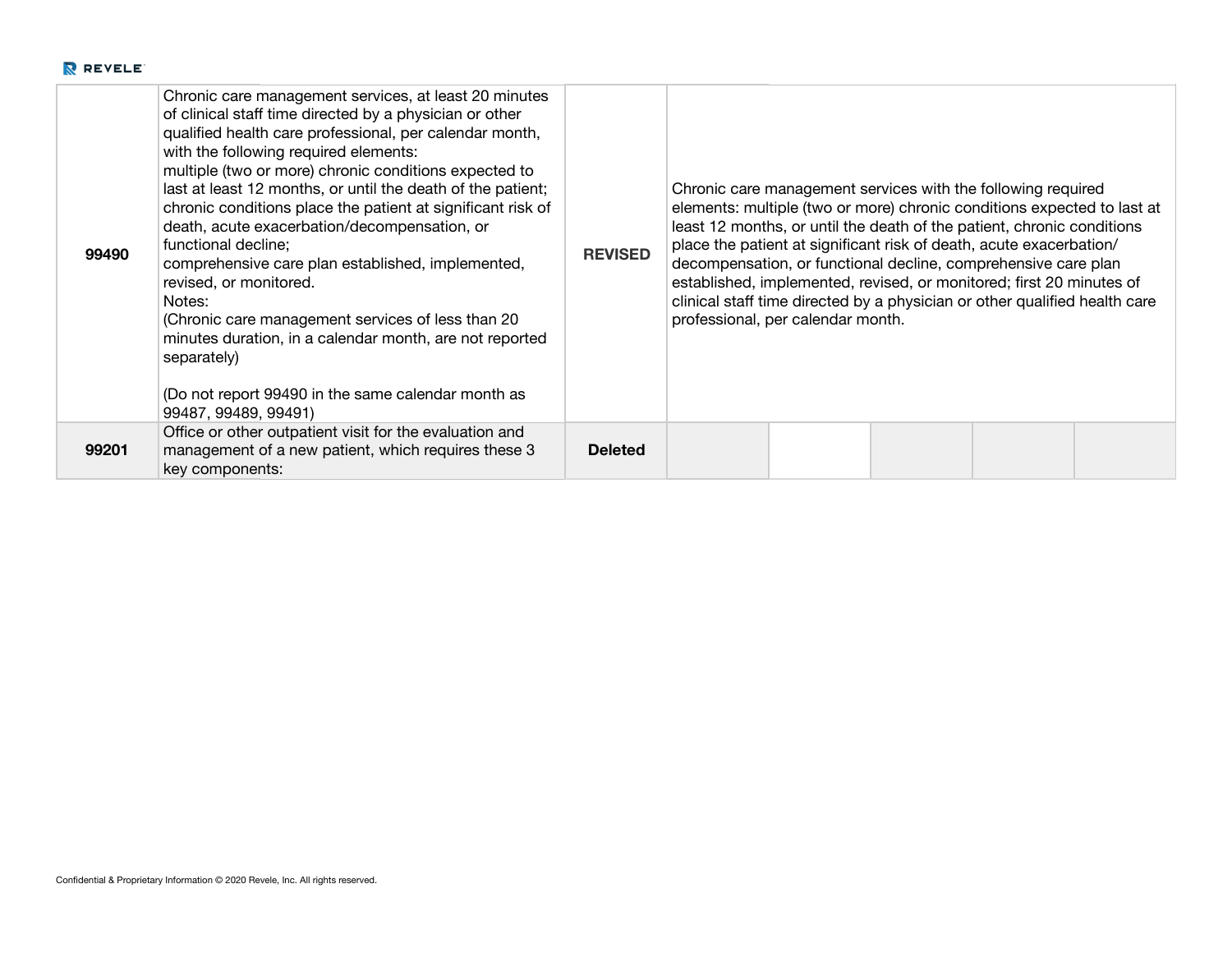| 2021 Code Changes - Eyes/Auditory |                                                                                                                                |  |  |  |  |
|-----------------------------------|--------------------------------------------------------------------------------------------------------------------------------|--|--|--|--|
|                                   |                                                                                                                                |  |  |  |  |
|                                   | <b>New Codes</b>                                                                                                               |  |  |  |  |
| Code                              | <b>Description</b>                                                                                                             |  |  |  |  |
| 92229                             | Imaging of retina for detection or monitoring of disease; point-of-care automated analysis and report, unilateral or bilateral |  |  |  |  |
| 92518                             | Vestibular evoked myogenic potential (VEMP) testing, with interpretation and report; ocular (oVEMP)                            |  |  |  |  |
| 92519                             | Vestibular evoked myogenic potential (VEMP) testing, with interpretation and report; cervical (cVEMP) and ocular (oVEMP)       |  |  |  |  |
| 69705                             | Nasopharyngoscopy, surgical, with dilation of eustachian tube (ie, balloon dilation); unilateral                               |  |  |  |  |
| 69706                             | Nasopharyngoscopy, surgical, with dilation of eustachian tube (ie, balloon dilation); bilateral                                |  |  |  |  |
| 92560                             | Auditory evoked potentials; screening of auditory potential with broadband stimuli, automated analysis                         |  |  |  |  |
| 92651                             | Auditory evoked potentials; for hearing status determination, broadband stimuli, with interpretation and report                |  |  |  |  |
| 92652                             | Auditory evoked potentials; for threshold estimation at multiple frequencies, with interpretation and report                   |  |  |  |  |
| 92653                             | Auditory evoked potentials; neurodiagnostic, with interpretation and report                                                    |  |  |  |  |

| <b>Revised or Deleted</b> |  |  |
|---------------------------|--|--|
|---------------------------|--|--|

|       | 2020                                                                                                                                                                                 |                | 2021                                                                                                                                                                                 |  |
|-------|--------------------------------------------------------------------------------------------------------------------------------------------------------------------------------------|----------------|--------------------------------------------------------------------------------------------------------------------------------------------------------------------------------------|--|
| Code  | <b>Descriptor</b>                                                                                                                                                                    | Change         | <b>Descriptor</b>                                                                                                                                                                    |  |
| 76513 | Ophthalmic ultrasound, diagnostic; anterior segment<br>ultrasound, immersion (water bath) B-scan or high<br>resolution biomicroscopy                                                 | <b>Revised</b> | Ophthalmic ultrasound, diagnostic; anterior segment ultrasound,<br>immersion (water bath) B-scan or high resolution biomicroscopy,<br>unilateral or bilateral                        |  |
| 92227 | Remote imaging for detection of retinal disease (eg,<br>retinopathy in a patient with diabetes) with analysis and<br>report under physician supervision, unilateral or bilateral     | <b>Revised</b> | Imaging of retina for detection or monitoring of disease; with remote<br>clinical staff review and report, unilateral or bilateral                                                   |  |
| 92228 | Remote imaging for monitoring and management of<br>active retinal disease (eg, diabetic retinopathy) with<br>physician review, interpretation and report, unilateral or<br>bilateral | <b>Revised</b> | Imaging of retina for detection or monitoring of disease; with remote<br>physician or other qualified health care professional interpretation and<br>report, unilateral or bilateral |  |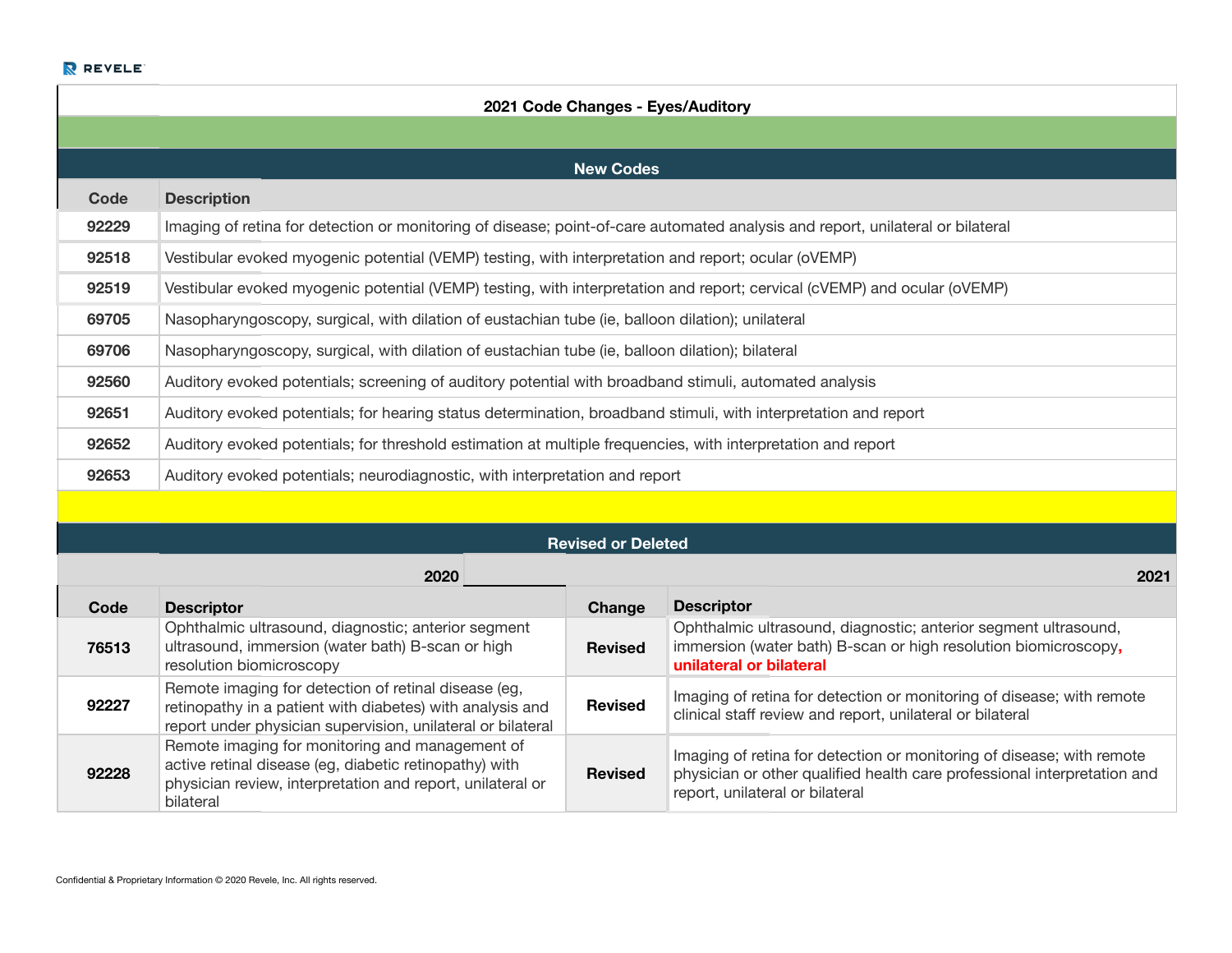| 92585 | Auditory evoked potentials for evoked response<br>audiometry and/or testing of the central nervous system;<br>comprehensive | <b>Deleted</b> | See new codes 92650-92653. Codes 92650-92651 involve broadband<br>stimuli and cross most directly to 92586. Code 92652 uses multiple<br>frequencies, and 92653 is for neurodiagnostic services |
|-------|-----------------------------------------------------------------------------------------------------------------------------|----------------|------------------------------------------------------------------------------------------------------------------------------------------------------------------------------------------------|
| 92586 | Auditory evoked potentials for evoked response<br>audiometry and/or testing of the central nervous system;<br>limited       | <b>Deleted</b> | See new codes 92650-92653. Codes 92650-92651 involve broadband<br>stimuli and cross most directly to 92586. Code 92652 uses multiple<br>frequencies, and 92653 is for neurodiagnostic services |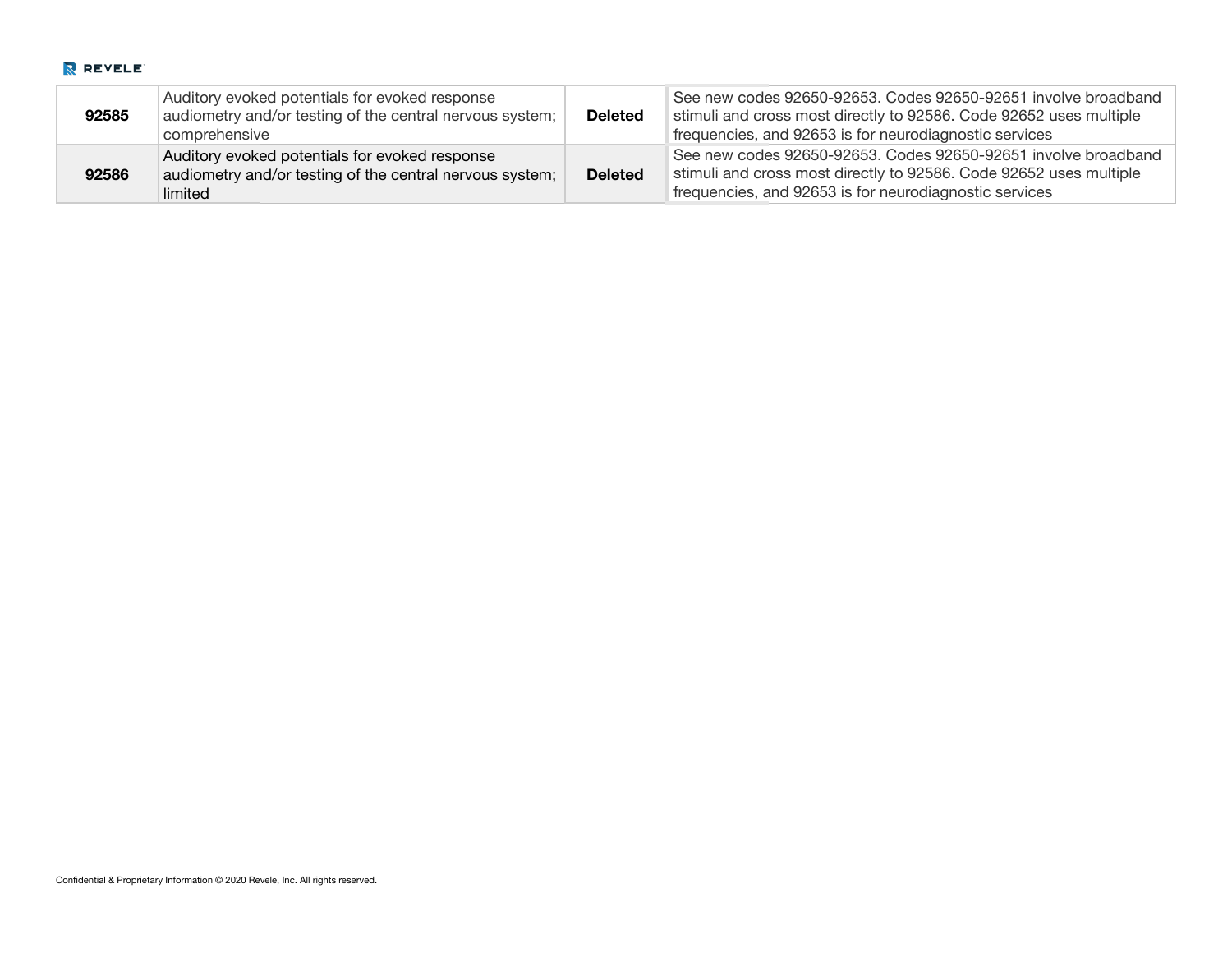| 2021 Code Changes- Genitourinary |                                                                                                                                                                                                                                                                                                                                                                                                                                                                                                                                                                                                                                |                           |                                                                                                                                                |  |  |  |  |
|----------------------------------|--------------------------------------------------------------------------------------------------------------------------------------------------------------------------------------------------------------------------------------------------------------------------------------------------------------------------------------------------------------------------------------------------------------------------------------------------------------------------------------------------------------------------------------------------------------------------------------------------------------------------------|---------------------------|------------------------------------------------------------------------------------------------------------------------------------------------|--|--|--|--|
|                                  |                                                                                                                                                                                                                                                                                                                                                                                                                                                                                                                                                                                                                                |                           |                                                                                                                                                |  |  |  |  |
|                                  | <b>New Codes</b>                                                                                                                                                                                                                                                                                                                                                                                                                                                                                                                                                                                                               |                           |                                                                                                                                                |  |  |  |  |
| <b>Code</b>                      | <b>Description</b>                                                                                                                                                                                                                                                                                                                                                                                                                                                                                                                                                                                                             |                           |                                                                                                                                                |  |  |  |  |
| 55880                            | Ablation of malignant prostate tissue, transrectal, with high intensity-focused ultrasound (HIFU), including ultrasound guidance                                                                                                                                                                                                                                                                                                                                                                                                                                                                                               |                           |                                                                                                                                                |  |  |  |  |
| 57465                            | acetowhitening effect (List separately in addition to code for primary procedure)                                                                                                                                                                                                                                                                                                                                                                                                                                                                                                                                              |                           | Computer-aided mapping of cervix uteri during colposcopy, including optical dynamic spectral imaging and algorithmic quantification of the     |  |  |  |  |
| 81513                            | Lactobacillus species, utilizing vaginal-fluid specimens, algorithm reported as a positive or negative result for bacterial vaginosis                                                                                                                                                                                                                                                                                                                                                                                                                                                                                          |                           | Infectious disease, bacterial vaginosis, quantitative real-time amplification of RNA markers for Atopobium vaginae, Gardnerella vaginalis, and |  |  |  |  |
| 81514                            | Infectious disease, bacterial vaginosis and vaginitis, quantitative real-time amplification of DNA markers for Gardnerella vaginalis, Atopobium<br>vaginae, Megasphaera type 1, Bacterial Vaginosis Associated Bacteria-2 (BVAB-2), and Lactobacillus species (L. crispatus and L. jensenii),<br>utilizing vaginal-fluid specimens, algorithm reported as a positive or negative for high likelihood of bacterial vaginosis, includes separate<br>detection of Trichomonas vaginalis and/or Candida species (C. albicans, C. tropicalis, C. parapsilosis, C. dubliniensis), Candida glabrata,<br>Candida krusei, when reported |                           |                                                                                                                                                |  |  |  |  |
| 82681                            | Estradiol; free, direct measurement (eg, equilibrium dialysis)                                                                                                                                                                                                                                                                                                                                                                                                                                                                                                                                                                 |                           |                                                                                                                                                |  |  |  |  |
|                                  |                                                                                                                                                                                                                                                                                                                                                                                                                                                                                                                                                                                                                                |                           |                                                                                                                                                |  |  |  |  |
|                                  |                                                                                                                                                                                                                                                                                                                                                                                                                                                                                                                                                                                                                                | <b>Revised or Deleted</b> |                                                                                                                                                |  |  |  |  |
|                                  | 2020                                                                                                                                                                                                                                                                                                                                                                                                                                                                                                                                                                                                                           |                           | 2021                                                                                                                                           |  |  |  |  |
| Code                             | <b>Descriptor</b>                                                                                                                                                                                                                                                                                                                                                                                                                                                                                                                                                                                                              | Change                    | <b>Descriptor</b>                                                                                                                              |  |  |  |  |
| 74425                            | Urography, antegrade (pyelostogram, nephrostogram,<br>loopogram), radiological supervision and interpretation                                                                                                                                                                                                                                                                                                                                                                                                                                                                                                                  | <b>Revised</b>            | Urography, antegrade, radiological supervision and interpretation                                                                              |  |  |  |  |
| 82670                            | Estradiol                                                                                                                                                                                                                                                                                                                                                                                                                                                                                                                                                                                                                      | <b>Revised</b>            | Estradiol; total                                                                                                                               |  |  |  |  |
| 57112                            | Vaginectomy, complete removal of vaginal wall; with<br>removal of paravaginal tissue (radical vaginectomy) with<br>bilateral total pelvic lymphadenectomy and para-aortic<br>lymph node sampling (biopsy)                                                                                                                                                                                                                                                                                                                                                                                                                      | <b>Deleted</b>            | Due to low utilization                                                                                                                         |  |  |  |  |
| 58293                            | Vaginal hysterectomy, for uterus greater than 250 g; with<br>colpo-urethrocystopexy (Marshall-Marchetti-Krantz type,<br>Pereyra type) with or without endoscopic control                                                                                                                                                                                                                                                                                                                                                                                                                                                       | <b>Deleted</b>            | Due to low utilization                                                                                                                         |  |  |  |  |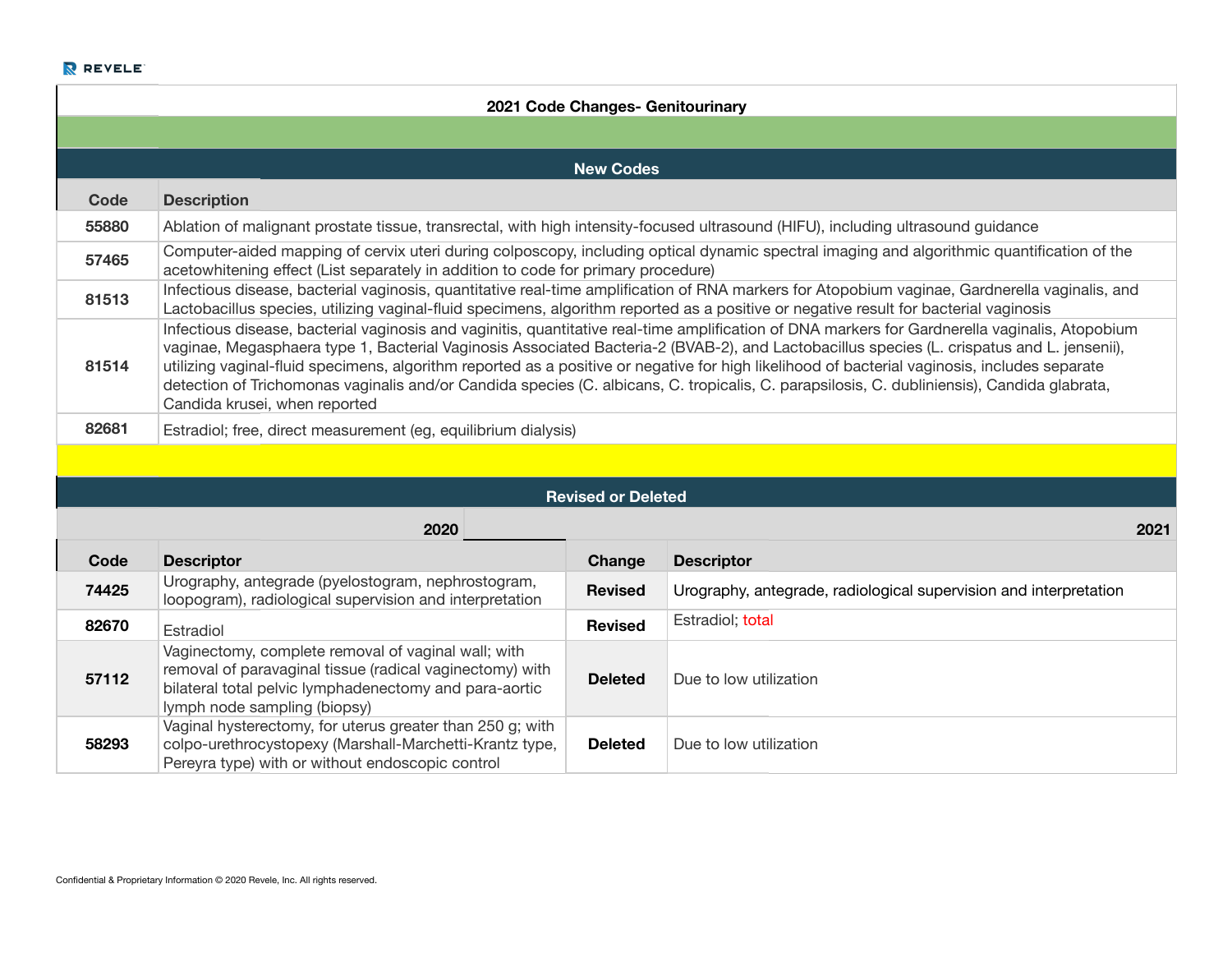| 2021 Code Changes - Hemic and Lymphatic |                           |      |  |        |                   |      |  |
|-----------------------------------------|---------------------------|------|--|--------|-------------------|------|--|
|                                         |                           |      |  |        |                   |      |  |
|                                         | <b>New Codes</b>          |      |  |        |                   |      |  |
| Code                                    | <b>Description</b>        |      |  |        |                   |      |  |
|                                         |                           |      |  |        |                   |      |  |
|                                         |                           |      |  |        |                   |      |  |
|                                         | <b>Revised or Deleted</b> |      |  |        |                   |      |  |
|                                         |                           | 2020 |  |        |                   | 2021 |  |
| Code                                    | <b>Descriptor</b>         |      |  | Change | <b>Descriptor</b> |      |  |
| No Revised or Deleted Codes             |                           |      |  |        |                   |      |  |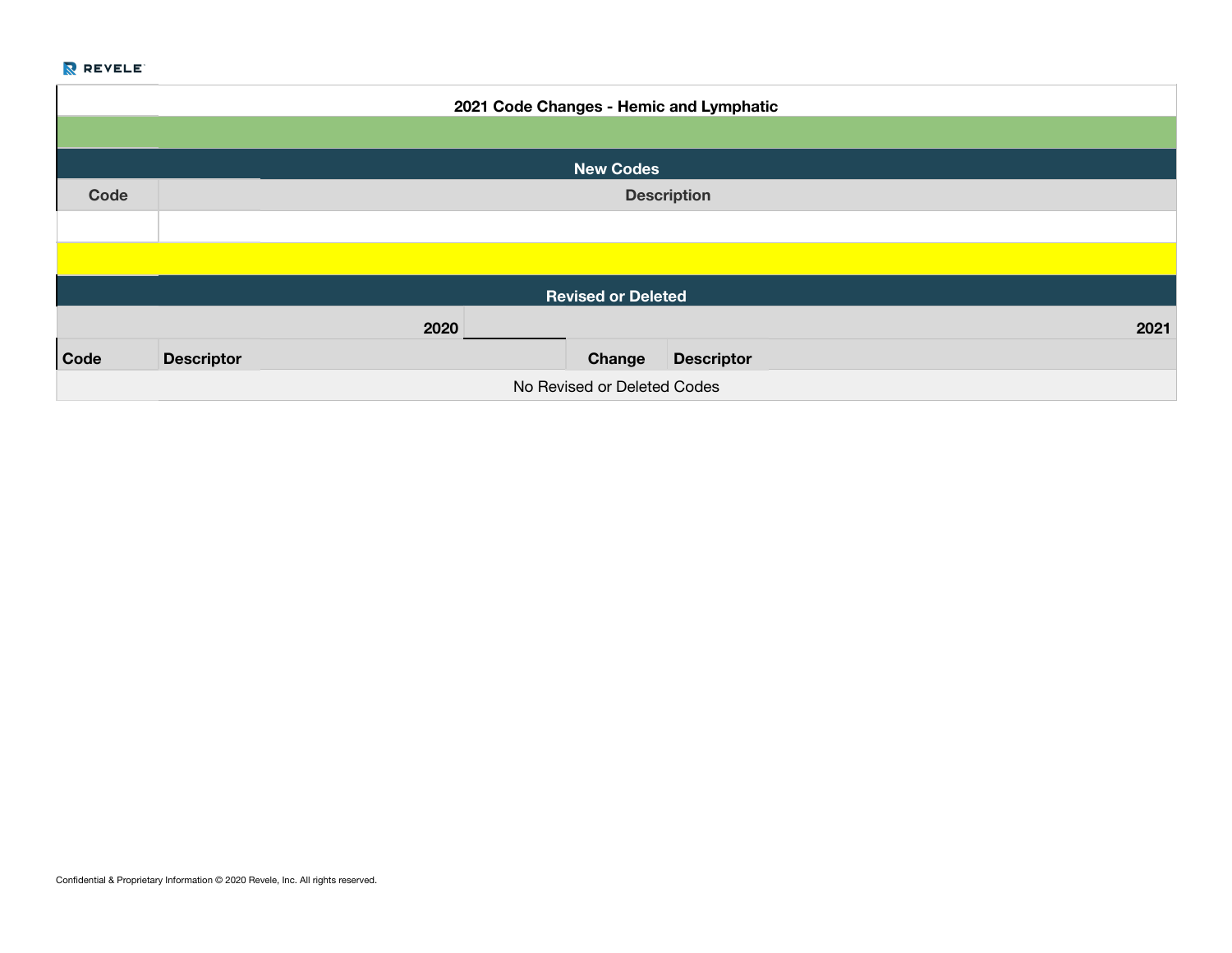| 2021 Code Changes - Integumentary |                                   |  |                  |                                                                                                                                                                                                                                                                                     |  |  |
|-----------------------------------|-----------------------------------|--|------------------|-------------------------------------------------------------------------------------------------------------------------------------------------------------------------------------------------------------------------------------------------------------------------------------|--|--|
|                                   |                                   |  |                  |                                                                                                                                                                                                                                                                                     |  |  |
|                                   |                                   |  | <b>New Codes</b> |                                                                                                                                                                                                                                                                                     |  |  |
| Code                              | <b>Description</b>                |  |                  |                                                                                                                                                                                                                                                                                     |  |  |
| 80189                             | <i><u><b>Itraconazole</b></u></i> |  |                  |                                                                                                                                                                                                                                                                                     |  |  |
| 80204                             | Methotrexate                      |  |                  |                                                                                                                                                                                                                                                                                     |  |  |
| 81529                             |                                   |  |                  | Oncology (cutaneous melanoma), mRNA, gene expression profiling by real-time RT-PCR of 31 genes (28 content and 3 housekeeping), utilizing<br>formalin-fixed paraffin-embedded tissue, algorithm reported as recurrence risk, including likelihood of sentinel lymph node metastasis |  |  |
|                                   |                                   |  |                  |                                                                                                                                                                                                                                                                                     |  |  |
| <b>Revised or Deleted</b>         |                                   |  |                  |                                                                                                                                                                                                                                                                                     |  |  |
| 2020<br>2021                      |                                   |  |                  |                                                                                                                                                                                                                                                                                     |  |  |
| Code                              | <b>Descriptor</b>                 |  | Change           | <b>Descriptor</b>                                                                                                                                                                                                                                                                   |  |  |
| No Revised or Deleted Codes       |                                   |  |                  |                                                                                                                                                                                                                                                                                     |  |  |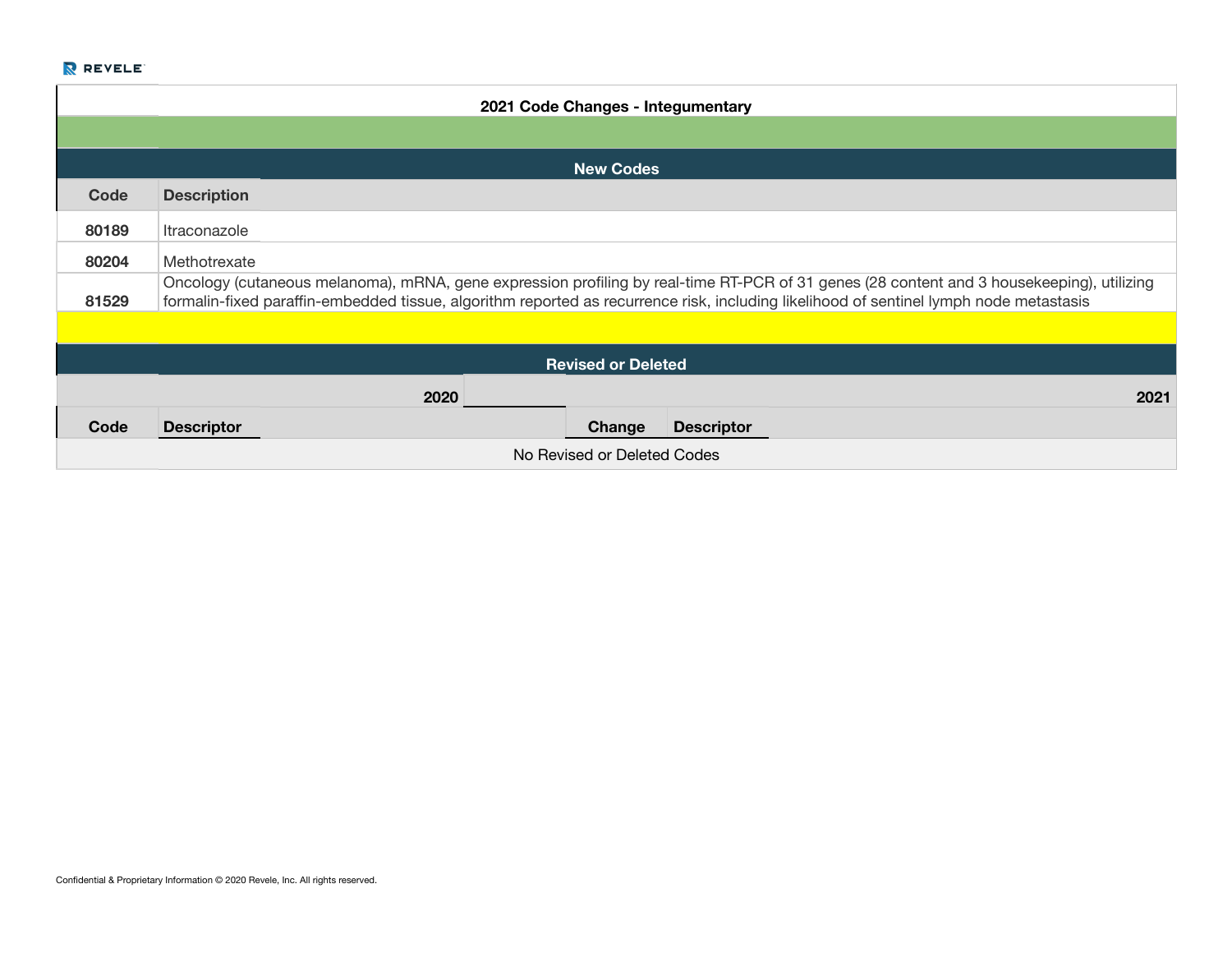|       | 2021 Code Changes - Laboratory/Pathology                                                                                                                                        |
|-------|---------------------------------------------------------------------------------------------------------------------------------------------------------------------------------|
|       |                                                                                                                                                                                 |
|       | <b>New Codes</b>                                                                                                                                                                |
| Code  | Description                                                                                                                                                                     |
| 80143 | Acetaminophen                                                                                                                                                                   |
| 80151 | Amiodarone                                                                                                                                                                      |
| 80161 | Carbamazepine; -10,11-epoxide                                                                                                                                                   |
| 80167 | Felbamate                                                                                                                                                                       |
| 80179 | Salicylate                                                                                                                                                                      |
| 80181 | Flecainide                                                                                                                                                                      |
| 80189 | <i><u><b>Itraconazole</b></u></i>                                                                                                                                               |
| 80193 | Leflunomide                                                                                                                                                                     |
| 80204 | Methotrexate                                                                                                                                                                    |
| 80210 | Rufinamide                                                                                                                                                                      |
| 81168 | CCND1/IGH (t(11;14)) (eg, mantle cell lymphoma) translocation analysis, major breakpoint, qualitative and quantitative, if performed                                            |
| 81191 | NTRK1 (neurotrophic receptor tyrosine kinase 1) (eg, solid tumors) translocation analysis                                                                                       |
| 81192 | NTRK2 (neurotrophic receptor tyrosine kinase 2) (eg, solid tumors) translocation analysis                                                                                       |
| 81193 | NTRK3 (neurotrophic receptor tyrosine kinase 3) (eg, solid tumors) translocation analysis                                                                                       |
| 81194 | NTRK (neurotrophic-tropomyosin receptor tyrosine kinase 1, 2, and 3) (eg, solid tumors) translocation analysis                                                                  |
| 81278 | IGH@/BCL2 (t(14;18)) (eg, follicular lymphoma) translocation analysis, major breakpoint region (MBR) and minor cluster region (mcr) breakpoints,<br>qualitative or quantitative |
| 81279 | JAK2 (Janus kinase 2) (eg, myeloproliferative disorder) targeted sequence analysis (eg, exons 12 and 13)                                                                        |
| 81338 | MPL (MPL proto-oncogene, thrombopoietin receptor) (eg, myeloproliferative disorder) gene analysis; common variants (eg, W515A, W515K,<br>W515L, W515R)                          |
| 81339 | MPL (MPL proto-oncogene, thrombopoietin receptor) (eg, myeloproliferative disorder) gene analysis; sequence analysis, exon 10                                                   |
| 81347 | SF3B1 (splicing factor [3b] subunit B1) (eg, myelodysplastic syndrome/acute myeloid leukemia) gene analysis, common variants (eg, A672T,<br>E622D, L833F, R625C, R625L)         |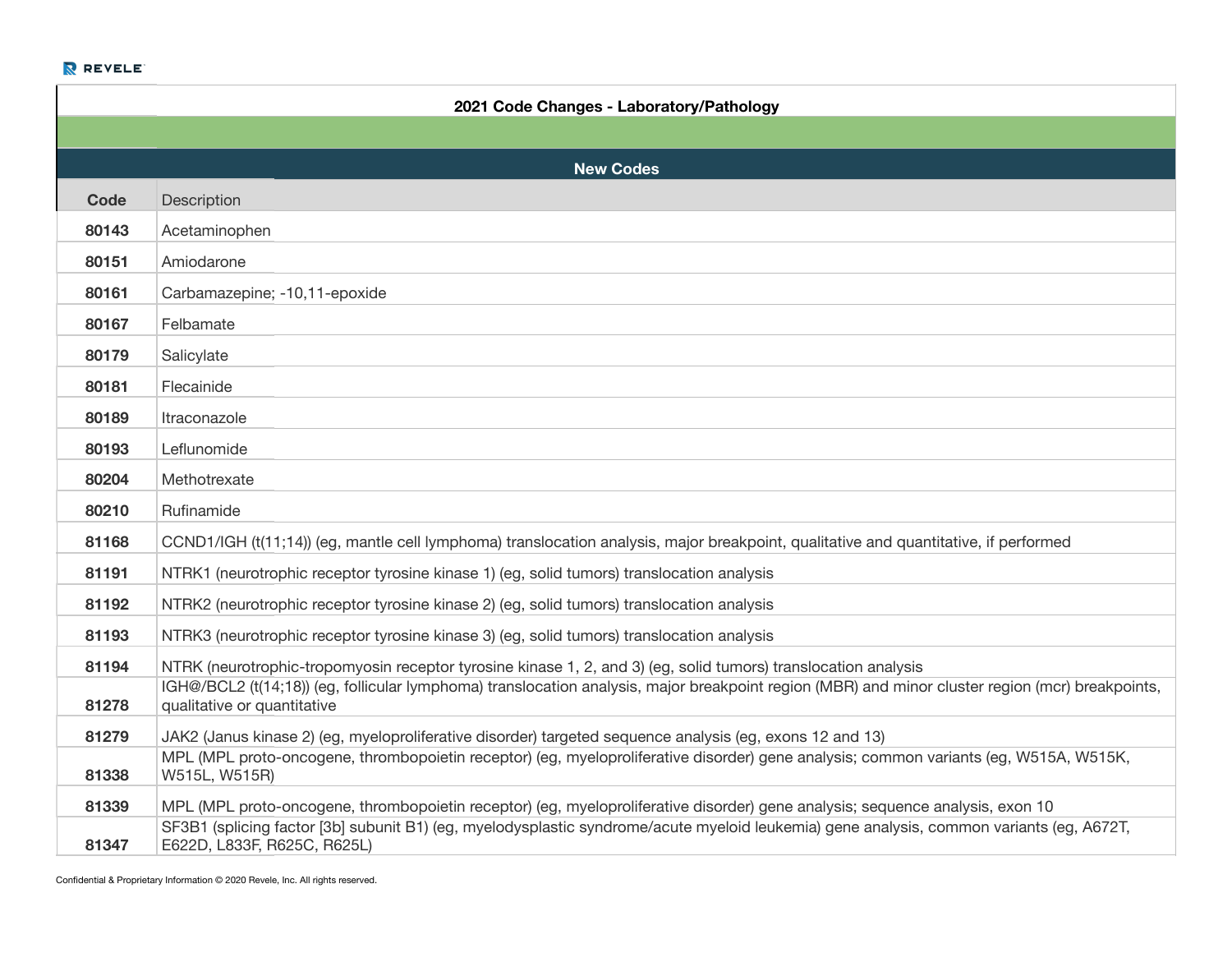| 81348 | P95H, P95L)                                                                                                                                                                                                                                                                                                                                                                                                                                                                                                                                                                                                                    |                           | SRSF2 (serine and arginine-rich splicing factor 2) (eg, myelodysplastic syndrome, acute myeloid leukemia) gene analysis, common variants (eg,                                                                                                                                       |  |
|-------|--------------------------------------------------------------------------------------------------------------------------------------------------------------------------------------------------------------------------------------------------------------------------------------------------------------------------------------------------------------------------------------------------------------------------------------------------------------------------------------------------------------------------------------------------------------------------------------------------------------------------------|---------------------------|-------------------------------------------------------------------------------------------------------------------------------------------------------------------------------------------------------------------------------------------------------------------------------------|--|
| 81351 | TP53 (tumor protein 53) (eg, Li-Fraumeni syndrome) gene analysis; full gene sequence                                                                                                                                                                                                                                                                                                                                                                                                                                                                                                                                           |                           |                                                                                                                                                                                                                                                                                     |  |
| 81352 | TP53 (tumor protein 53) (eg, Li-Fraumeni syndrome) gene analysis; targeted sequence analysis (eg, 4 oncology)                                                                                                                                                                                                                                                                                                                                                                                                                                                                                                                  |                           |                                                                                                                                                                                                                                                                                     |  |
| 81353 | TP53 (tumor protein 53) (eg, Li-Fraumeni syndrome) gene analysis; known familial variant                                                                                                                                                                                                                                                                                                                                                                                                                                                                                                                                       |                           |                                                                                                                                                                                                                                                                                     |  |
| 81357 | S34F, S34Y, Q157R, Q157P)                                                                                                                                                                                                                                                                                                                                                                                                                                                                                                                                                                                                      |                           | U2AF1 (U2 small nuclear RNA auxiliary factor 1) (eg, myelodysplastic syndrome, acute myeloid leukemia) gene analysis, common variants (eg,                                                                                                                                          |  |
| 81360 | analysis, common variant(s) (eg, E65fs, E122fs, R448fs)                                                                                                                                                                                                                                                                                                                                                                                                                                                                                                                                                                        |                           | ZRSR2 (zinc finger CCCH-type, RNA binding motif and serine/arginine-rich 2) (eg, myelodysplastic syndrome, acute myeloid leukemia) gene                                                                                                                                             |  |
| 81419 | ZEB <sub>2</sub>                                                                                                                                                                                                                                                                                                                                                                                                                                                                                                                                                                                                               |                           | Epilepsy genomic sequence analysis panel, must include analyses for ALDH7A1, CACNA1A, CDKL5, CHD2, GABRG2, GRIN2A, KCNQ2,<br>MECP2, PCDH19, POLG, PRRT2, SCN1A, SCN1B, SCN2A, SCN8A, SLC2A1, SLC9A6, STXBP1, SYNGAP1, TCF4, TPP1, TSC1, TSC2, and                                   |  |
| 81513 | Lactobacillus species, utilizing vaginal-fluid specimens, algorithm reported as a positive or negative result for bacterial vaginosis                                                                                                                                                                                                                                                                                                                                                                                                                                                                                          |                           | Infectious disease, bacterial vaginosis, quantitative real-time amplification of RNA markers for Atopobium vaginae, Gardnerella vaginalis, and                                                                                                                                      |  |
| 81514 | Infectious disease, bacterial vaginosis and vaginitis, quantitative real-time amplification of DNA markers for Gardnerella vaginalis, Atopobium<br>vaginae, Megasphaera type 1, Bacterial Vaginosis Associated Bacteria-2 (BVAB-2), and Lactobacillus species (L. crispatus and L. jensenii),<br>utilizing vaginal-fluid specimens, algorithm reported as a positive or negative for high likelihood of bacterial vaginosis, includes separate<br>detection of Trichomonas vaginalis and/or Candida species (C. albicans, C. tropicalis, C. parapsilosis, C. dubliniensis), Candida glabrata,<br>Candida krusei, when reported |                           |                                                                                                                                                                                                                                                                                     |  |
| 81529 |                                                                                                                                                                                                                                                                                                                                                                                                                                                                                                                                                                                                                                |                           | Oncology (cutaneous melanoma), mRNA, gene expression profiling by real-time RT-PCR of 31 genes (28 content and 3 housekeeping), utilizing<br>formalin-fixed paraffin-embedded tissue, algorithm reported as recurrence risk, including likelihood of sentinel lymph node metastasis |  |
| 81546 | Oncology (thyroid), mRNA, gene expression analysis of 10,196 genes, utilizing fine needle aspirate, algorithm reported as a categorical result (eg,<br>benign or suspicious)                                                                                                                                                                                                                                                                                                                                                                                                                                                   |                           |                                                                                                                                                                                                                                                                                     |  |
| 81554 | Pulmonary disease (idiopathic pulmonary fibrosis [IPF]), mRNA, gene expression analysis of 190 genes, utilizing transbronchial biopsies,<br>diagnostic algorithm reported as categorical result (eg, positive or negative for high probability of usual interstitial pneumonia [UIP])                                                                                                                                                                                                                                                                                                                                          |                           |                                                                                                                                                                                                                                                                                     |  |
| 82077 | dehydrogenase)                                                                                                                                                                                                                                                                                                                                                                                                                                                                                                                                                                                                                 |                           | Alcohol (ethanol); any specimen except urine and breath, immunoassay (eg, IA, EIA, ELISA, RIA, EMIT, FPIA) and enzymatic methods (eg, alcohol                                                                                                                                       |  |
| 82681 | Estradiol; free, direct measurement (eg, equilibrium dialysis)                                                                                                                                                                                                                                                                                                                                                                                                                                                                                                                                                                 |                           |                                                                                                                                                                                                                                                                                     |  |
|       |                                                                                                                                                                                                                                                                                                                                                                                                                                                                                                                                                                                                                                |                           |                                                                                                                                                                                                                                                                                     |  |
|       |                                                                                                                                                                                                                                                                                                                                                                                                                                                                                                                                                                                                                                | <b>Revised or Deleted</b> |                                                                                                                                                                                                                                                                                     |  |
|       | 2020                                                                                                                                                                                                                                                                                                                                                                                                                                                                                                                                                                                                                           |                           | 2021                                                                                                                                                                                                                                                                                |  |
| Code  | <b>Descriptor</b>                                                                                                                                                                                                                                                                                                                                                                                                                                                                                                                                                                                                              | Change                    | <b>Descriptor</b>                                                                                                                                                                                                                                                                   |  |
| 80415 | Chorionic gonadotropin stimulation panel; estradiol<br>response This panel must include the following: Estradiol<br>(82670 x 2 on 3 pooled blood samples)                                                                                                                                                                                                                                                                                                                                                                                                                                                                      | <b>Revised</b>            | Chorionic gonadotropin stimulation panel; estradiol response This<br>panel must include the following: Estradiol, total (82670 x 2 on 3<br>pooled blood samples)                                                                                                                    |  |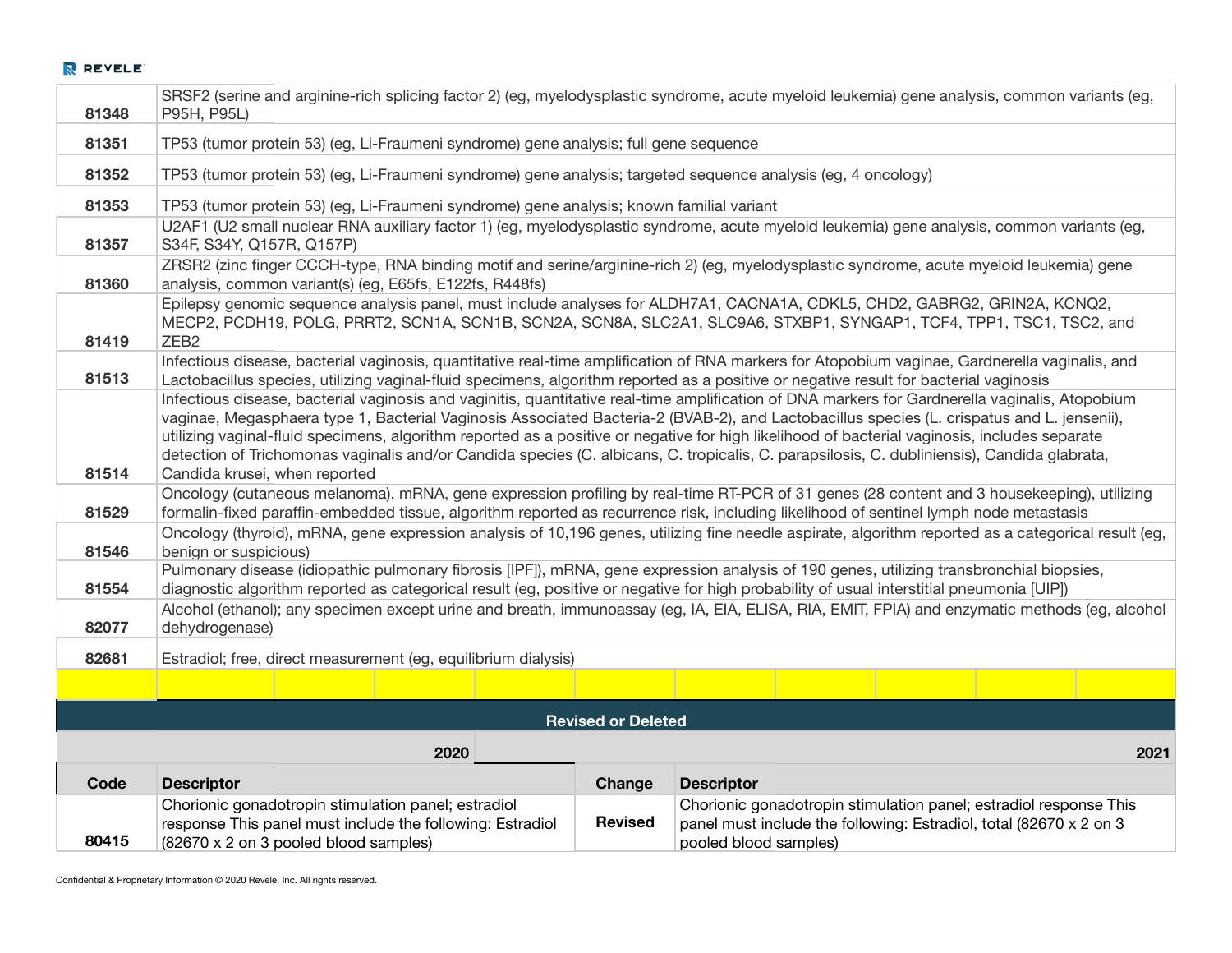|       | Molecular pathology procedure, Level 2 (eg, 2-10 SNPs, 1                                                                                                                                                                                                                                                                                                                             |                | Molecular pathology procedure, Level 2 (eg, 2-10 SNPs, 1 methylated                                                                                                                                                                                                                                                                                                                |
|-------|--------------------------------------------------------------------------------------------------------------------------------------------------------------------------------------------------------------------------------------------------------------------------------------------------------------------------------------------------------------------------------------|----------------|------------------------------------------------------------------------------------------------------------------------------------------------------------------------------------------------------------------------------------------------------------------------------------------------------------------------------------------------------------------------------------|
| 81401 | methylated variant, or 1 somatic variant [typically using]                                                                                                                                                                                                                                                                                                                           | <b>Revised</b> | variant, or 1 somatic variant [typically using nonsequencing target                                                                                                                                                                                                                                                                                                                |
|       | nonsequencing target variant analysis], or detection of a<br>dynamic mutation disorder/triplet repeat)                                                                                                                                                                                                                                                                               |                | variant analysis], or detection of a dynamic mutation disorder/triplet<br>repeat)                                                                                                                                                                                                                                                                                                  |
| 81402 | Molecular pathology procedure, Level 3 (eg, >10 SNPs,<br>2-10 methylated variants, or 2-10 somatic variants<br>[typically using non-sequencing target variant analysis],<br>immunoglobulin and T-cell receptor gene rearrangements,<br>duplication/deletion variants of 1 exon, loss of<br>heterozygosity [LOH], uniparental disomy [UPD])<br>Chromosome 1p-/19q- (eg, glial tumors) | <b>Revised</b> | Molecular pathology procedure, Level 3 (eg, >10 SNPs, 2-10<br>methylated variants, or 2-10 somatic variants [typically using non-<br>sequencing target variant analysis], immunoglobulin and T-cell<br>receptor gene rearrangements, duplication/deletion variants of 1 exon,<br>loss of heterozygosity [LOH], uniparental disomy [UPD]) Chromosome<br>1p-/19q- (eg, glial tumors) |
| 81403 | Molecular pathology procedure, Level 4 (eg, analysis of<br>single exon by DNA sequence analysis, analysis of >10<br>amplicons using multiplex PCR in 2 or more independent<br>reactions, mutation scanning or duplication/deletion<br>variants of 2-5 exons)                                                                                                                         | <b>Revised</b> | Molecular pathology procedure, Level 4 (eg, analysis of single exon by<br>DNA sequence analysis, analysis of >10 amplicons using multiplex<br>PCR in 2 or more independent reactions, mutation scanning or<br>duplication/deletion variants of 2-5 exons)                                                                                                                          |
| 81404 | Molecular pathology procedure, Level 5 (eg, analysis of<br>2-5 exons by DNA sequence analysis, mutation scanning<br>or duplication/deletion variants of 6-10 exons, or<br>characterization of a dynamic mutation disorder/triplet<br>repeat by Southern blot analysis)                                                                                                               | <b>Revised</b> | Molecular pathology procedure, Level 5 (eg, analysis of 2-5 exons by<br>DNA sequence analysis, mutation scanning or duplication/deletion<br>variants of 6-10 exons, or characterization of a dynamic mutation<br>disorder/triplet repeat by Southern blot analysis)                                                                                                                |
| 81405 | Molecular pathology procedure, Level 6 (eg, analysis of<br>6-10 exons by DNA sequence analysis, mutation scanning<br>or duplication/deletion variants of 11-25 exons, regionally<br>targeted cytogenomic array analysis)                                                                                                                                                             | <b>Revised</b> | Molecular pathology procedure, Level 6 (eg, analysis of 6-10 exons by<br>DNA sequence analysis, mutation scanning or duplication/deletion<br>variants of 11-25 exons, regionally targeted cytogenomic array<br>analysis)                                                                                                                                                           |
| 82075 | Alcohol (ethanol), breath                                                                                                                                                                                                                                                                                                                                                            | <b>Revised</b> | Alcohol (ethanol); breath                                                                                                                                                                                                                                                                                                                                                          |
| 82670 | Estradiol                                                                                                                                                                                                                                                                                                                                                                            | <b>Revised</b> | Estradiol; total                                                                                                                                                                                                                                                                                                                                                                   |
| 81545 | Oncology (thyroid), gene expression analysis of 142<br>genes, utilizing fine needle aspirate, algorithm reported as<br>a categorical result (eg, benign or suspicious)                                                                                                                                                                                                               | <b>Deleted</b> | See codes 81546, 81599, or an appropriate code from the CPT<br>appendix for MAAA codes.                                                                                                                                                                                                                                                                                            |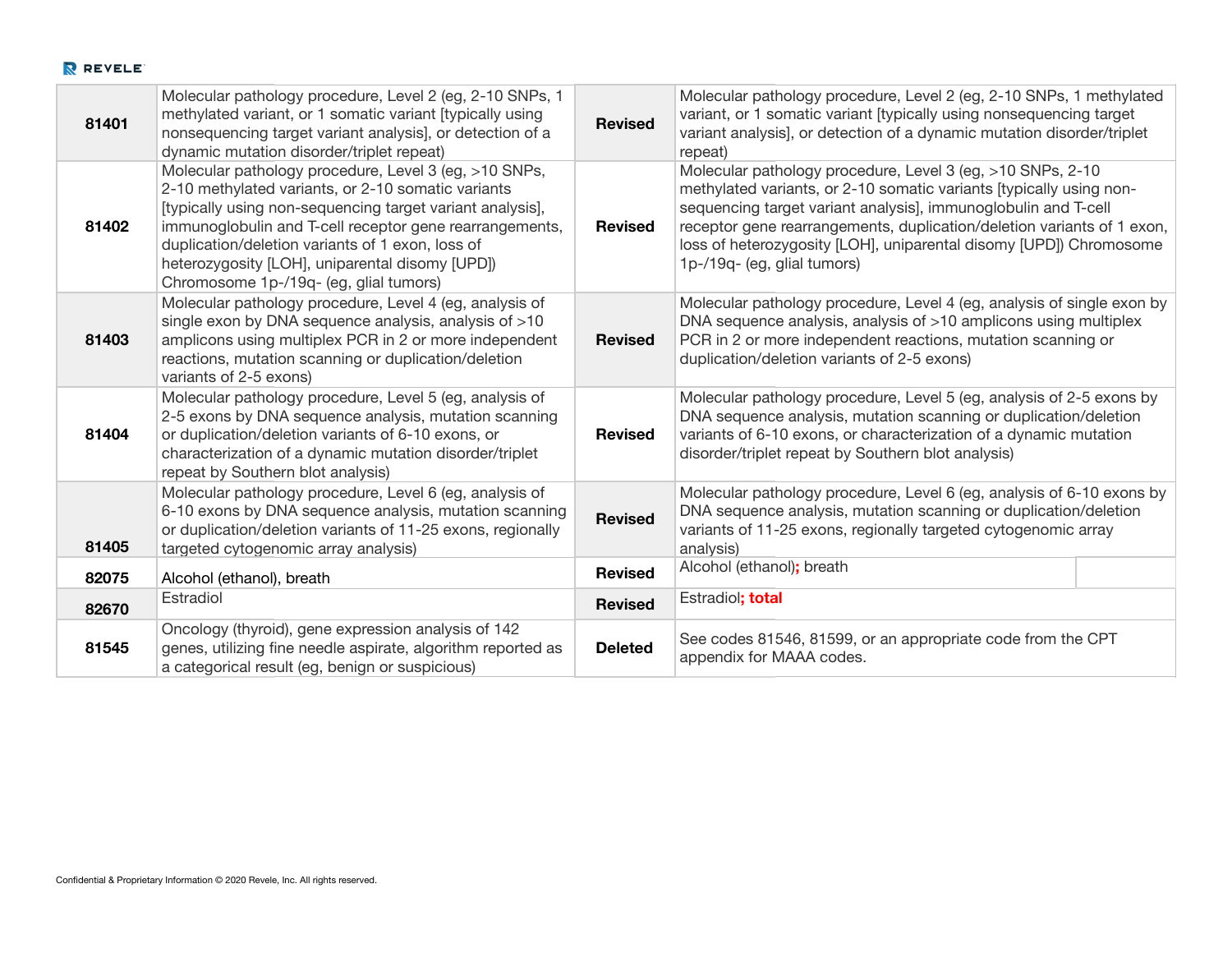| 2021 Code Changes - Medicine |                                                                                                                                                                                                         |  |
|------------------------------|---------------------------------------------------------------------------------------------------------------------------------------------------------------------------------------------------------|--|
|                              |                                                                                                                                                                                                         |  |
|                              | <b>New Codes</b>                                                                                                                                                                                        |  |
| Code                         | <b>Description</b>                                                                                                                                                                                      |  |
| 90377                        | Rabies immune globulin, heat- and solvent/detergent-treated (RIg-HT S/D), human, for intramuscular and/or subcutaneous use                                                                              |  |
| 92229                        | Imaging of retina for detection or monitoring of disease; point-of-care automated analysis and report, unilateral or bilateral                                                                          |  |
| 92517                        | Vestibular evoked myogenic potential (VEMP) testing, with interpretation and report; cervical (cVEMP)                                                                                                   |  |
| 92518                        | Vestibular evoked myogenic potential (VEMP) testing, with interpretation and report; ocular (oVEMP)                                                                                                     |  |
| 92519                        | Vestibular evoked myogenic potential (VEMP) testing, with interpretation and report; cervical (cVEMP) and ocular (oVEMP)                                                                                |  |
| 92650                        | Auditory evoked potentials; screening of auditory potential with broadband stimuli, automated analysis                                                                                                  |  |
| 92651                        | Auditory evoked potentials; for hearing status determination, broadband stimuli, with interpretation and report                                                                                         |  |
| 92652                        | Auditory evoked potentials; for threshold estimation at multiple frequencies, with interpretation and report                                                                                            |  |
| 92653                        | Auditory evoked potentials; neurodiagnostic, with interpretation and report                                                                                                                             |  |
| 93241                        | External electrocardiographic recording for more than 48 hours up to 7 days by continuous rhythm recording and storage; includes recording,<br>scanning analysis with report, review and interpretation |  |
| 93242                        | External electrocardiographic recording for more than 48 hours up to 7 days by continuous rhythm recording and storage; recording (includes<br>connection and initial recording)                        |  |
| 93243                        | External electrocardiographic recording for more than 48 hours up to 7 days by continuous rhythm recording and storage; scanning analysis with<br>report                                                |  |
| 93244                        | External electrocardiographic recording for more than 48 hours up to 7 days by continuous rhythm recording and storage; review and<br>interpretation                                                    |  |
| 93245                        | External electrocardiographic recording for more than 7 days up to 15 days by continuous rhythm recording and storage; includes recording,<br>scanning analysis with report, review and interpretation  |  |
| 93246                        | External electrocardiographic recording for more than 7 days up to 15 days by continuous rhythm recording and storage; recording (includes<br>connection and initial recording)                         |  |
| 93247                        | External electrocardiographic recording for more than 7 days up to 15 days by continuous rhythm recording and storage; scanning analysis with<br>report                                                 |  |
| 93248                        | External electrocardiographic recording for more than 7 days up to 15 days by continuous rhythm recording and storage; review and<br>interpretation                                                     |  |
| 94619                        | Exercise test for bronchospasm, including pre- and post-spirometry and pulse oximetry; without electrocardiographic recording(s)                                                                        |  |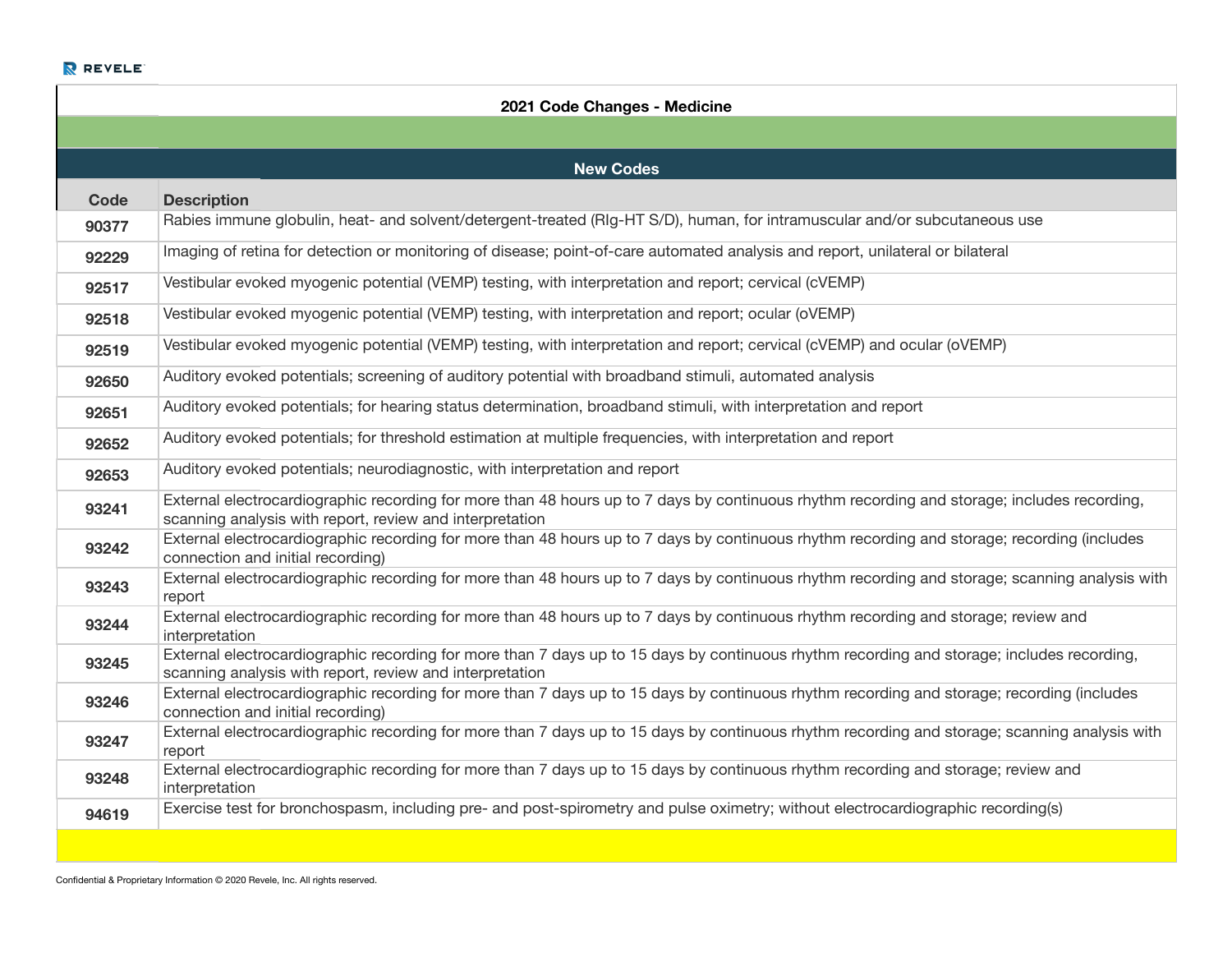|       | <b>Revised or Deleted</b>                                                                                                                           |         |                                                                                                                                                     |  |
|-------|-----------------------------------------------------------------------------------------------------------------------------------------------------|---------|-----------------------------------------------------------------------------------------------------------------------------------------------------|--|
|       | 2020                                                                                                                                                |         | 2021                                                                                                                                                |  |
| Code  | <b>Descriptor</b>                                                                                                                                   | Change  | <b>Descriptor</b>                                                                                                                                   |  |
| 94617 | Exercise test for bronchospasm, including pre- and<br>post-spirometry, electrocardiographic recording(s), and<br>pulse oximetry                     | Revised | Exercise test for bronchospasm, including pre- and post-spirometry<br>and pulse oximetry; with electrocardiographic recording(s)                    |  |
| 95070 | Inhalation bronchial challenge testing (not including<br>necessary pulmonary function tests); with histamine,<br>methacholine, or similar compounds | Revised | Inhalation bronchial challenge testing (not including necessary<br>pulmonary function tests), with histamine, methacholine, or similar<br>compounds |  |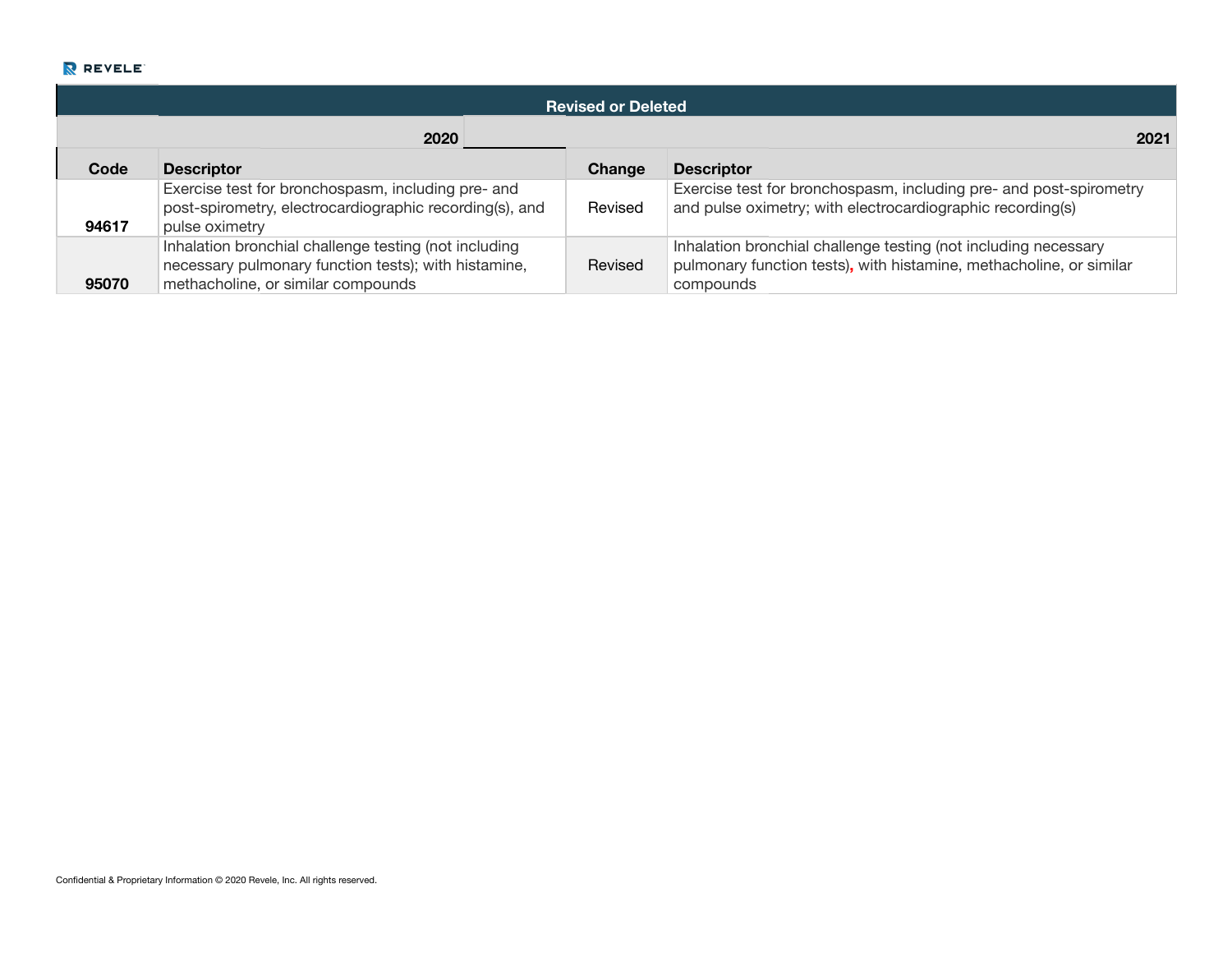| 2021 Code Changes- Musculoskeletal |                                                                                                              |                           |                                                                                                                                                                                                                                                                                                                                                                           |  |
|------------------------------------|--------------------------------------------------------------------------------------------------------------|---------------------------|---------------------------------------------------------------------------------------------------------------------------------------------------------------------------------------------------------------------------------------------------------------------------------------------------------------------------------------------------------------------------|--|
|                                    |                                                                                                              |                           |                                                                                                                                                                                                                                                                                                                                                                           |  |
|                                    |                                                                                                              | <b>New Codes</b>          |                                                                                                                                                                                                                                                                                                                                                                           |  |
| Code                               | <b>Description</b>                                                                                           |                           |                                                                                                                                                                                                                                                                                                                                                                           |  |
| 80193                              | Leflunomide                                                                                                  |                           |                                                                                                                                                                                                                                                                                                                                                                           |  |
|                                    |                                                                                                              |                           |                                                                                                                                                                                                                                                                                                                                                                           |  |
|                                    |                                                                                                              | <b>Revised or Deleted</b> |                                                                                                                                                                                                                                                                                                                                                                           |  |
|                                    | 2020<br>2021                                                                                                 |                           |                                                                                                                                                                                                                                                                                                                                                                           |  |
| Code                               | <b>Descriptor</b>                                                                                            | Change                    | <b>Descriptor</b>                                                                                                                                                                                                                                                                                                                                                         |  |
| 29822                              | Arthroscopy, shoulder, surgical; debridement, limited                                                        | <b>Revised</b>            | Arthroscopy, shoulder, surgical; debridement, limited, 1 or 2 discrete<br>structures (eg, humeral bone, humeral articular cartilage, glenoid bone,<br>glenoid articular cartilage, biceps tendon, biceps anchor complex,<br>labrum, articular capsule, articular side of the rotator cuff, bursal side of<br>the rotator cuff, subacromial bursa, foreign body[ies])      |  |
| 29823                              | Arthroscopy, shoulder, surgical; debridement, extensive                                                      | <b>Revised</b>            | Arthroscopy, shoulder, surgical; debridement, extensive, 3 or more<br>discrete structures (eg, humeral bone, humeral articular cartilage,<br>glenoid bone, glenoid articular cartilage, biceps tendon, biceps anchor<br>complex, labrum, articular capsule, articular side of the rotator cuff,<br>bursal side of the rotator cuff, subacromial bursa, foreign body[ies]) |  |
| 63180                              | Laminectomy and section of dentate ligaments, with or<br>without dural graft, cervical; 1 or 2 segments      | <b>Deleted</b>            | Due to low utilization                                                                                                                                                                                                                                                                                                                                                    |  |
| 63182                              | Laminectomy and section of dentate ligaments, with or<br>without dural graft, cervical; more than 2 segments | <b>Deleted</b>            | Due to low utilization                                                                                                                                                                                                                                                                                                                                                    |  |
| 69605                              | Revision mastoidectomy; with apicectomy                                                                      | <b>Deleted</b>            | Due to low utilization                                                                                                                                                                                                                                                                                                                                                    |  |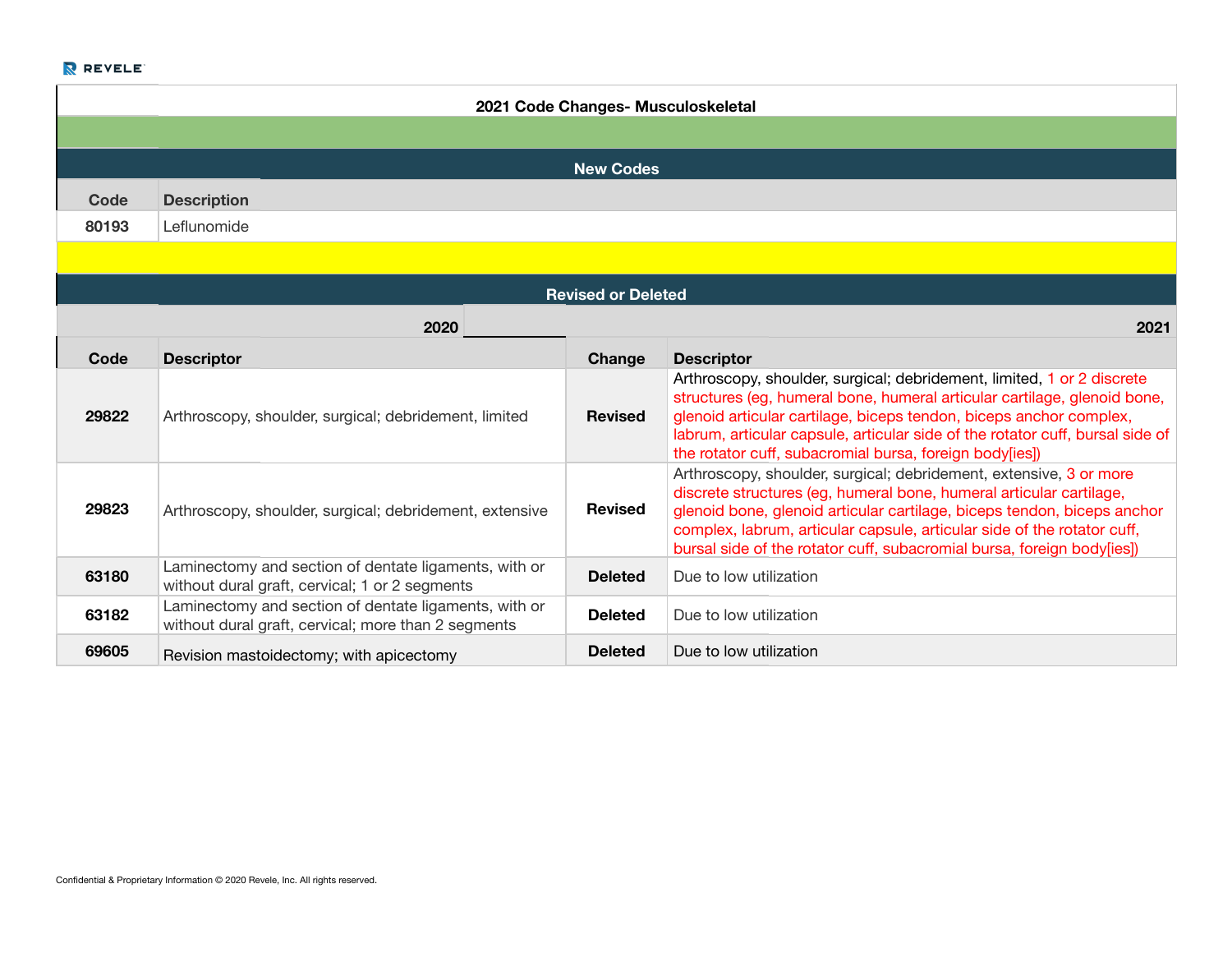| 2021 Code Changes - Nervous |                                                                                                                                                                                                                                        |                           |                                                                                                                                                                                                                                                   |  |
|-----------------------------|----------------------------------------------------------------------------------------------------------------------------------------------------------------------------------------------------------------------------------------|---------------------------|---------------------------------------------------------------------------------------------------------------------------------------------------------------------------------------------------------------------------------------------------|--|
|                             |                                                                                                                                                                                                                                        |                           |                                                                                                                                                                                                                                                   |  |
|                             |                                                                                                                                                                                                                                        | <b>New Codes</b>          |                                                                                                                                                                                                                                                   |  |
| <b>Code</b>                 | <b>Description</b>                                                                                                                                                                                                                     |                           |                                                                                                                                                                                                                                                   |  |
| 80161                       | Carbamazepine; -10,11-epoxide                                                                                                                                                                                                          |                           |                                                                                                                                                                                                                                                   |  |
| 80167                       | Felbamate                                                                                                                                                                                                                              |                           |                                                                                                                                                                                                                                                   |  |
| 80210                       | Rufinamide                                                                                                                                                                                                                             |                           |                                                                                                                                                                                                                                                   |  |
| 81419                       | ZEB <sub>2</sub>                                                                                                                                                                                                                       |                           | Epilepsy genomic sequence analysis panel, must include analyses for ALDH7A1, CACNA1A, CDKL5, CHD2, GABRG2, GRIN2A, KCNQ2,<br>MECP2, PCDH19, POLG, PRRT2, SCN1A, SCN1B, SCN2A, SCN8A, SLC2A1, SLC9A6, STXBP1, SYNGAP1, TCF4, TPP1, TSC1, TSC2, and |  |
| 92653                       | Auditory evoked potentials; neurodiagnostic, with interpretation and report                                                                                                                                                            |                           |                                                                                                                                                                                                                                                   |  |
|                             |                                                                                                                                                                                                                                        |                           |                                                                                                                                                                                                                                                   |  |
|                             |                                                                                                                                                                                                                                        | <b>Revised or Deleted</b> |                                                                                                                                                                                                                                                   |  |
|                             | 2020                                                                                                                                                                                                                                   |                           | 2021                                                                                                                                                                                                                                              |  |
| Code                        | <b>Descriptor</b>                                                                                                                                                                                                                      | Change                    | <b>Descriptor</b>                                                                                                                                                                                                                                 |  |
| 64455                       | Injection(s), anesthetic agent and/or steroid, plantar<br>common digital nerve(s) (eg, Morton's neuroma)                                                                                                                               | <b>Revised</b>            | Injection(s), anesthetic agent(s) and/or steroid; plantar common digital<br>nerve(s) (eg, Morton's neuroma)                                                                                                                                       |  |
| 64479                       | Injection(s), anesthetic agent and/or steroid,<br>transforaminal epidural, with imaging guidance<br>(fluoroscopy or CT); cervical or thoracic, single level                                                                            | <b>Revised</b>            | Injection(s), anesthetic agent(s) and/or steroid; transforaminal epidural,<br>with imaging guidance (fluoroscopy or CT), cervical or thoracic, single<br>level                                                                                    |  |
| 64480                       | Injection(s), anesthetic agent and/or steroid,<br>transforaminal epidural, with imaging guidance<br>(fluoroscopy or CT); cervical or thoracic, each additional<br>level (List separately in addition to code for primary<br>procedure) | <b>Revised</b>            | Injection(s), anesthetic agent(s) and/or steroid; transforaminal epidural,<br>with imaging guidance (fluoroscopy or CT), cervical or thoracic, each<br>additional level (List separately in addition to code for primary<br>procedure)            |  |
| 64483                       | Injection(s), anesthetic agent and/or steroid,<br>transforaminal epidural, with imaging guidance<br>(fluoroscopy or CT); lumbar or sacral, single level                                                                                | <b>Revised</b>            | Injection(s), anesthetic agent(s) and/or steroid; transforaminal epidural,<br>with imaging guidance (fluoroscopy or CT), lumbar or sacral, single<br>level                                                                                        |  |
| 64484                       | Injection(s), anesthetic agent and/or steroid,<br>transforaminal epidural, with imaging guidance<br>(fluoroscopy or CT); lumbar or sacral, each additional<br>level (List separately in addition to code for primary<br>procedure)     | <b>Revised</b>            | Injection(s), anesthetic agent(s) and/or steroid; transforaminal epidural,<br>with imaging guidance (fluoroscopy or CT), lumbar or sacral, each<br>additional level (List separately in addition to code for primary<br>procedure)                |  |

Confidential & Proprietary Information © 2020 Revele, Inc. All rights reserved.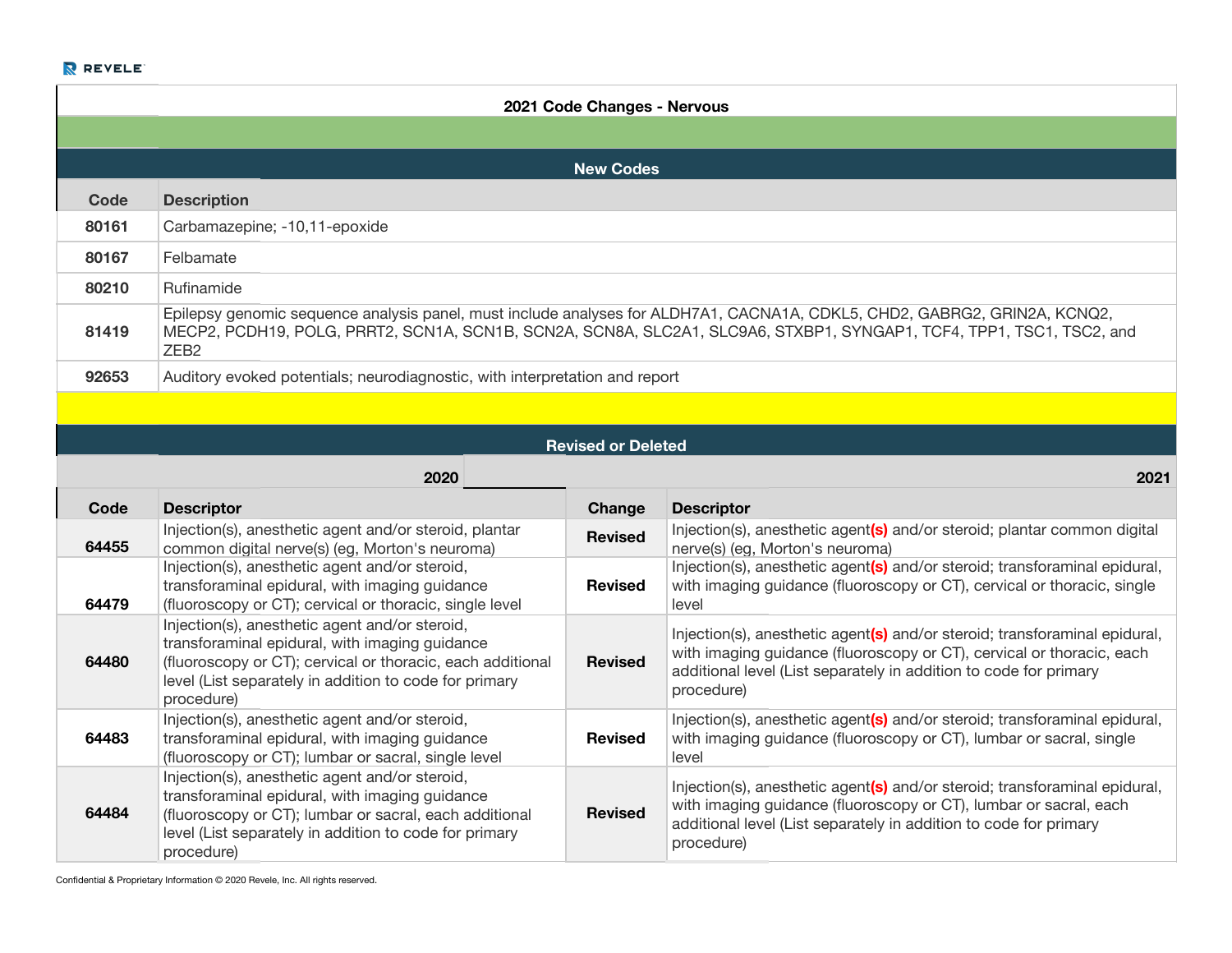| 61870 | Craniectomy for implantation of neurostimulator<br>electrodes, cerebellar, cortical                                         | <b>Deleted</b> | Low utilization                                                                                                                                                                                |
|-------|-----------------------------------------------------------------------------------------------------------------------------|----------------|------------------------------------------------------------------------------------------------------------------------------------------------------------------------------------------------|
| 62163 | Neuroendoscopy, intracranial; with retrieval of foreign<br>body                                                             | <b>Deleted</b> | Low utilization                                                                                                                                                                                |
| 92585 | Auditory evoked potentials for evoked response<br>audiometry and/or testing of the central nervous system;<br>comprehensive | <b>Deleted</b> | See new codes 92650-92653. Codes 92650-92651 involve broadband<br>stimuli and cross most directly to 92586. Code 92652 uses multiple<br>frequencies, and 92653 is for neurodiagnostic services |
| 92586 | Auditory evoked potentials for evoked response<br>audiometry and/or testing of the central nervous system;<br>limited       | <b>Deleted</b> | See new codes 92650-92653, Codes 92650-92651 involve broadband<br>stimuli and cross most directly to 92586. Code 92652 uses multiple<br>frequencies, and 92653 is for neurodiagnostic services |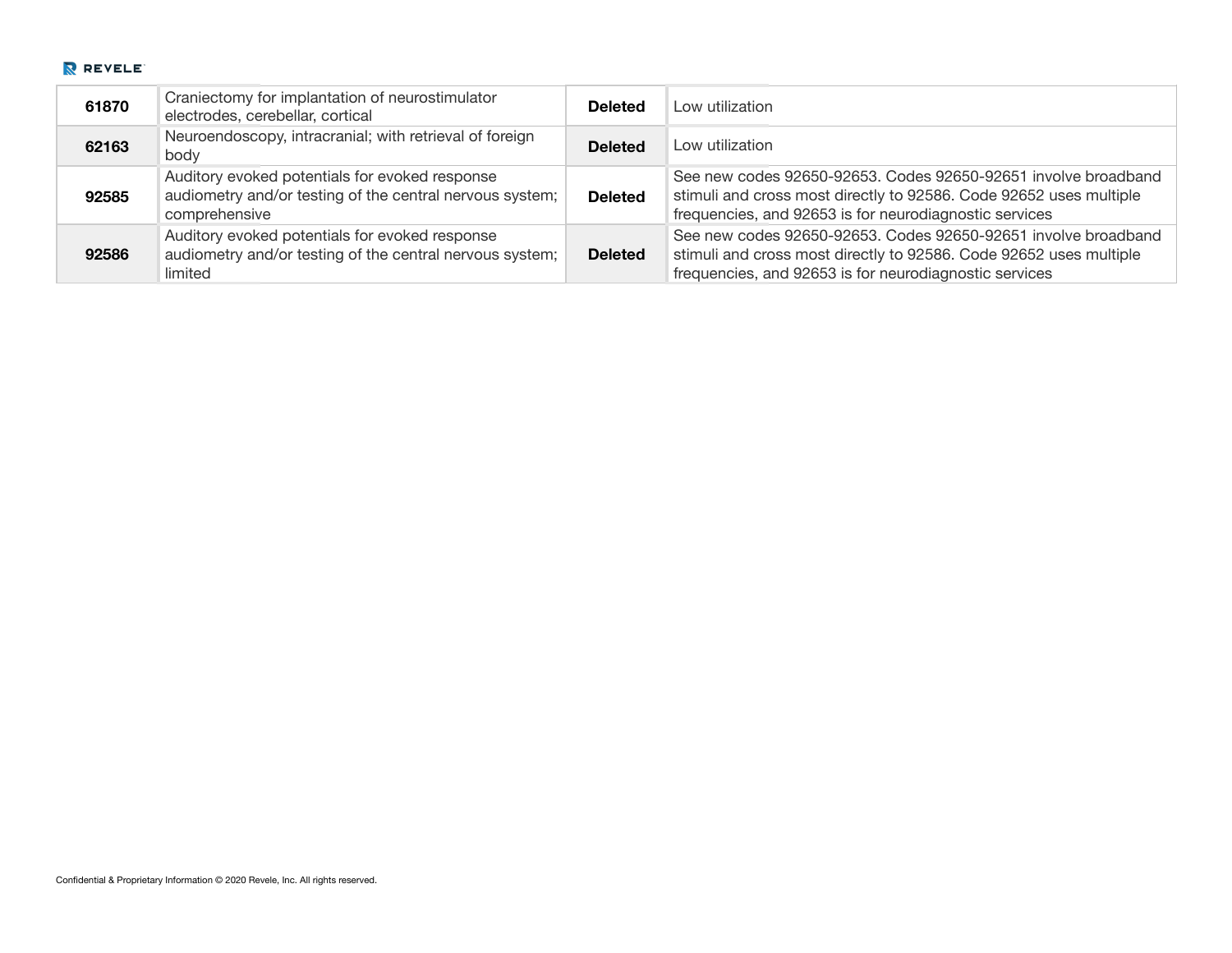| <b>NEW CODES</b> |                                                                                                                                                                                                                                                                                                                                                                                                                                                                                                                                                                                       |  |
|------------------|---------------------------------------------------------------------------------------------------------------------------------------------------------------------------------------------------------------------------------------------------------------------------------------------------------------------------------------------------------------------------------------------------------------------------------------------------------------------------------------------------------------------------------------------------------------------------------------|--|
| <b>CODE</b>      | <b>DESCRIPTION</b>                                                                                                                                                                                                                                                                                                                                                                                                                                                                                                                                                                    |  |
| 30468            | Repair of nasal valve collapse with subcutaneous/submucosal lateral wall implant(s)                                                                                                                                                                                                                                                                                                                                                                                                                                                                                                   |  |
| 32408            | Core needle biopsy, lung or mediastinum, percutaneous, including imaging guidance, when performed                                                                                                                                                                                                                                                                                                                                                                                                                                                                                     |  |
| 33741            | Transcatheter atrial septostomy (TAS) for congenital cardiac anomalies to create effective atrial flow, including all imaging<br>guidance by the proceduralist, when performed, any method (eg, Rashkind, Sang-Park, balloon, cutting balloon, blade)                                                                                                                                                                                                                                                                                                                                 |  |
| 33745            | Transcatheter intracardiac shunt (TIS) creation by stent placement for congenital cardiac anomalies to establish effective<br>intracardiac flow, including all imaging guidance by the proceduralist, when performed, left and right heart diagnostic cardiac<br>catherization for congenital cardiac anomalies, and target zone angioplasty, when performed (eg, atrial septum, Fontan<br>fenestration, right ventricular outflow tract, Mustard/Senning/Warden baffles); initial intracardiac shunt                                                                                 |  |
| 33746            | Transcatheter intracardiac shunt (TIS) creation by stent placement for congenital cardiac anomalies to establish effective<br>intracardiac flow, including all imaging guidance by the proceduralist, when performed, left and right heart diagnostic cardiac<br>catherization for congenital cardiac anomalies, and target zone angioplasty, when performed (eg, atrial septum, Fontan<br>fenestration, right ventricular outflow tract, Mustard/Senning/Warden baffles); each additional intracardiac shunt location (List<br>separately in addition to code for primary procedure) |  |
| 33995            | Insertion of ventricular assist device, percutaneous, including radiological supervision and interpretation; right heart, venous<br>access only                                                                                                                                                                                                                                                                                                                                                                                                                                       |  |
| 33997            | Removal of percutaneous right heart ventricular assist device, venous cannula, at separate and distinct session from insertion                                                                                                                                                                                                                                                                                                                                                                                                                                                        |  |
| 55880            | Ablation of malignant prostate tissue, transrectal, with high intensity-focused ultrasound (HIFU), including ultrasound guidance                                                                                                                                                                                                                                                                                                                                                                                                                                                      |  |
| 57465            | Computer-aided mapping of cervix uteri during colposcopy, including optical dynamic spectral imaging and algorithmic<br>quantification of the acetowhitening effect (List separately in addition to code for primary procedure)                                                                                                                                                                                                                                                                                                                                                       |  |
| 69705            | Nasopharyngoscopy, surgical, with dilation of eustachian tube (ie, balloon dilation); unilateral                                                                                                                                                                                                                                                                                                                                                                                                                                                                                      |  |
| 69706            | Nasopharyngoscopy, surgical, with dilation of eustachian tube (ie, balloon dilation); bilateral                                                                                                                                                                                                                                                                                                                                                                                                                                                                                       |  |
| 71271            | Computed tomography, thorax, low dose for lung cancer screening, without contrast material(s)                                                                                                                                                                                                                                                                                                                                                                                                                                                                                         |  |
| 76145            | Medical physics dose evaluation for radiation exposure that exceeds institutional review threshold, including report                                                                                                                                                                                                                                                                                                                                                                                                                                                                  |  |
| 80143            | Acetaminophen                                                                                                                                                                                                                                                                                                                                                                                                                                                                                                                                                                         |  |
| 80151            | Amiodarone                                                                                                                                                                                                                                                                                                                                                                                                                                                                                                                                                                            |  |
| 80161            | Carbamazepine; -10,11-epoxide                                                                                                                                                                                                                                                                                                                                                                                                                                                                                                                                                         |  |
| 80167            | Felbamate                                                                                                                                                                                                                                                                                                                                                                                                                                                                                                                                                                             |  |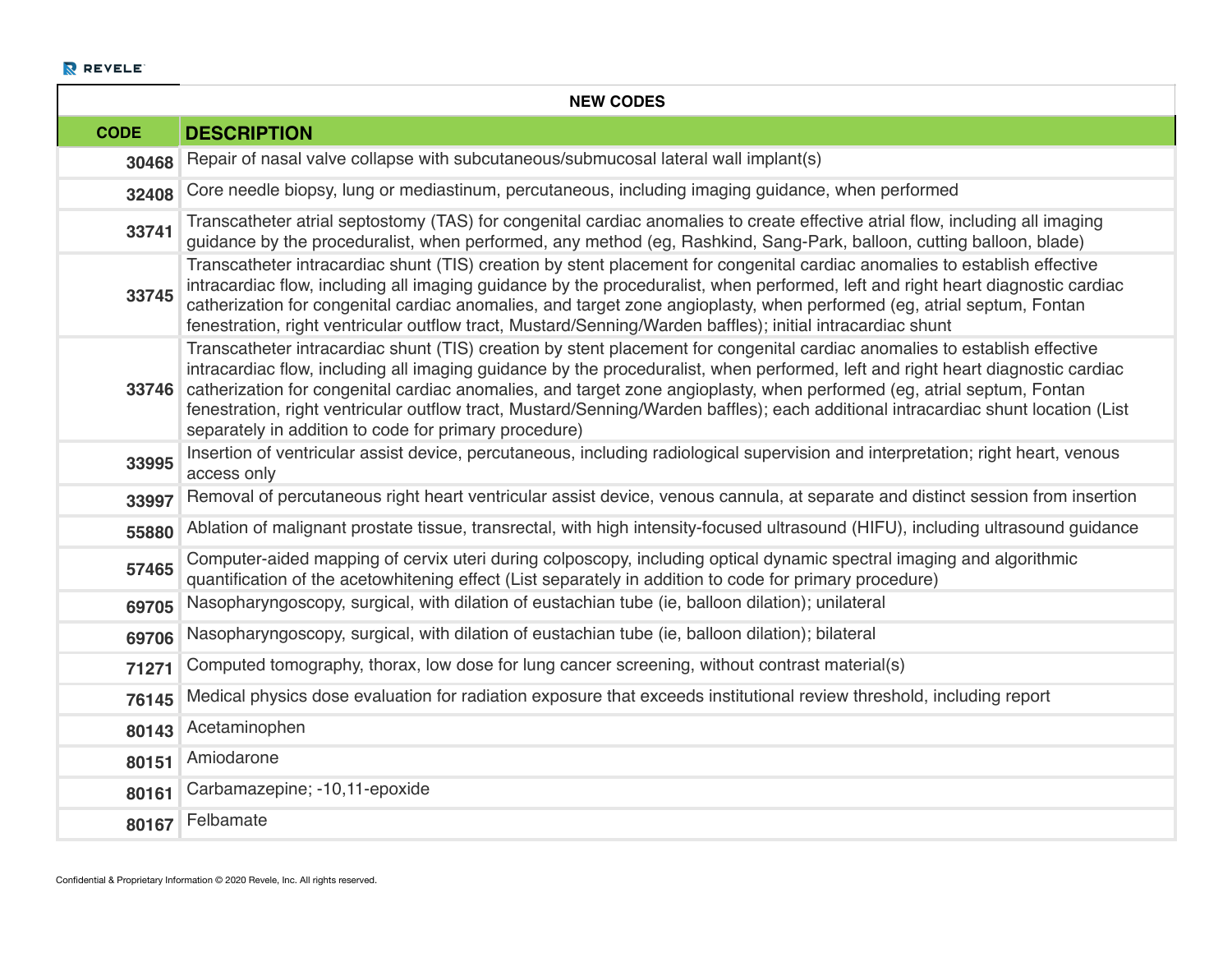| 80179 | Salicylate                                                                                                                                                                                         |
|-------|----------------------------------------------------------------------------------------------------------------------------------------------------------------------------------------------------|
| 80181 | Flecainide                                                                                                                                                                                         |
| 80189 | Itraconazole                                                                                                                                                                                       |
| 80193 | Leflunomide                                                                                                                                                                                        |
| 80204 | Methotrexate                                                                                                                                                                                       |
| 80210 | Rufinamide                                                                                                                                                                                         |
| 81168 | CCND1/IGH (t(11;14)) (eg, mantle cell lymphoma) translocation analysis, major breakpoint, qualitative and quantitative, if<br>performed                                                            |
| 81191 | NTRK1 (neurotrophic receptor tyrosine kinase 1) (eg, solid tumors) translocation analysis                                                                                                          |
| 81192 | NTRK2 (neurotrophic receptor tyrosine kinase 2) (eg, solid tumors) translocation analysis                                                                                                          |
| 81193 | NTRK3 (neurotrophic receptor tyrosine kinase 3) (eg, solid tumors) translocation analysis                                                                                                          |
| 81194 | NTRK (neurotrophic-tropomyosin receptor tyrosine kinase 1, 2, and 3) (eg, solid tumors) translocation analysis                                                                                     |
| 81278 | IGH@/BCL2 (t(14;18)) (eg, follicular lymphoma) translocation analysis, major breakpoint region (MBR) and minor cluster region<br>(mcr) breakpoints, qualitative or quantitative                    |
| 81279 | JAK2 (Janus kinase 2) (eg, myeloproliferative disorder) targeted sequence analysis (eg, exons 12 and 13)                                                                                           |
| 81338 | MPL (MPL proto-oncogene, thrombopoietin receptor) (eg, myeloproliferative disorder) gene analysis; common variants (eg,<br>W515A, W515K, W515L, W515R)                                             |
| 81339 | MPL (MPL proto-oncogene, thrombopoietin receptor) (eg, myeloproliferative disorder) gene analysis; sequence analysis, exon 10                                                                      |
| 81347 | SF3B1 (splicing factor [3b] subunit B1) (eg, myelodysplastic syndrome/acute myeloid leukemia) gene analysis, common variants<br>(eg, A672T, E622D, L833F, R625C, R625L)                            |
| 81348 | SRSF2 (serine and arginine-rich splicing factor 2) (eg, myelodysplastic syndrome, acute myeloid leukemia) gene analysis,<br>common variants (eg, P95H, P95L)                                       |
| 81351 | TP53 (tumor protein 53) (eg, Li-Fraumeni syndrome) gene analysis; full gene sequence                                                                                                               |
| 81352 | TP53 (tumor protein 53) (eg, Li-Fraumeni syndrome) gene analysis; targeted sequence analysis (eg, 4 oncology)                                                                                      |
| 81353 | TP53 (tumor protein 53) (eg, Li-Fraumeni syndrome) gene analysis; known familial variant                                                                                                           |
| 81357 | U2AF1 (U2 small nuclear RNA auxiliary factor 1) (eg, myelodysplastic syndrome, acute myeloid leukemia) gene analysis,<br>common variants (eg, S34F, S34Y, Q157R, Q157P)                            |
| 81360 | ZRSR2 (zinc finger CCCH-type, RNA binding motif and serine/arginine-rich 2) (eg, myelodysplastic syndrome, acute myeloid<br>leukemia) gene analysis, common variant(s) (eg, E65fs, E122fs, R448fs) |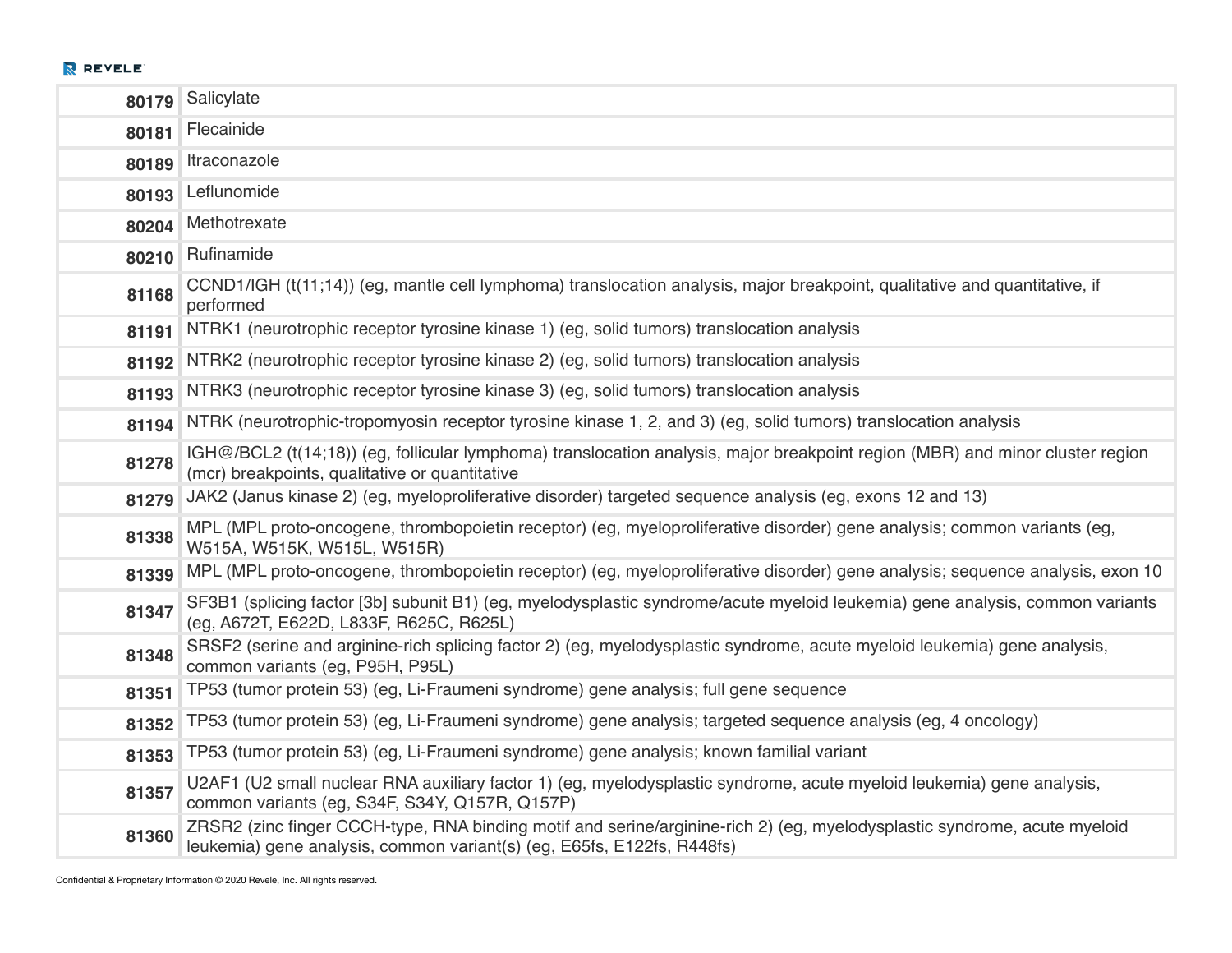|       | Epilepsy genomic sequence analysis panel, must include analyses for ALDH7A1, CACNA1A, CDKL5, CHD2, GABRG2, GRIN2A,<br>81419 KCNQ2, MECP2, PCDH19, POLG, PRRT2, SCN1A, SCN1B, SCN2A, SCN8A, SLC2A1, SLC9A6, STXBP1, SYNGAP1, TCF4,<br>TPP1, TSC1, TSC2, and ZEB2                                                                                                                                                                                                                                                                                                                                                                |
|-------|--------------------------------------------------------------------------------------------------------------------------------------------------------------------------------------------------------------------------------------------------------------------------------------------------------------------------------------------------------------------------------------------------------------------------------------------------------------------------------------------------------------------------------------------------------------------------------------------------------------------------------|
| 81513 | Infectious disease, bacterial vaginosis, quantitative real-time amplification of RNA markers for Atopobium vaginae, Gardnerella<br>vaginalis, and Lactobacillus species, utilizing vaginal-fluid specimens, algorithm reported as a positive or negative result for<br>bacterial vaginosis                                                                                                                                                                                                                                                                                                                                     |
| 81514 | Infectious disease, bacterial vaginosis and vaginitis, quantitative real-time amplification of DNA markers for Gardnerella vaginalis,<br>Atopobium vaginae, Megasphaera type 1, Bacterial Vaginosis Associated Bacteria-2 (BVAB-2), and Lactobacillus species (L.<br>crispatus and L. jensenii), utilizing vaginal-fluid specimens, algorithm reported as a positive or negative for high likelihood of<br>bacterial vaginosis, includes separate detection of Trichomonas vaginalis and/or Candida species (C. albicans, C. tropicalis, C.<br>parapsilosis, C. dubliniensis), Candida glabrata, Candida krusei, when reported |
| 81529 | Oncology (cutaneous melanoma), mRNA, gene expression profiling by real-time RT-PCR of 31 genes (28 content and 3<br>housekeeping), utilizing formalin-fixed paraffin-embedded tissue, algorithm reported as recurrence risk, including likelihood of<br>sentinel lymph node metastasis                                                                                                                                                                                                                                                                                                                                         |
| 81546 | Oncology (thyroid), mRNA, gene expression analysis of 10,196 genes, utilizing fine needle aspirate, algorithm reported as a<br>categorical result (eg, benign or suspicious)                                                                                                                                                                                                                                                                                                                                                                                                                                                   |
| 81554 | Pulmonary disease (idiopathic pulmonary fibrosis [IPF]), mRNA, gene expression analysis of 190 genes, utilizing transbronchial<br>biopsies, diagnostic algorithm reported as categorical result (eg, positive or negative for high probability of usual interstitial<br>pneumonia [UIP])                                                                                                                                                                                                                                                                                                                                       |
| 82077 | Alcohol (ethanol); any specimen except urine and breath, immunoassay (eg, IA, EIA, ELISA, RIA, EMIT, FPIA) and enzymatic<br>methods (eg, alcohol dehydrogenase)                                                                                                                                                                                                                                                                                                                                                                                                                                                                |
| 82681 | Estradiol; free, direct measurement (eg, equilibrium dialysis)                                                                                                                                                                                                                                                                                                                                                                                                                                                                                                                                                                 |
| 90377 | Rabies immune globulin, heat- and solvent/detergent-treated (RIg-HT S/D), human, for intramuscular and/or subcutaneous use                                                                                                                                                                                                                                                                                                                                                                                                                                                                                                     |
| 92229 | Imaging of retina for detection or monitoring of disease; point-of-care automated analysis and report, unilateral or bilateral                                                                                                                                                                                                                                                                                                                                                                                                                                                                                                 |
| 92517 | Vestibular evoked myogenic potential (VEMP) testing, with interpretation and report; cervical (cVEMP)                                                                                                                                                                                                                                                                                                                                                                                                                                                                                                                          |
| 92518 | Vestibular evoked myogenic potential (VEMP) testing, with interpretation and report; ocular (oVEMP)                                                                                                                                                                                                                                                                                                                                                                                                                                                                                                                            |
| 92519 | Vestibular evoked myogenic potential (VEMP) testing, with interpretation and report; cervical (cVEMP) and ocular (oVEMP)                                                                                                                                                                                                                                                                                                                                                                                                                                                                                                       |
| 92650 | Auditory evoked potentials; screening of auditory potential with broadband stimuli, automated analysis                                                                                                                                                                                                                                                                                                                                                                                                                                                                                                                         |
| 92651 | Auditory evoked potentials; for hearing status determination, broadband stimuli, with interpretation and report                                                                                                                                                                                                                                                                                                                                                                                                                                                                                                                |
| 92652 | Auditory evoked potentials; for threshold estimation at multiple frequencies, with interpretation and report                                                                                                                                                                                                                                                                                                                                                                                                                                                                                                                   |
| 92653 | Auditory evoked potentials; neurodiagnostic, with interpretation and report                                                                                                                                                                                                                                                                                                                                                                                                                                                                                                                                                    |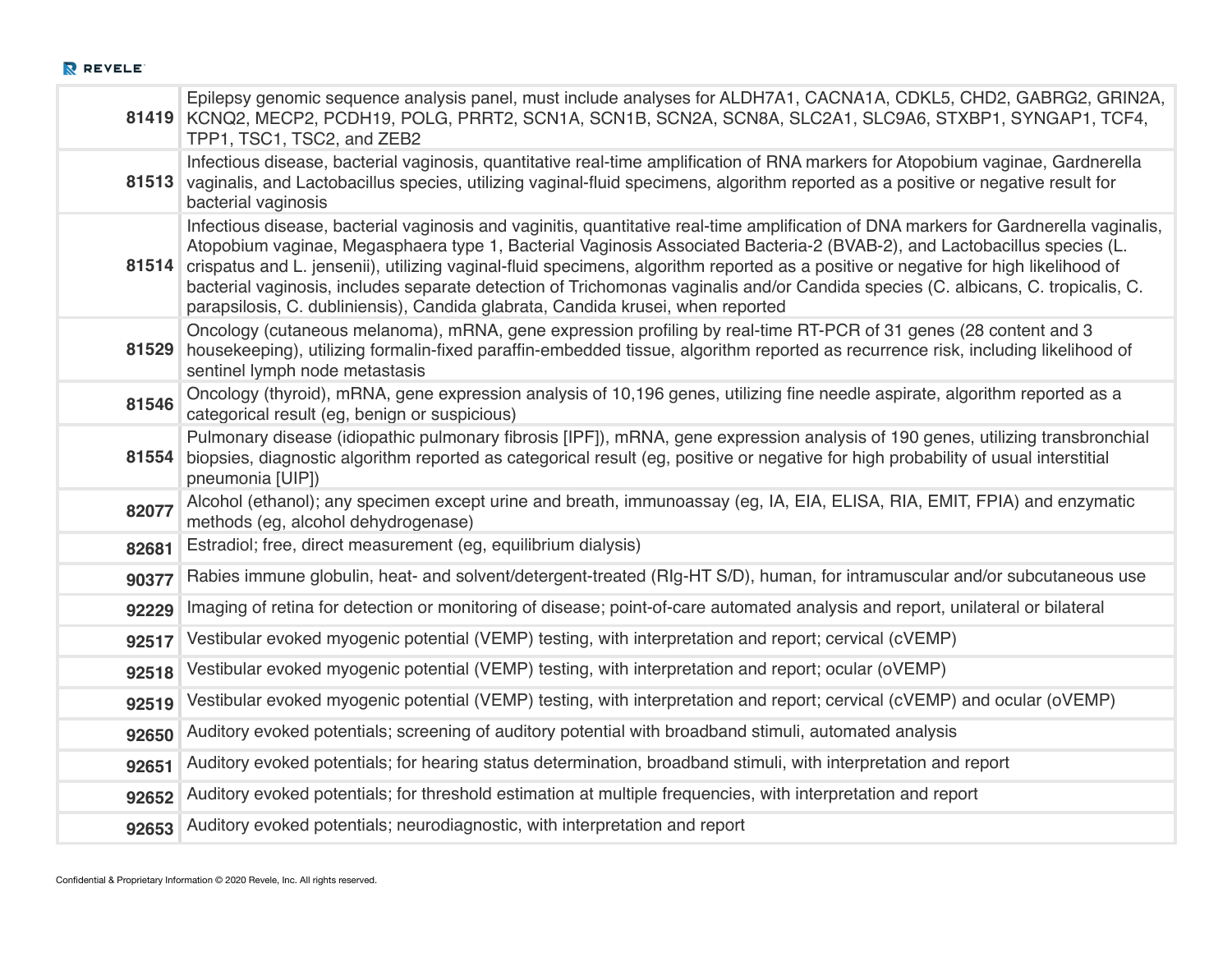| 93241 | External electrocardiographic recording for more than 48 hours up to 7 days by continuous rhythm recording and storage;<br>includes recording, scanning analysis with report, review and interpretation                                                                                                                                                                                                                                                                                                                                                                                                          |
|-------|------------------------------------------------------------------------------------------------------------------------------------------------------------------------------------------------------------------------------------------------------------------------------------------------------------------------------------------------------------------------------------------------------------------------------------------------------------------------------------------------------------------------------------------------------------------------------------------------------------------|
| 93242 | External electrocardiographic recording for more than 48 hours up to 7 days by continuous rhythm recording and storage;<br>recording (includes connection and initial recording)                                                                                                                                                                                                                                                                                                                                                                                                                                 |
| 93243 | External electrocardiographic recording for more than 48 hours up to 7 days by continuous rhythm recording and storage;<br>scanning analysis with report                                                                                                                                                                                                                                                                                                                                                                                                                                                         |
| 93244 | External electrocardiographic recording for more than 48 hours up to 7 days by continuous rhythm recording and storage; review<br>and interpretation                                                                                                                                                                                                                                                                                                                                                                                                                                                             |
| 93245 | External electrocardiographic recording for more than 7 days up to 15 days by continuous rhythm recording and storage; includes<br>recording, scanning analysis with report, review and interpretation                                                                                                                                                                                                                                                                                                                                                                                                           |
| 93246 | External electrocardiographic recording for more than 7 days up to 15 days by continuous rhythm recording and storage;<br>recording (includes connection and initial recording)                                                                                                                                                                                                                                                                                                                                                                                                                                  |
| 93247 | External electrocardiographic recording for more than 7 days up to 15 days by continuous rhythm recording and storage;<br>scanning analysis with report                                                                                                                                                                                                                                                                                                                                                                                                                                                          |
| 93248 | External electrocardiographic recording for more than 7 days up to 15 days by continuous rhythm recording and storage; review<br>and interpretation                                                                                                                                                                                                                                                                                                                                                                                                                                                              |
| 94619 | Exercise test for bronchospasm, including pre- and post-spirometry and pulse oximetry; without electrocardiographic recording(s)                                                                                                                                                                                                                                                                                                                                                                                                                                                                                 |
| 99417 | Prolonged office or other outpatient evaluation and management service(s) beyond the minimum required time of the primary<br>procedure which has been selected using total time, requiring total time with or without direct patient contact beyond the usual<br>service, on the date of the primary service, each 15 minutes of total time (List separately in addition to codes 99205, 99215 for<br>office or other outpatient Evaluation and Management services)                                                                                                                                             |
| 99439 | Chronic care management services with the following required elements: multiple (two or more) chronic conditions expected to<br>last at least 12 months, or until the death of the patient, chronic conditions place the patient at significant risk of death, acute<br>exacerbation/decompensation, or functional decline, comprehensive care plan established, implemented, revised, or monitored;<br>each additional 20 minutes of clinical staff time directed by a physician or other qualified health care professional, per calendar<br>month (List separately in addition to code for primary procedure) |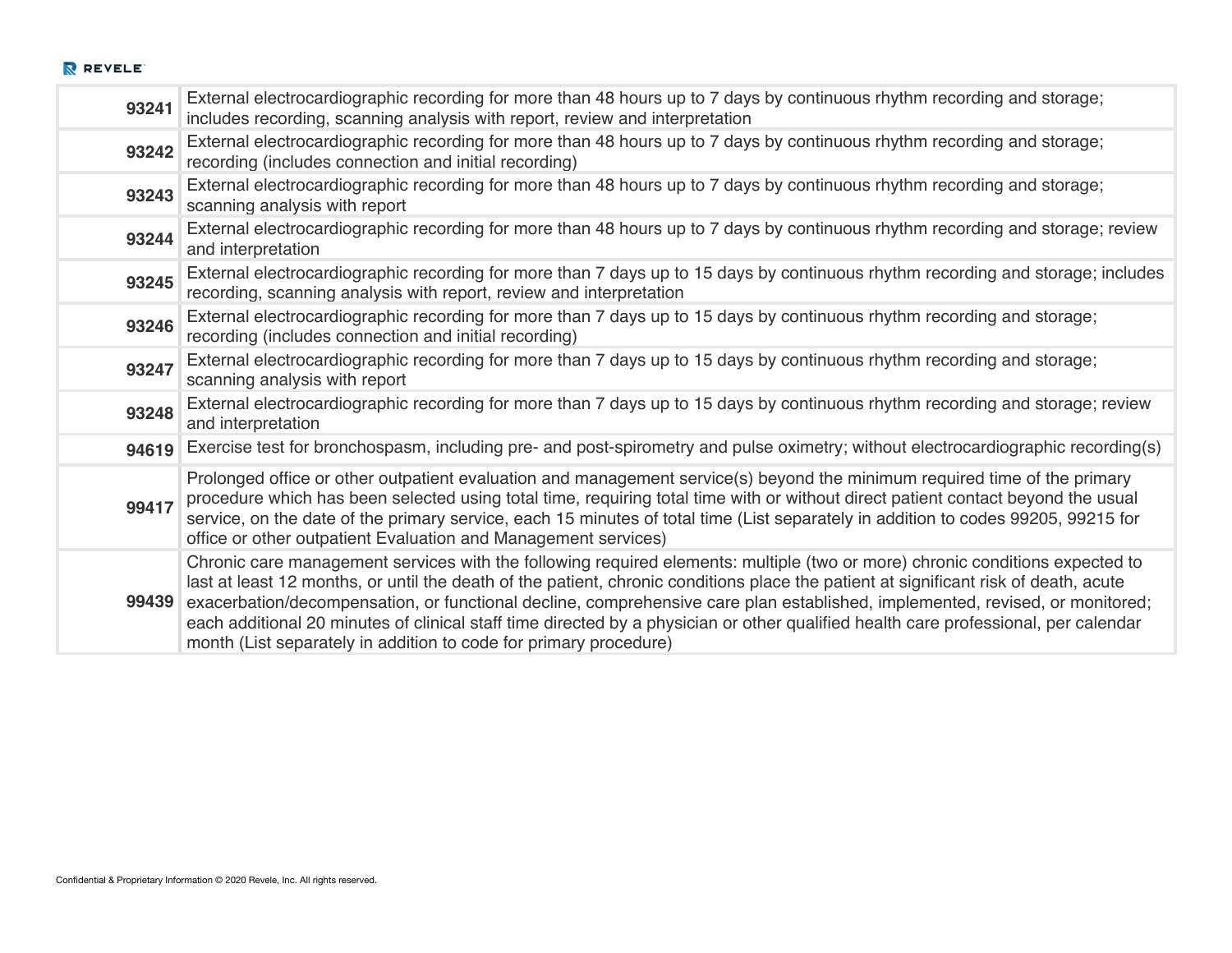|             |                                                                                                                                                           |                           | 2021 Code Changes - Obstetrics/Gynecology                                                                                                                        |
|-------------|-----------------------------------------------------------------------------------------------------------------------------------------------------------|---------------------------|------------------------------------------------------------------------------------------------------------------------------------------------------------------|
|             |                                                                                                                                                           |                           |                                                                                                                                                                  |
|             |                                                                                                                                                           | <b>New Codes</b>          |                                                                                                                                                                  |
| Code        | <b>Description</b>                                                                                                                                        |                           |                                                                                                                                                                  |
|             |                                                                                                                                                           | No New Codes              |                                                                                                                                                                  |
|             |                                                                                                                                                           |                           |                                                                                                                                                                  |
|             |                                                                                                                                                           | <b>Revised or Deleted</b> |                                                                                                                                                                  |
|             | 2020<br>2021                                                                                                                                              |                           |                                                                                                                                                                  |
| <b>Code</b> | <b>Descriptor</b>                                                                                                                                         | Change                    | <b>Descriptor</b>                                                                                                                                                |
| 80415       | Chorionic gonadotropin stimulation panel; estradiol<br>response This panel must include the following: Estradiol<br>(82670 x 2 on 3 pooled blood samples) | <b>Revised</b>            | Chorionic gonadotropin stimulation panel; estradiol response This<br>panel must include the following: Estradiol, total (82670 x 2 on 3 pooled<br>blood samples) |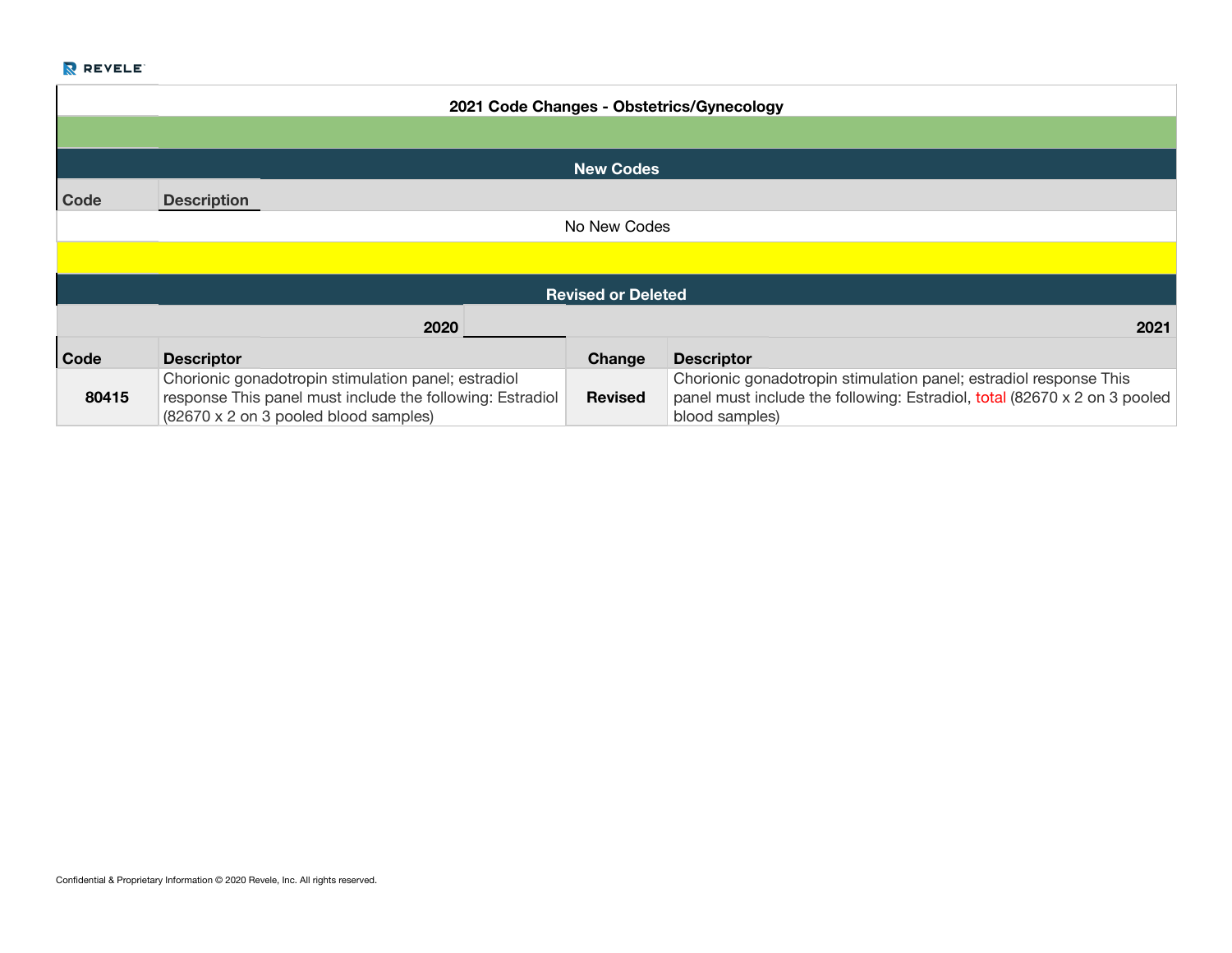|       | 2021 Code Changes - Oncology                                                                                                                                                                       |
|-------|----------------------------------------------------------------------------------------------------------------------------------------------------------------------------------------------------|
|       |                                                                                                                                                                                                    |
|       | <b>New Codes</b>                                                                                                                                                                                   |
| Code  | <b>Description</b>                                                                                                                                                                                 |
| 71271 | Computed tomography, thorax, low dose for lung cancer screening, without contrast material(s)                                                                                                      |
| 76145 | Medical physics dose evaluation for radiation exposure that exceeds institutional review threshold, including report                                                                               |
| 80204 | Methotrexate                                                                                                                                                                                       |
| 81168 | CCND1/IGH (t(11;14)) (eg, mantle cell lymphoma) translocation analysis, major breakpoint, qualitative and quantitative, if performed                                                               |
| 81191 | NTRK1 (neurotrophic receptor tyrosine kinase 1) (eg, solid tumors) translocation analysis                                                                                                          |
| 81192 | NTRK2 (neurotrophic receptor tyrosine kinase 2) (eg, solid tumors) translocation analysis                                                                                                          |
| 81193 | NTRK3 (neurotrophic receptor tyrosine kinase 3) (eg, solid tumors) translocation analysis                                                                                                          |
| 81194 | NTRK (neurotrophic-tropomyosin receptor tyrosine kinase 1, 2, and 3) (eg, solid tumors) translocation analysis                                                                                     |
| 81278 | IGH@/BCL2 (t(14;18)) (eg, follicular lymphoma) translocation analysis, major breakpoint region (MBR) and minor cluster region (mcr) breakpoints,<br>qualitative or quantitative                    |
| 81279 | JAK2 (Janus kinase 2) (eg, myeloproliferative disorder) targeted sequence analysis (eg, exons 12 and 13)                                                                                           |
| 81338 | MPL (MPL proto-oncogene, thrombopoietin receptor) (eg, myeloproliferative disorder) gene analysis; common variants (eg, W515A, W515K,<br>W515L, W515R)                                             |
| 81339 | MPL (MPL proto-oncogene, thrombopoietin receptor) (eg, myeloproliferative disorder) gene analysis; sequence analysis, exon 10                                                                      |
| 81347 | SF3B1 (splicing factor [3b] subunit B1) (eg, myelodysplastic syndrome/acute myeloid leukemia) gene analysis, common variants (eg, A672T,<br>E622D, L833F, R625C, R625L)                            |
| 81348 | SRSF2 (serine and arginine-rich splicing factor 2) (eg, myelodysplastic syndrome, acute myeloid leukemia) gene analysis, common variants (eg,<br>P95H, P95L)                                       |
| 81351 | TP53 (tumor protein 53) (eg, Li-Fraumeni syndrome) gene analysis; full gene sequence                                                                                                               |
| 81352 | TP53 (tumor protein 53) (eg, Li-Fraumeni syndrome) gene analysis; targeted sequence analysis (eg, 4 oncology)                                                                                      |
| 81353 | TP53 (tumor protein 53) (eg, Li-Fraumeni syndrome) gene analysis; known familial variant                                                                                                           |
| 81357 | U2AF1 (U2 small nuclear RNA auxiliary factor 1) (eg, myelodysplastic syndrome, acute myeloid leukemia) gene analysis, common variants (eg,<br>S34F, S34Y, Q157R, Q157P)                            |
| 81360 | ZRSR2 (zinc finger CCCH-type, RNA binding motif and serine/arginine-rich 2) (eg, myelodysplastic syndrome, acute myeloid leukemia) gene<br>analysis, common variant(s) (eg, E65fs, E122fs, R448fs) |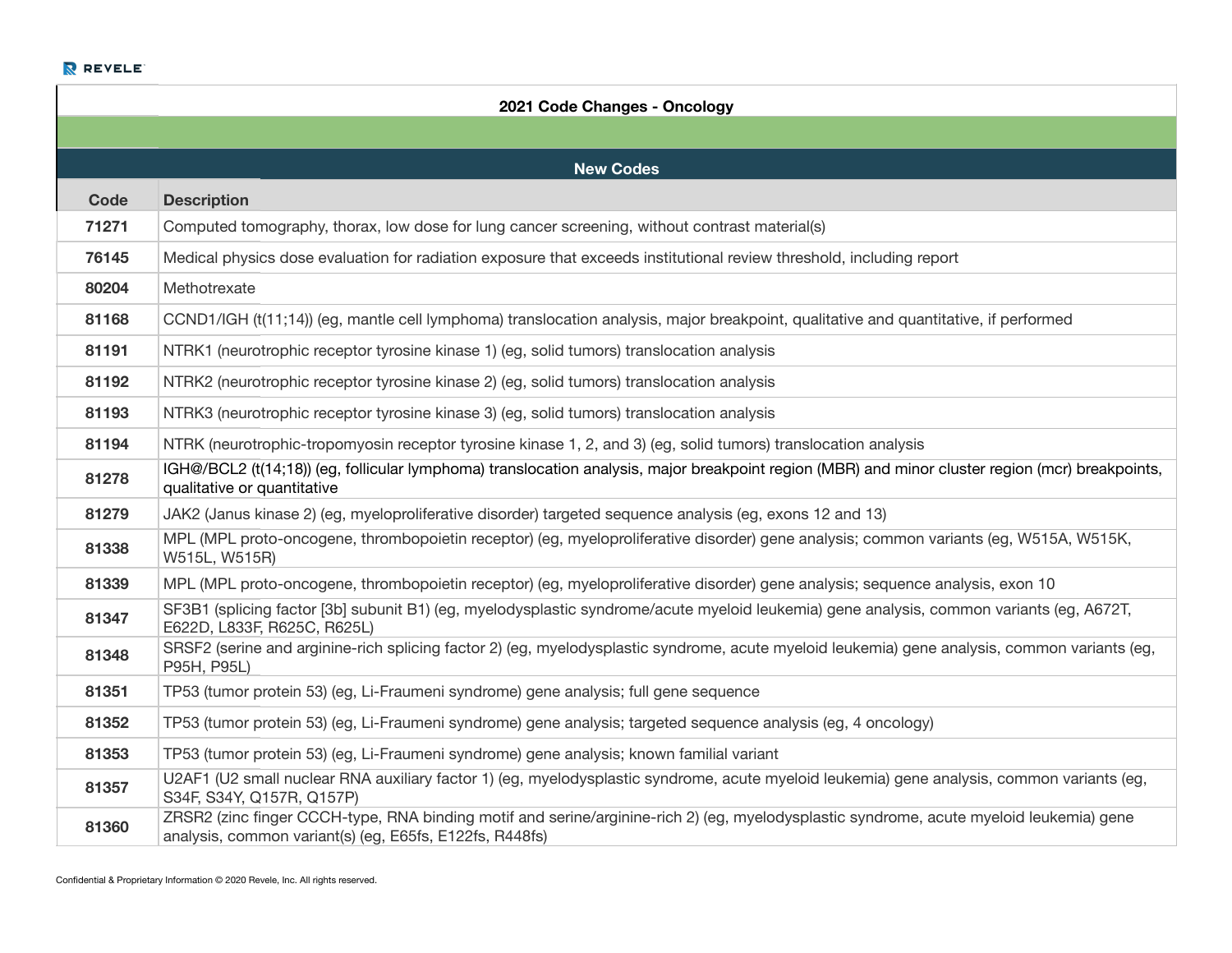| 81529 | Oncology (cutaneous melanoma), mRNA, gene expression profiling by real-time RT-PCR of 31 genes (28 content and 3 housekeeping), utilizing<br>formalin-fixed paraffin-embedded tissue, algorithm reported as recurrence risk, including likelihood of sentinel lymph node metastasis |                           |                                                                                                                                                                      |
|-------|-------------------------------------------------------------------------------------------------------------------------------------------------------------------------------------------------------------------------------------------------------------------------------------|---------------------------|----------------------------------------------------------------------------------------------------------------------------------------------------------------------|
| 81546 | Oncology (thyroid), mRNA, gene expression analysis of 10,196 genes, utilizing fine needle aspirate, algorithm reported as a categorical result (eg,<br>benign or suspicious)                                                                                                        |                           |                                                                                                                                                                      |
|       |                                                                                                                                                                                                                                                                                     |                           |                                                                                                                                                                      |
|       |                                                                                                                                                                                                                                                                                     | <b>Revised or Deleted</b> |                                                                                                                                                                      |
|       | 2020                                                                                                                                                                                                                                                                                |                           | 2021                                                                                                                                                                 |
| Code  | <b>Descriptor</b>                                                                                                                                                                                                                                                                   | <b>Change</b>             | <b>Descriptor</b>                                                                                                                                                    |
| 11970 | Replacement of tissue expander with permanent<br>prosthesis                                                                                                                                                                                                                         | <b>Revised</b>            | Replacement of tissue expander with permanent <i>implant</i>                                                                                                         |
| 11971 | Removal of tissue expander(s) without insertion of<br>prosthesis                                                                                                                                                                                                                    | <b>Revised</b>            | Removal of tissue expander without insertion of implant                                                                                                              |
| 19318 | Reduction mammaplasty                                                                                                                                                                                                                                                               | <b>Revised</b>            | <b>Breast reduction</b>                                                                                                                                              |
| 19325 | Mammaplasty, augmentation; with prosthetic implant                                                                                                                                                                                                                                  | <b>Revised</b>            | Breast augmentation with implant                                                                                                                                     |
| 19328 | Removal of intact mammary implant                                                                                                                                                                                                                                                   | <b>Revised</b>            | Removal of intact breast implant                                                                                                                                     |
| 19330 | Removal of mammary implant material                                                                                                                                                                                                                                                 | <b>Revised</b>            | Removal of ruptured breast implant, including implant contents (eg,<br>saline, silicone gel)                                                                         |
| 19340 | Immediate insertion of breast prosthesis following<br>mastopexy, mastectomy or in reconstruction                                                                                                                                                                                    | <b>Revised</b>            | Insertion of breast implant on same day of mastectomy (ie, immediate)                                                                                                |
| 19342 | Delayed insertion of breast prosthesis following<br>mastopexy, mastectomy or in reconstruction                                                                                                                                                                                      | <b>Revised</b>            | Insertion or replacement of breast implant on separate day from<br>mastectomy                                                                                        |
| 19357 | Breast reconstruction, immediate or delayed, with tissue<br>expander, including subsequent expansion                                                                                                                                                                                | <b>Revised</b>            | Tissue expander placement in breast reconstruction, including<br>subsequent expansion(s)                                                                             |
| 19361 | Breast reconstruction with latissimus dorsi flap, without<br>prosthetic implant                                                                                                                                                                                                     | <b>Revised</b>            | Breast reconstruction; with latissimus dorsi flap                                                                                                                    |
| 19364 | Breast reconstruction with free flap                                                                                                                                                                                                                                                | <b>Revised</b>            | Breast reconstruction; with free flap (eg, fTRAM, DIEP, SIEA, GAP<br>flap)                                                                                           |
| 19367 | Breast reconstruction with transverse rectus abdominis<br>myocutaneous flap (TRAM), single pedicle, including<br>closure of donor site                                                                                                                                              | <b>Revised</b>            | Breast reconstruction; with single-pedicled transverse rectus abdominis<br>myocutaneous (TRAM) flap                                                                  |
| 19368 | Breast reconstruction with transverse rectus abdominis<br>myocutaneous flap (TRAM), single pedicle, including<br>closure of donor site; with microvascular anastomosis<br>(supercharging)                                                                                           | <b>Revised</b>            | Breast reconstruction; with single-pedicled transverse rectus abdominis<br>myocutaneous (TRAM) flap, requiring separate microvascular<br>anastomosis (supercharging) |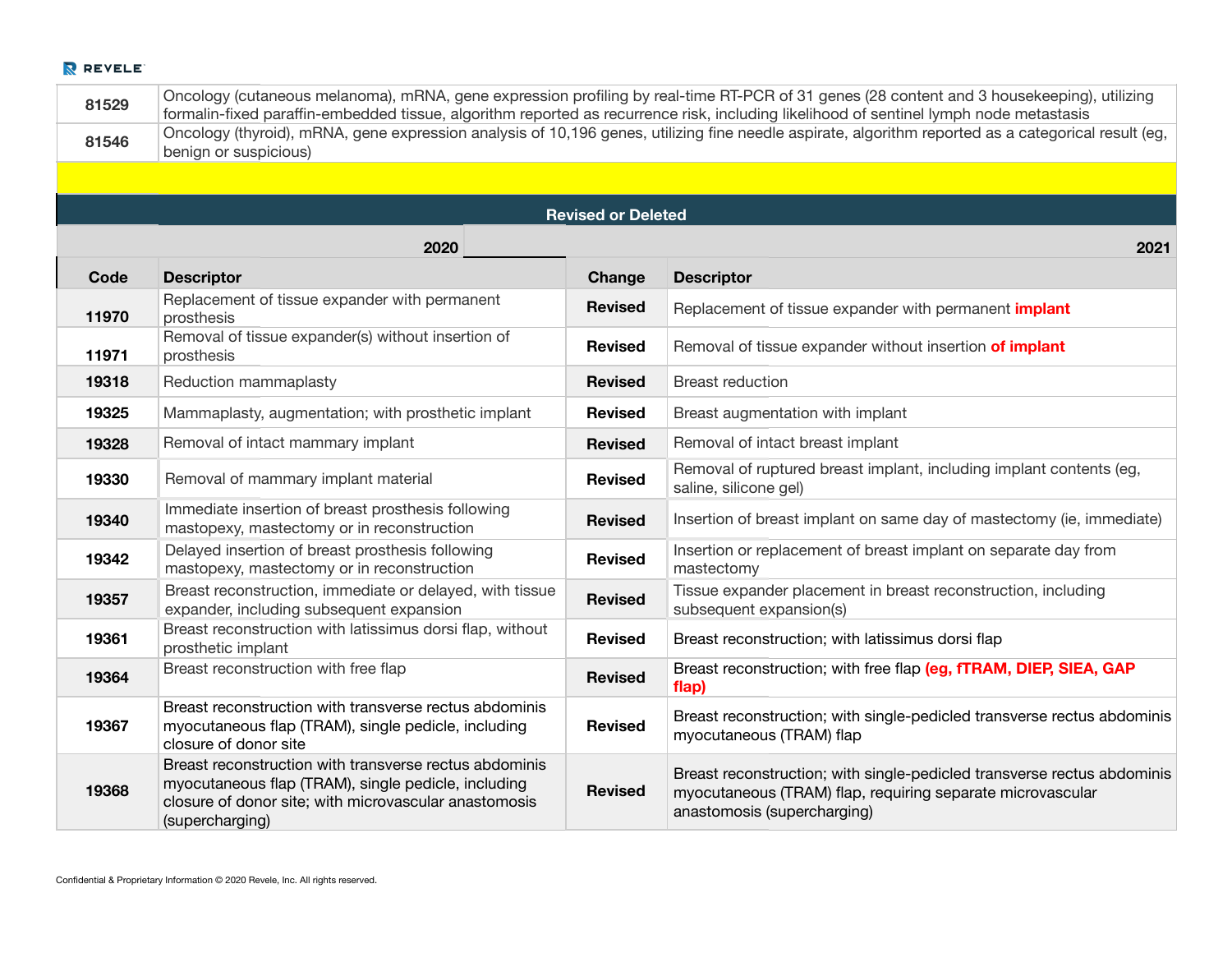| 19369 | Breast reconstruction with transverse rectus abdominis<br>myocutaneous flap (TRAM), double pedicle, including<br>closure of donor site                                                                                                           | <b>Revised</b> | Breast reconstruction; with bipedicled transverse rectus abdominis<br>myocutaneous (TRAM) flap                                                                                                                                                          |
|-------|--------------------------------------------------------------------------------------------------------------------------------------------------------------------------------------------------------------------------------------------------|----------------|---------------------------------------------------------------------------------------------------------------------------------------------------------------------------------------------------------------------------------------------------------|
| 19370 | Open periprosthetic capsulotomy, breast                                                                                                                                                                                                          | <b>Revised</b> | Revision of peri-implant capsule, breast, including capsulotomy,<br>capsulorrhaphy, and/or partial capsulectomy                                                                                                                                         |
| 19371 | Periprosthetic capsulectomy, breast                                                                                                                                                                                                              | <b>Revised</b> | Peri-implant capsulectomy, breast, complete, including removal of all<br>intracapsular contents                                                                                                                                                         |
| 19380 | Revision of reconstructed breast                                                                                                                                                                                                                 | <b>Revised</b> | Revision of reconstructed breast (eg, significant removal of tissue,<br>re-advancement and/or re-inset of flaps in autologous<br>reconstruction or significant capsular revision combined with soft<br>tissue excision in implant-based reconstruction) |
| 19324 | Mammaplasty, augmentation; without prosthetic implant                                                                                                                                                                                            | <b>Deleted</b> | A code for autologous fat grafting (15771 or 15772) may be<br>appropriate.                                                                                                                                                                              |
| 19366 | Breast reconstruction with other technique                                                                                                                                                                                                       | <b>Deleted</b> | No crosswalk for this code.                                                                                                                                                                                                                             |
| 49220 | Staging laparotomy for Hodgkins disease or lymphoma<br>(includes splenectomy, needle or open biopsies of both<br>liver lobes, possibly also removal of abdominal nodes,<br>abdominal node and/or bone marrow biopsies, ovarian<br>repositioning) | <b>Deleted</b> | Low utilization                                                                                                                                                                                                                                         |
| 81545 | Oncology (thyroid), gene expression analysis of 142<br>genes, utilizing fine needle aspirate, algorithm reported<br>as a categorical result (eg, benign or suspicious)                                                                           | <b>Deleted</b> | See codes 81546, 81599, or an appropriate code from the CPT<br>appendix for MAAA codes.                                                                                                                                                                 |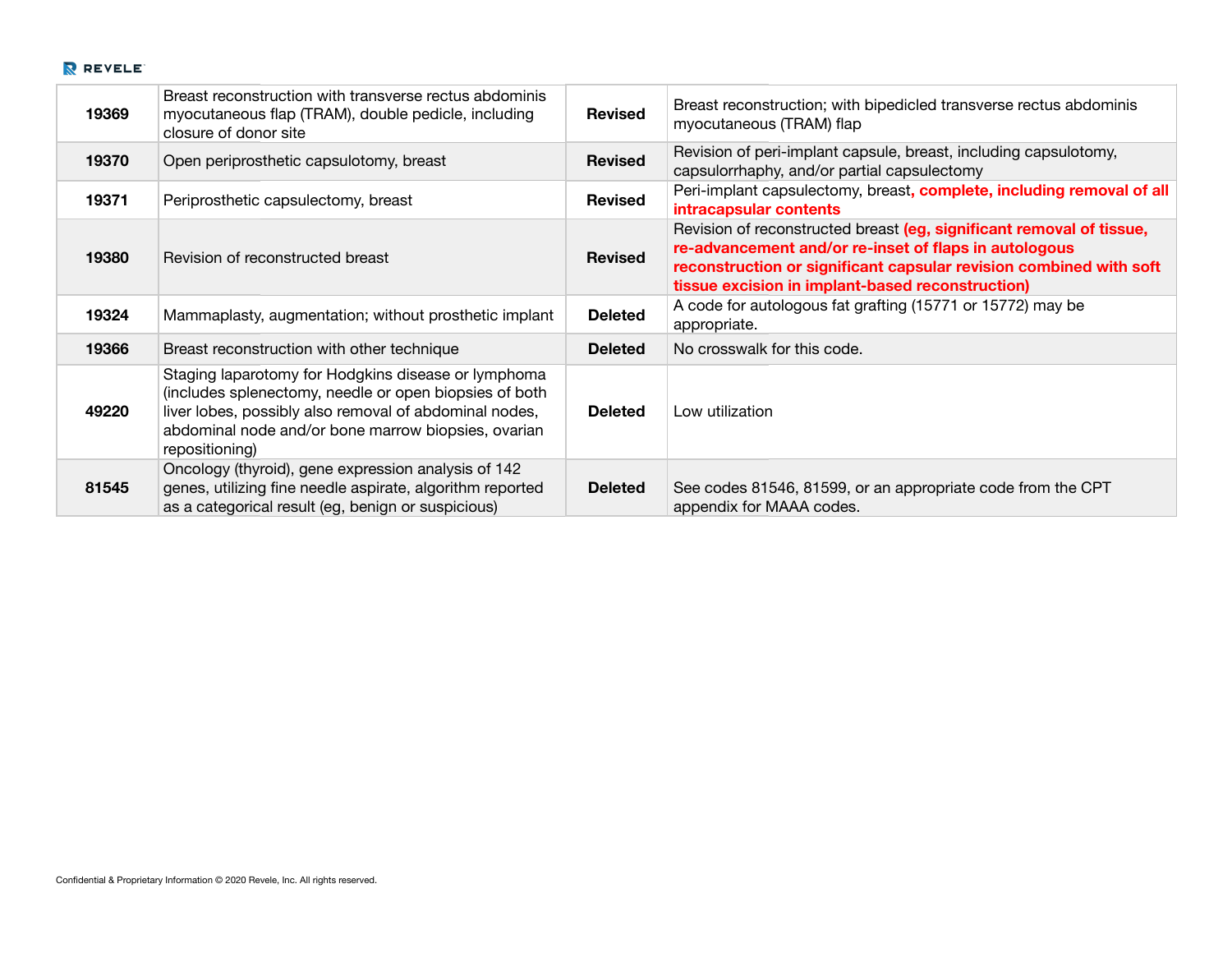| 2021 Code Changes - Radiology |                                                                                                                                                                                                                                                                                                                                                                                                                                                                                                                                                                                     |                           |                                                                                                                                                                                           |  |
|-------------------------------|-------------------------------------------------------------------------------------------------------------------------------------------------------------------------------------------------------------------------------------------------------------------------------------------------------------------------------------------------------------------------------------------------------------------------------------------------------------------------------------------------------------------------------------------------------------------------------------|---------------------------|-------------------------------------------------------------------------------------------------------------------------------------------------------------------------------------------|--|
|                               |                                                                                                                                                                                                                                                                                                                                                                                                                                                                                                                                                                                     |                           |                                                                                                                                                                                           |  |
|                               |                                                                                                                                                                                                                                                                                                                                                                                                                                                                                                                                                                                     | <b>New Codes</b>          |                                                                                                                                                                                           |  |
| <b>Code</b>                   | <b>Description</b>                                                                                                                                                                                                                                                                                                                                                                                                                                                                                                                                                                  |                           |                                                                                                                                                                                           |  |
| 32408                         | Core needle biopsy, lung or mediastinum, percutaneous, including imaging guidance, when performed                                                                                                                                                                                                                                                                                                                                                                                                                                                                                   |                           |                                                                                                                                                                                           |  |
| 33741                         | proceduralist, when performed, any method (eg, Rashkind, Sang-Park, balloon, cutting balloon, blade)                                                                                                                                                                                                                                                                                                                                                                                                                                                                                |                           | Transcatheter atrial septostomy (TAS) for congenital cardiac anomalies to create effective atrial flow, including all imaging guidance by the                                             |  |
| 33745                         | Transcatheter intracardiac shunt (TIS) creation by stent placement for congenital cardiac anomalies to establish effective intracardiac flow,<br>including all imaging guidance by the proceduralist, when performed, left and right heart diagnostic cardiac catherization for congenital cardiac<br>anomalies, and target zone angioplasty, when performed (eg, atrial septum, Fontan fenestration, right ventricular outflow tract, Mustard/Senning/<br>Warden baffles); initial intracardiac shunt                                                                              |                           |                                                                                                                                                                                           |  |
| 33746                         | Transcatheter intracardiac shunt (TIS) creation by stent placement for congenital cardiac anomalies to establish effective intracardiac flow,<br>including all imaging guidance by the proceduralist, when performed, left and right heart diagnostic cardiac catherization for congenital cardiac<br>anomalies, and target zone angioplasty, when performed (eg, atrial septum, Fontan fenestration, right ventricular outflow tract, Mustard/Senning/<br>Warden baffles); each additional intracardiac shunt location (List separately in addition to code for primary procedure) |                           |                                                                                                                                                                                           |  |
| 33995                         |                                                                                                                                                                                                                                                                                                                                                                                                                                                                                                                                                                                     |                           | Insertion of ventricular assist device, percutaneous, including radiological supervision and interpretation; right heart, venous access only                                              |  |
| 55880                         | Ablation of malignant prostate tissue, transrectal, with high intensity-focused ultrasound (HIFU), including ultrasound guidance                                                                                                                                                                                                                                                                                                                                                                                                                                                    |                           |                                                                                                                                                                                           |  |
| 57465                         | Computer-aided mapping of cervix uteri during colposcopy, including optical dynamic spectral imaging and algorithmic quantification of the<br>acetowhitening effect (List separately in addition to code for primary procedure)                                                                                                                                                                                                                                                                                                                                                     |                           |                                                                                                                                                                                           |  |
| 71271                         | Computed tomography, thorax, low dose for lung cancer screening, without contrast material(s)                                                                                                                                                                                                                                                                                                                                                                                                                                                                                       |                           |                                                                                                                                                                                           |  |
| 76145                         | Medical physics dose evaluation for radiation exposure that exceeds institutional review threshold, including report                                                                                                                                                                                                                                                                                                                                                                                                                                                                |                           |                                                                                                                                                                                           |  |
|                               |                                                                                                                                                                                                                                                                                                                                                                                                                                                                                                                                                                                     |                           |                                                                                                                                                                                           |  |
|                               |                                                                                                                                                                                                                                                                                                                                                                                                                                                                                                                                                                                     | <b>Revised or Deleted</b> |                                                                                                                                                                                           |  |
|                               | 2020                                                                                                                                                                                                                                                                                                                                                                                                                                                                                                                                                                                |                           | 2021                                                                                                                                                                                      |  |
| Code                          | <b>Descriptor</b>                                                                                                                                                                                                                                                                                                                                                                                                                                                                                                                                                                   | Change                    | <b>Descriptor</b>                                                                                                                                                                         |  |
| 33990                         | Insertion of ventricular assist device, percutaneous<br>including radiological supervision and interpretation;<br>arterial access only                                                                                                                                                                                                                                                                                                                                                                                                                                              | <b>Revised</b>            | Insertion of ventricular assist device, percutaneous, including<br>radiological supervision and interpretation; left heart, arterial access<br>only                                       |  |
| 33991                         | Insertion of ventricular assist device, percutaneous<br>including radiological supervision and interpretation;<br>both arterial and venous access, with transseptal<br>puncture                                                                                                                                                                                                                                                                                                                                                                                                     | <b>Revised</b>            | Insertion of ventricular assist device, percutaneous, including<br>radiological supervision and interpretation; left heart, both arterial and<br>venous access, with transseptal puncture |  |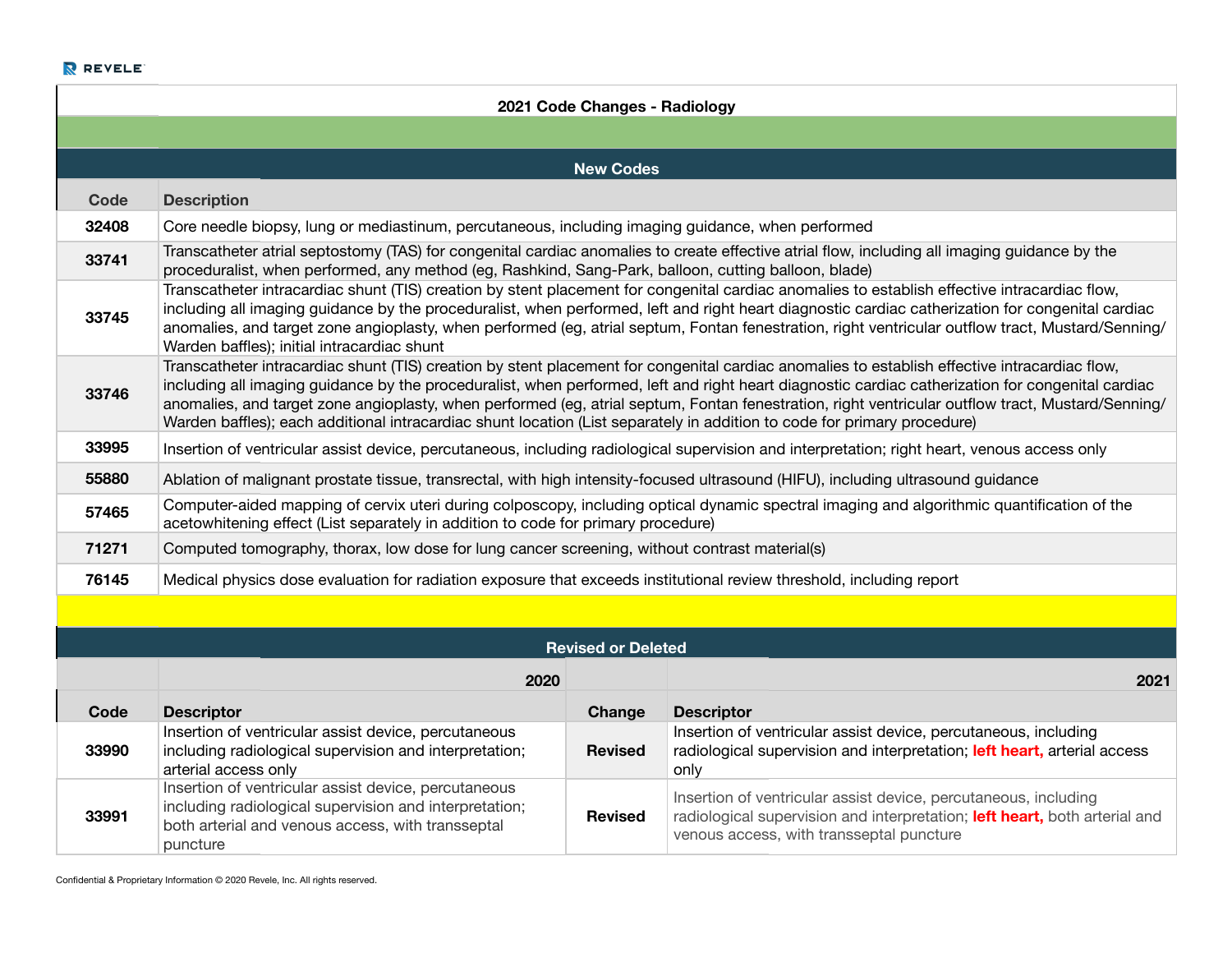| 33993 | Repositioning of percutaneous ventricular assist device<br>with imaging guidance at separate and distinct session                                                                                                                      | <b>Revised</b> | Repositioning of percutaneous right or left heart ventricular assist<br>device with imaging guidance at separate and distinct session from                                                                                             |
|-------|----------------------------------------------------------------------------------------------------------------------------------------------------------------------------------------------------------------------------------------|----------------|----------------------------------------------------------------------------------------------------------------------------------------------------------------------------------------------------------------------------------------|
| 64479 | from insertion<br>Injection(s), anesthetic agent and/or steroid,<br>transforaminal epidural, with imaging guidance<br>(fluoroscopy or CT); cervical or thoracic, single level                                                          | <b>Revised</b> | insertion<br>Injection(s), anesthetic agent(s) and/or steroid; transforaminal epidural,<br>with imaging guidance (fluoroscopy or CT), cervical or thoracic, single<br>level                                                            |
| 64480 | Injection(s), anesthetic agent and/or steroid,<br>transforaminal epidural, with imaging guidance<br>(fluoroscopy or CT); cervical or thoracic, each additional<br>level (List separately in addition to code for primary<br>procedure) | <b>Revised</b> | Injection(s), anesthetic agent(s) and/or steroid; transforaminal epidural,<br>with imaging guidance (fluoroscopy or CT), cervical or thoracic, each<br>additional level (List separately in addition to code for primary<br>procedure) |
| 64483 | Injection(s), anesthetic agent and/or steroid,<br>transforaminal epidural, with imaging guidance<br>(fluoroscopy or CT); lumbar or sacral, single level                                                                                | <b>Revised</b> | Injection(s), anesthetic agent(s) and/or steroid; transforaminal epidural,<br>with imaging guidance (fluoroscopy or CT), lumbar or sacral, single<br>level                                                                             |
| 64484 | Injection(s), anesthetic agent and/or steroid,<br>transforaminal epidural, with imaging guidance<br>(fluoroscopy or CT); lumbar or sacral, each additional<br>level (List separately in addition to code for primary<br>procedure)     | <b>Revised</b> | Injection(s), anesthetic agent(s) and/or steroid; transforaminal epidural,<br>with imaging guidance (fluoroscopy or CT), lumbar or sacral, each<br>additional level (List separately in addition to code for primary<br>procedure)     |
| 71250 | Computed tomography, thorax; without contrast material                                                                                                                                                                                 | <b>Revised</b> | Computed tomography, thorax, <b>diagnostic;</b> without contrast material                                                                                                                                                              |
| 71260 | Computed tomography, thorax; with contrast material(s)                                                                                                                                                                                 | <b>Revised</b> | Computed tomography, thorax, <b>diagnostic;</b> with contrast material(s)                                                                                                                                                              |
| 71270 | Computed tomography, thorax; without contrast<br>material, followed by contrast material(s) and further<br>sections                                                                                                                    | <b>Revised</b> | Computed tomography, thorax, <b>diagnostic;</b> without contrast material,<br>followed by contrast material(s) and further sections                                                                                                    |
| 74425 | Urography, antegrade (pyelostogram, nephrostogram,<br>loopogram), radiological supervision and interpretation                                                                                                                          | <b>Revised</b> | Urography, antegrade, radiological supervision and interpretation                                                                                                                                                                      |
| 76513 | Ophthalmic ultrasound, diagnostic; anterior segment<br>ultrasound, immersion (water bath) B-scan or high<br>resolution biomicroscopy                                                                                                   | <b>Revised</b> | Ophthalmic ultrasound, diagnostic; anterior segment ultrasound,<br>immersion (water bath) B-scan or high resolution biomicroscopy,<br>unilateral or bilateral                                                                          |
| 92227 | Remote imaging for detection of retinal disease (eg,<br>retinopathy in a patient with diabetes) with analysis and<br>report under physician supervision, unilateral or bilateral                                                       | <b>Revised</b> | Imaging of retina for detection or monitoring of disease; with remote<br>clinical staff review and report, unilateral or bilateral                                                                                                     |
| 92228 | Remote imaging for monitoring and management of<br>active retinal disease (eg, diabetic retinopathy) with<br>physician review, interpretation and report, unilateral or<br>bilateral                                                   | <b>Revised</b> | Imaging of retina for detection or monitoring of disease; with remote<br>physician or other qualified health care professional interpretation and<br>report, unilateral or bilateral                                                   |
| 76970 | Ultrasound study follow-up (specify)                                                                                                                                                                                                   | <b>Deleted</b> | Due to low utilization                                                                                                                                                                                                                 |
| 78135 | Red cell survival study; differential organ/tissue kinetics<br>(eg, splenic and/or hepatic sequestration)                                                                                                                              | <b>Deleted</b> | Due to low utilization                                                                                                                                                                                                                 |

Confidential & Proprietary Information © 2020 Revele, Inc. All rights reserved.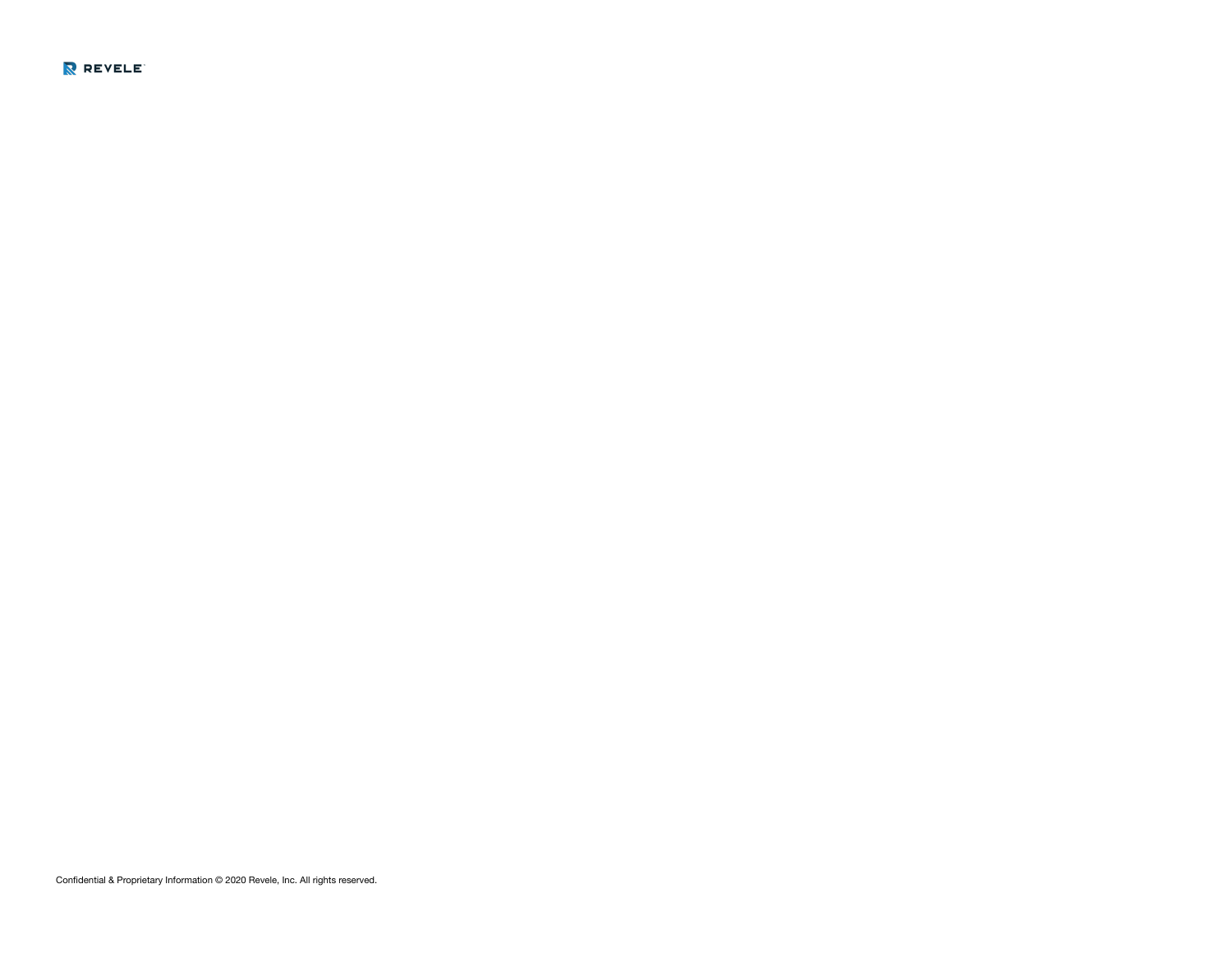|       | 2021 Code Changes - Respiratory                                                                                                                                                                                                                                                       |
|-------|---------------------------------------------------------------------------------------------------------------------------------------------------------------------------------------------------------------------------------------------------------------------------------------|
|       |                                                                                                                                                                                                                                                                                       |
|       | <b>New Codes</b>                                                                                                                                                                                                                                                                      |
| Code  | <b>Description</b>                                                                                                                                                                                                                                                                    |
| 32408 | Core needle biopsy, lung or mediastinum, percutaneous, including imaging guidance, when performed                                                                                                                                                                                     |
| 71271 | Computed tomography, thorax, low dose for lung cancer screening, without contrast material(s)                                                                                                                                                                                         |
| 80189 | Itraconazole                                                                                                                                                                                                                                                                          |
| 81554 | Pulmonary disease (idiopathic pulmonary fibrosis [IPF]), mRNA, gene expression analysis of 190 genes, utilizing transbronchial biopsies,<br>diagnostic algorithm reported as categorical result (eg, positive or negative for high probability of usual interstitial pneumonia [UIP]) |
| 94619 | Exercise test for bronchospasm, including pre- and post-spirometry and pulse oximetry; without electrocardiographic recording(s)                                                                                                                                                      |

|       | <b>Revised or Deleted</b>                                                                                                                           |                |                                                                                                                                                     |  |  |
|-------|-----------------------------------------------------------------------------------------------------------------------------------------------------|----------------|-----------------------------------------------------------------------------------------------------------------------------------------------------|--|--|
|       | 2020<br>2021                                                                                                                                        |                |                                                                                                                                                     |  |  |
| Code  | <b>Descriptor</b>                                                                                                                                   | Change         | <b>Descriptor</b>                                                                                                                                   |  |  |
| 71250 | Computed tomography, thorax; without contrast material                                                                                              | <b>Revised</b> | Computed tomography, thorax, <b>diagnostic;</b> without contrast material                                                                           |  |  |
| 71260 | Computed tomography, thorax; with contrast material(s)                                                                                              | <b>Revised</b> | Computed tomography, thorax, <b>diagnostic</b> ; with contrast material(s)                                                                          |  |  |
| 71270 | Computed tomography, thorax; without contrast<br>material, followed by contrast material(s) and further<br>sections                                 | <b>Revised</b> | Computed tomography, thorax, <b>diagnostic</b> ; without contrast material,<br>followed by contrast material(s) and further sections                |  |  |
| 94617 | Exercise test for bronchospasm, including pre- and<br>post-spirometry, electrocardiographic recording(s), and<br>pulse oximetry                     | <b>Revised</b> | Exercise test for bronchospasm, including pre- and post-spirometry<br>and pulse oximetry; with electrocardiographic recording(s)                    |  |  |
| 95070 | Inhalation bronchial challenge testing (not including<br>necessary pulmonary function tests); with histamine,<br>methacholine, or similar compounds | <b>Revised</b> | Inhalation bronchial challenge testing (not including necessary<br>pulmonary function tests), with histamine, methacholine, or similar<br>compounds |  |  |
| 32405 | Biopsy, lung or mediastinum, percutaneous needle                                                                                                    | <b>Deleted</b> | Consider using CPT code 32408 which includes imaging guidance<br>when performed                                                                     |  |  |
| 94250 | Expired gas collection, quantitative, single procedure<br>(separate procedure)                                                                      | <b>Deleted</b> | No crosswalk to another CPT code.                                                                                                                   |  |  |
| 94400 | Breathing response to CO2 (CO2 response curve)                                                                                                      | <b>Deleted</b> | No crosswalk to another CPT code.                                                                                                                   |  |  |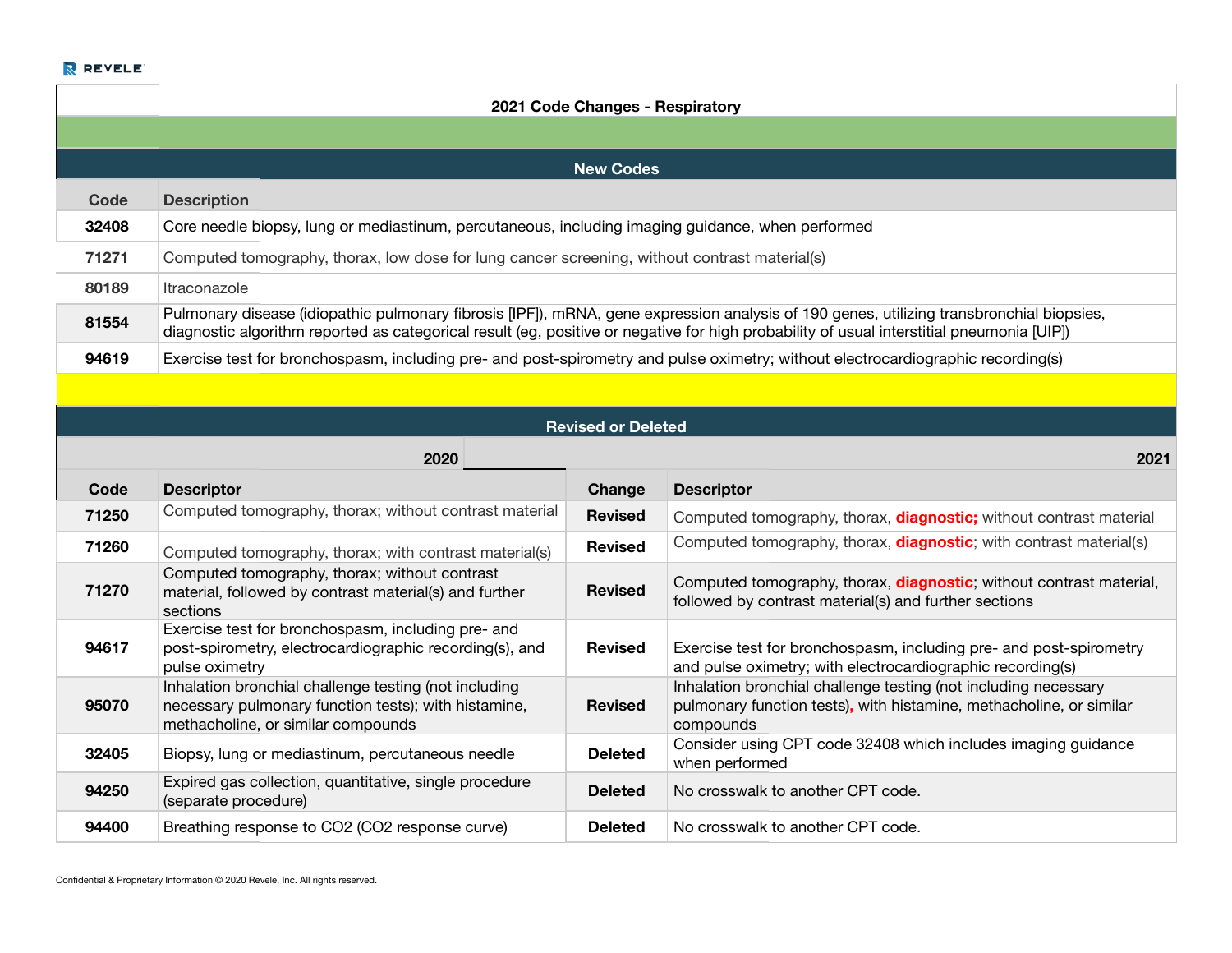| 94750 | Pulmonary compliance study (eg, plethysmography,<br>volume and pressure measurements)                                            | <b>Deleted</b> | No crosswalk to another CPT code. |
|-------|----------------------------------------------------------------------------------------------------------------------------------|----------------|-----------------------------------|
| 94770 | Carbon dioxide, expired gas determination by infrared<br>analvzer                                                                | <b>Deleted</b> | No crosswalk to another CPT code. |
| 95071 | Inhalation bronchial challenge testing (not including<br>necessary pulmonary function tests); with antigens or<br>gases, specify | <b>Deleted</b> | Due to low utilization            |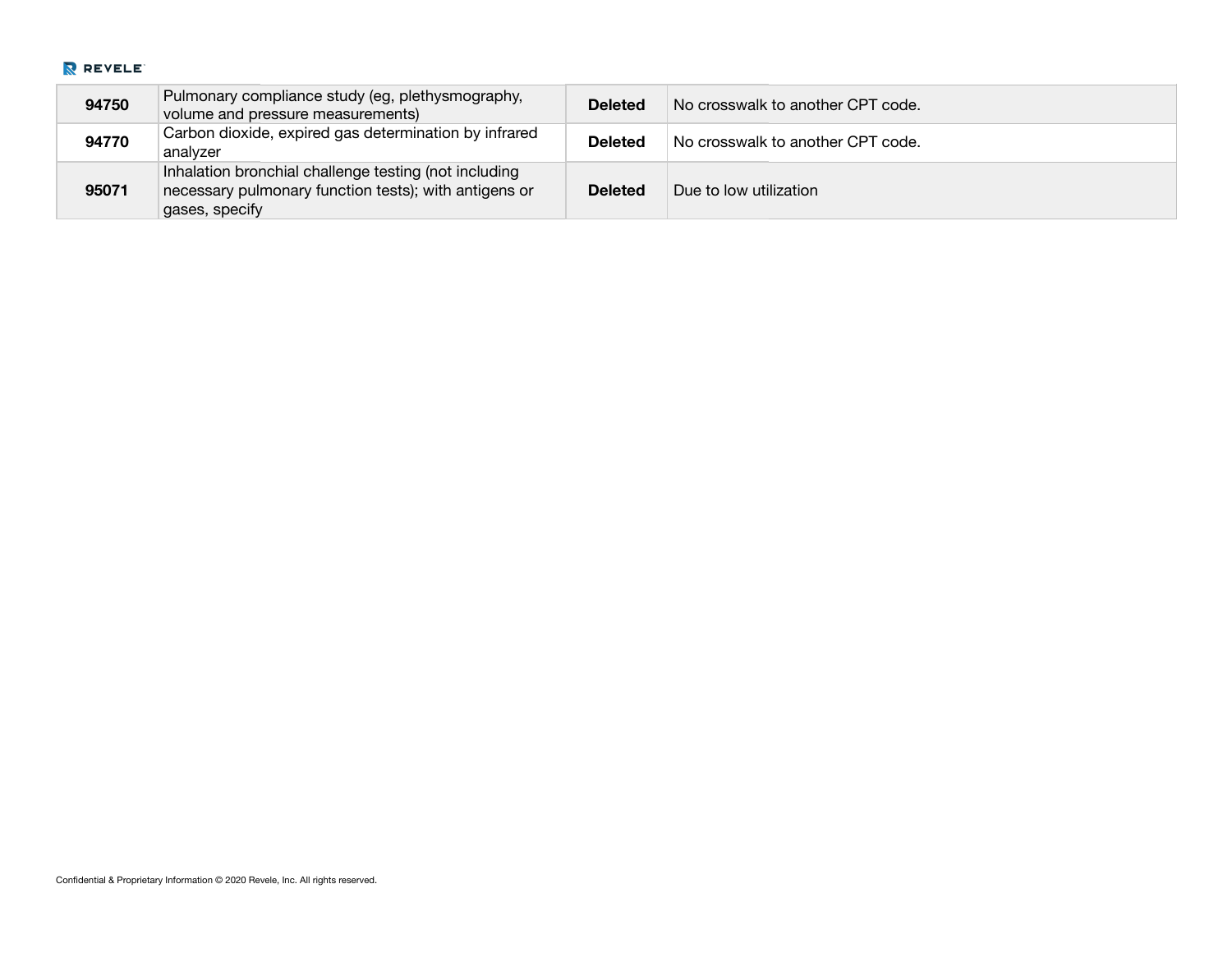| <b>REVISED CODES</b> |                                                                                                                                                                                                                                                                                                                                                                     |
|----------------------|---------------------------------------------------------------------------------------------------------------------------------------------------------------------------------------------------------------------------------------------------------------------------------------------------------------------------------------------------------------------|
| <b>CODE</b>          | <b>DESCRIPTION</b>                                                                                                                                                                                                                                                                                                                                                  |
| 11970                | Replacement of tissue expander with permanent implant                                                                                                                                                                                                                                                                                                               |
| 11971                | Removal of tissue expander without insertion of implant                                                                                                                                                                                                                                                                                                             |
| 19318                | <b>Breast reduction</b>                                                                                                                                                                                                                                                                                                                                             |
| 19325                | Breast augmentation with implant                                                                                                                                                                                                                                                                                                                                    |
| 19328                | Removal of intact breast implant                                                                                                                                                                                                                                                                                                                                    |
| 19330                | Removal of ruptured breast implant, including implant contents (eg, saline, silicone gel)                                                                                                                                                                                                                                                                           |
| 19340                | Insertion of breast implant on same day of mastectomy (ie, immediate)                                                                                                                                                                                                                                                                                               |
| 19342                | Insertion or replacement of breast implant on separate day from mastectomy                                                                                                                                                                                                                                                                                          |
| 19357                | Tissue expander placement in breast reconstruction, including subsequent expansion(s)                                                                                                                                                                                                                                                                               |
| 19361                | Breast reconstruction; with latissimus dorsi flap                                                                                                                                                                                                                                                                                                                   |
| 19364                | Breast reconstruction; with free flap (eg, fTRAM, DIEP, SIEA, GAP flap)                                                                                                                                                                                                                                                                                             |
| 19367                | Breast reconstruction; with single-pedicled transverse rectus abdominis myocutaneous (TRAM) flap                                                                                                                                                                                                                                                                    |
| 19368                | Breast reconstruction; with single-pedicled transverse rectus abdominis myocutaneous (TRAM) flap, requiring separate microvascular<br>anastomosis (supercharging)                                                                                                                                                                                                   |
| 19369                | Breast reconstruction; with bipedicled transverse rectus abdominis myocutaneous (TRAM) flap                                                                                                                                                                                                                                                                         |
| 19370                | Revision of peri-implant capsule, breast, including capsulotomy, capsulorrhaphy, and/or partial capsulectomy                                                                                                                                                                                                                                                        |
| 19371                | Peri-implant capsulectomy, breast, complete, including removal of all intracapsular contents                                                                                                                                                                                                                                                                        |
| 19380                | Revision of reconstructed breast (eg, significant removal of tissue, re-advancement and/or re-inset of flaps in autologous reconstruction or<br>significant capsular revision combined with soft tissue excision in implant-based reconstruction)                                                                                                                   |
| 29822                | Arthroscopy, shoulder, surgical; debridement, limited, 1 or 2 discrete structures (eg, humeral bone, humeral articular cartilage, glenoid bone,<br>glenoid articular cartilage, biceps tendon, biceps anchor complex, labrum, articular capsule, articular side of the rotator cuff, bursal side of<br>the rotator cuff, subacromial bursa, foreign body[ies])      |
| 29823                | Arthroscopy, shoulder, surgical; debridement, extensive, 3 or more discrete structures (eg, humeral bone, humeral articular cartilage, glenoid<br>bone, glenoid articular cartilage, biceps tendon, biceps anchor complex, labrum, articular capsule, articular side of the rotator cuff, bursal<br>side of the rotator cuff, subacromial bursa, foreign body[ies]) |
| 33990                | Insertion of ventricular assist device, percutaneous, including radiological supervision and interpretation; left heart, arterial access only                                                                                                                                                                                                                       |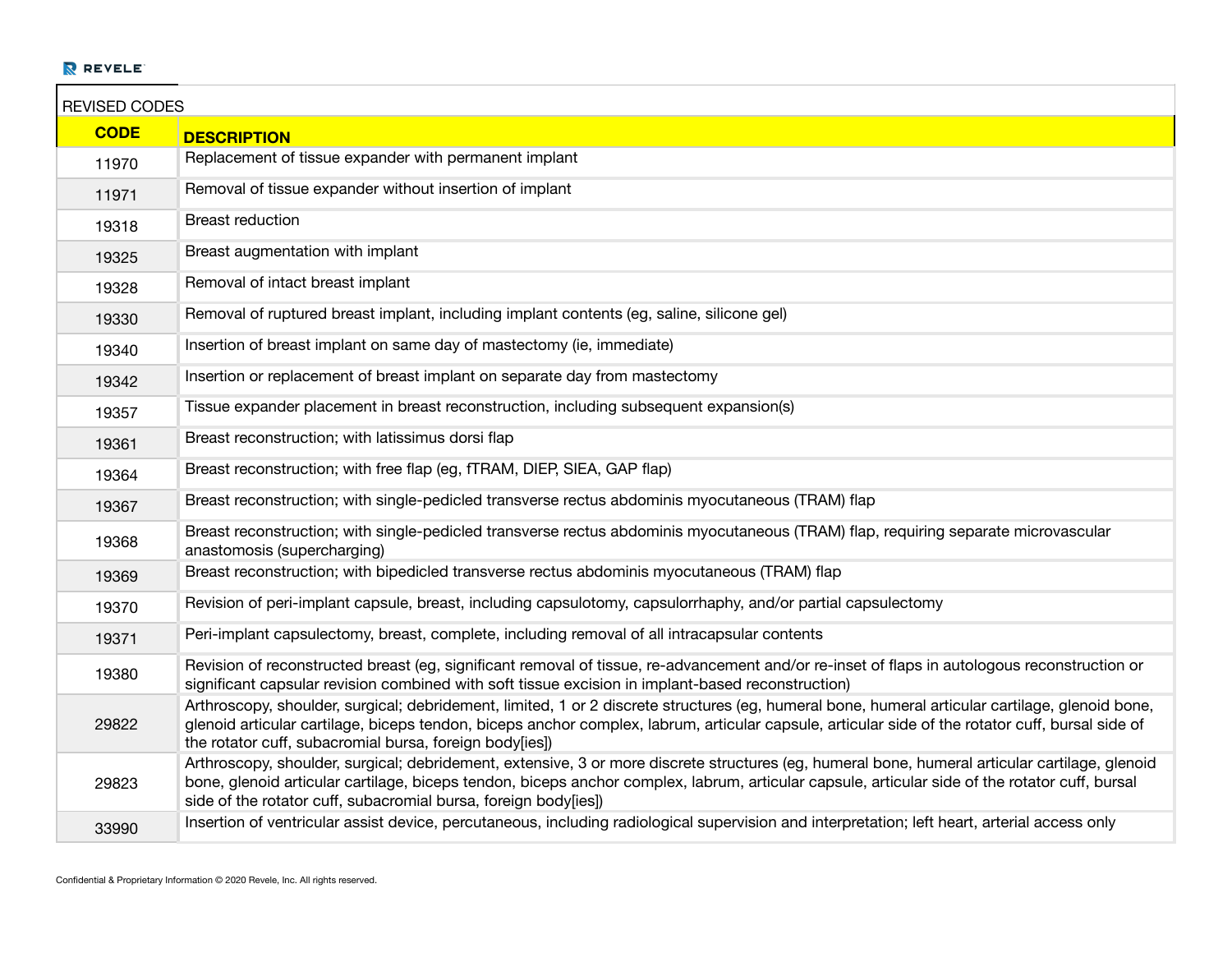| 33991 | Insertion of ventricular assist device, percutaneous, including radiological supervision and interpretation; left heart, both arterial and venous<br>access, with transseptal puncture                                           |
|-------|----------------------------------------------------------------------------------------------------------------------------------------------------------------------------------------------------------------------------------|
| 33992 | Removal of percutaneous left heart ventricular assist device, arterial or arterial and venous cannula(s), at separate and distinct session from<br>insertion                                                                     |
| 33993 | Repositioning of percutaneous right or left heart ventricular assist device with imaging guidance at separate and distinct session from<br>insertion                                                                             |
| 64455 | Injection(s), anesthetic agent(s) and/or steroid; plantar common digital nerve(s) (eg, Morton's neuroma)                                                                                                                         |
| 64479 | Injection(s), anesthetic agent(s) and/or steroid; transforaminal epidural, with imaging guidance (fluoroscopy or CT), cervical or thoracic, single<br>level                                                                      |
| 64480 | Injection(s), anesthetic agent(s) and/or steroid; transforaminal epidural, with imaging guidance (fluoroscopy or CT), cervical or thoracic, each<br>additional level (List separately in addition to code for primary procedure) |
| 64483 | Injection(s), anesthetic agent(s) and/or steroid; transforaminal epidural, with imaging guidance (fluoroscopy or CT), lumbar or sacral, single<br>level                                                                          |
| 64484 | Injection(s), anesthetic agent(s) and/or steroid; transforaminal epidural, with imaging guidance (fluoroscopy or CT), lumbar or sacral, each<br>additional level (List separately in addition to code for primary procedure)     |
|       |                                                                                                                                                                                                                                  |
| 71250 | Computed tomography, thorax, diagnostic; without contrast material                                                                                                                                                               |
| 71260 | Computed tomography, thorax, diagnostic; with contrast material(s)                                                                                                                                                               |
| 71270 | Computed tomography, thorax, diagnostic; without contrast material, followed by contrast material(s) and further sections                                                                                                        |
| 74425 | Urography, antegrade, radiological supervision and interpretation                                                                                                                                                                |
| 76513 | Ophthalmic ultrasound, diagnostic; anterior segment ultrasound, immersion (water bath) B-scan or high resolution biomicroscopy, unilateral<br>or bilateral                                                                       |
| 80415 | Chorionic gonadotropin stimulation panel; estradiol response This panel must include the following: Estradiol, total (82670 x 2 on 3 pooled<br>blood samples)                                                                    |
| 81401 | Molecular pathology procedure, Level 2 (eg, 2-10 SNPs, 1 methylated variant, or 1 somatic variant [typically using nonsequencing target<br>variant analysis],                                                                    |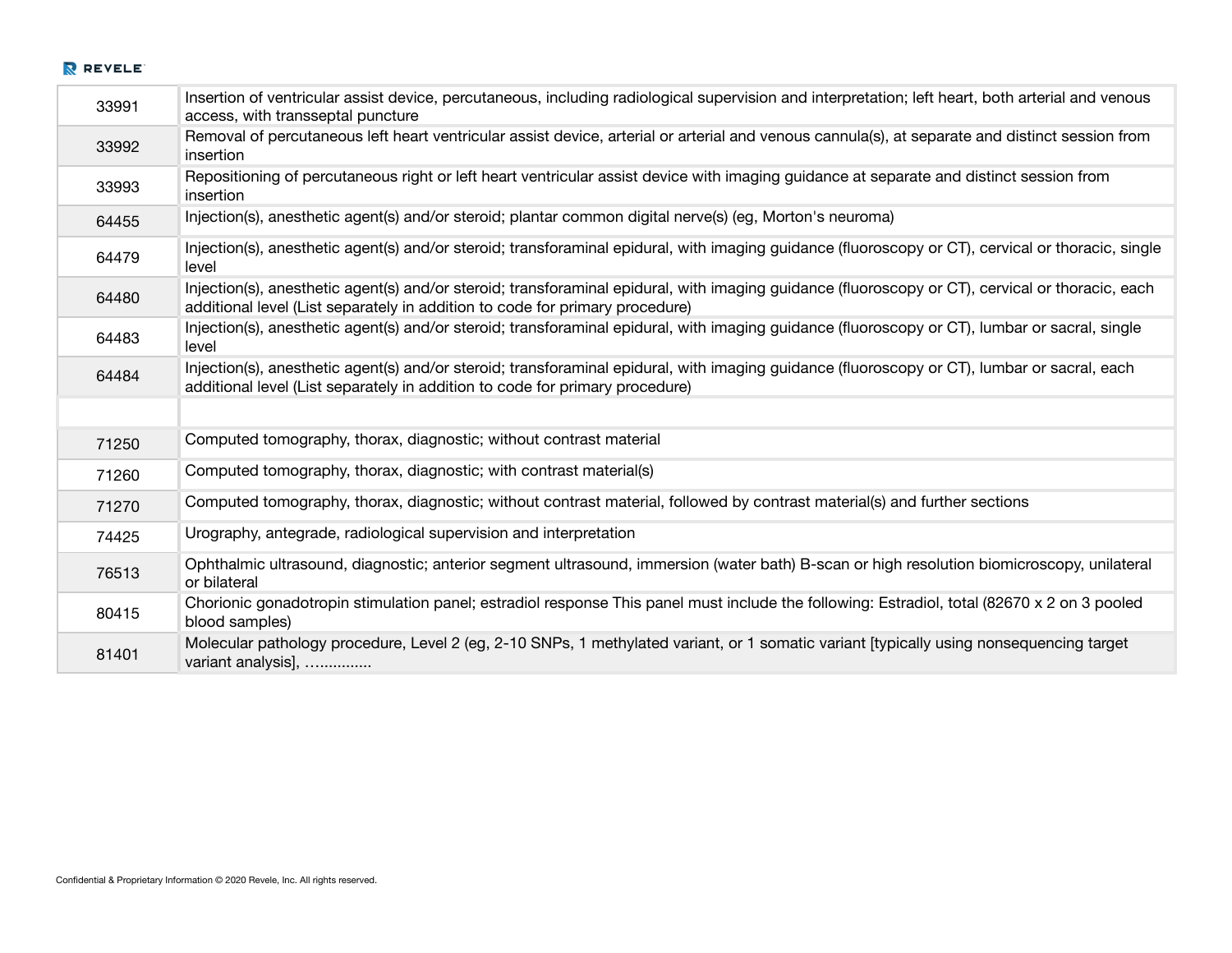| 81402 | Molecular pathology procedure, Level 3 (eg, >10 SNPs, 2-10 methylated variants, or 2-10 somatic variants [typically using non-sequencing<br>target variant analysis], immunoglobulin and T-cell receptor gene rearrangements, duplication/deletion variants of 1 exon, loss of<br>heterozygosity [LOH], uniparental disomy [UPD]) Chromosome 1p-/19q- (eg, glial tumors), deletion analysis Chromosome 18q- (eg, D18S55,<br>D18S58, D18S61, D18S64, and D18S69) (eg, colon cancer), allelic imbalance assessment (ie, loss of heterozygosity) COL1A1/PDGFB<br>(t(17;22)) (eg, dermatofibrosarcoma protuberans), translocation analysis, multiple breakpoints, qualitative, and quantitative, if performed<br>CYP21A2 (cytochrome P450, family 21, subfamily A, polypeptide 2) (eg, congenital adrenal hyperplasia, 21-hydroxylase deficiency), common<br>variants (eg, IVS2-13G, P30L, I172N, exon 6 mutation cluster [I235N, V236E, M238K], V281L, L307FfsX6, Q318X, R356W, P453S,<br>G110VfsX21, 30-kb deletion variant) ESR1/PGR (receptor 1/progesterone receptor) ratio (eg, breast cancer) MEFV (Mediterranean fever) (eg,<br>familial Mediterranean fever), common variants (eg, E148Q, P369S, F479L, M680I, I692del, M694V, M694I, K695R, V726A, A744S, R761H)<br>TRD@ (T cell antigen receptor, delta) (eg, leukemia and lymphoma), gene rearrangement analysis, evaluation to detect abnormal clonal<br>population Uniparental disomy (UPD) (eg, Russell-Silver syndrome, Prader-Willi/Angelman syndrome), short tandem repeat (STR) analysis |
|-------|---------------------------------------------------------------------------------------------------------------------------------------------------------------------------------------------------------------------------------------------------------------------------------------------------------------------------------------------------------------------------------------------------------------------------------------------------------------------------------------------------------------------------------------------------------------------------------------------------------------------------------------------------------------------------------------------------------------------------------------------------------------------------------------------------------------------------------------------------------------------------------------------------------------------------------------------------------------------------------------------------------------------------------------------------------------------------------------------------------------------------------------------------------------------------------------------------------------------------------------------------------------------------------------------------------------------------------------------------------------------------------------------------------------------------------------------------------------------------------------------------------------------------------------------------------|
| 81403 | Molecular pathology procedure, Level 4 (eg, analysis of single exon by DNA sequence analysis, analysis of >10 amplicons using multiplex<br>PCR in 2 or more independent reactions                                                                                                                                                                                                                                                                                                                                                                                                                                                                                                                                                                                                                                                                                                                                                                                                                                                                                                                                                                                                                                                                                                                                                                                                                                                                                                                                                                       |
| 81404 | Molecular pathology procedure, Level 5 (eg, analysis of 2-5 exons by DNA sequence analysis, mutation scanning or duplication/deletion<br>variants of 6-10 exons,                                                                                                                                                                                                                                                                                                                                                                                                                                                                                                                                                                                                                                                                                                                                                                                                                                                                                                                                                                                                                                                                                                                                                                                                                                                                                                                                                                                        |
| 81405 | Molecular pathology procedure, Level 6 (eg, analysis of 6-10 exons by DNA sequence analysis, mutation scanning or duplication/deletion<br>variants of 11-25 exons,                                                                                                                                                                                                                                                                                                                                                                                                                                                                                                                                                                                                                                                                                                                                                                                                                                                                                                                                                                                                                                                                                                                                                                                                                                                                                                                                                                                      |
| 82075 | Alcohol (ethanol); breath                                                                                                                                                                                                                                                                                                                                                                                                                                                                                                                                                                                                                                                                                                                                                                                                                                                                                                                                                                                                                                                                                                                                                                                                                                                                                                                                                                                                                                                                                                                               |
| 82670 | Estradiol; total                                                                                                                                                                                                                                                                                                                                                                                                                                                                                                                                                                                                                                                                                                                                                                                                                                                                                                                                                                                                                                                                                                                                                                                                                                                                                                                                                                                                                                                                                                                                        |
| 90377 | Rabies immune globulin, heat- and solvent/detergent-treated (RIg-HT S/D), human, for intramuscular and/or subcutaneous use                                                                                                                                                                                                                                                                                                                                                                                                                                                                                                                                                                                                                                                                                                                                                                                                                                                                                                                                                                                                                                                                                                                                                                                                                                                                                                                                                                                                                              |
| 92227 | Imaging of retina for detection or monitoring of disease; with remote clinical staff review and report, unilateral or bilateral                                                                                                                                                                                                                                                                                                                                                                                                                                                                                                                                                                                                                                                                                                                                                                                                                                                                                                                                                                                                                                                                                                                                                                                                                                                                                                                                                                                                                         |
| 92228 | Imaging of retina for detection or monitoring of disease; with remote physician or other qualified health care professional interpretation and<br>report, unilateral or bilateral                                                                                                                                                                                                                                                                                                                                                                                                                                                                                                                                                                                                                                                                                                                                                                                                                                                                                                                                                                                                                                                                                                                                                                                                                                                                                                                                                                       |
| 92229 | Imaging of retina for detection or monitoring of disease; point-of-care automated analysis and report, unilateral or bilateral                                                                                                                                                                                                                                                                                                                                                                                                                                                                                                                                                                                                                                                                                                                                                                                                                                                                                                                                                                                                                                                                                                                                                                                                                                                                                                                                                                                                                          |
| 92517 | Vestibular evoked myogenic potential (VEMP) testing, with interpretation and report; cervical (cVEMP)                                                                                                                                                                                                                                                                                                                                                                                                                                                                                                                                                                                                                                                                                                                                                                                                                                                                                                                                                                                                                                                                                                                                                                                                                                                                                                                                                                                                                                                   |
| 92518 | Vestibular evoked myogenic potential (VEMP) testing, with interpretation and report; ocular (oVEMP)                                                                                                                                                                                                                                                                                                                                                                                                                                                                                                                                                                                                                                                                                                                                                                                                                                                                                                                                                                                                                                                                                                                                                                                                                                                                                                                                                                                                                                                     |
| 92519 | Vestibular evoked myogenic potential (VEMP) testing, with interpretation and report; cervical (cVEMP) and ocular (oVEMP)                                                                                                                                                                                                                                                                                                                                                                                                                                                                                                                                                                                                                                                                                                                                                                                                                                                                                                                                                                                                                                                                                                                                                                                                                                                                                                                                                                                                                                |
| 92650 | Auditory evoked potentials; screening of auditory potential with broadband stimuli, automated analysis                                                                                                                                                                                                                                                                                                                                                                                                                                                                                                                                                                                                                                                                                                                                                                                                                                                                                                                                                                                                                                                                                                                                                                                                                                                                                                                                                                                                                                                  |
| 92651 | Auditory evoked potentials; for hearing status determination, broadband stimuli, with interpretation and report                                                                                                                                                                                                                                                                                                                                                                                                                                                                                                                                                                                                                                                                                                                                                                                                                                                                                                                                                                                                                                                                                                                                                                                                                                                                                                                                                                                                                                         |
| 92652 | Auditory evoked potentials; for threshold estimation at multiple frequencies, with interpretation and report                                                                                                                                                                                                                                                                                                                                                                                                                                                                                                                                                                                                                                                                                                                                                                                                                                                                                                                                                                                                                                                                                                                                                                                                                                                                                                                                                                                                                                            |
| 92653 | Auditory evoked potentials; neurodiagnostic, with interpretation and report                                                                                                                                                                                                                                                                                                                                                                                                                                                                                                                                                                                                                                                                                                                                                                                                                                                                                                                                                                                                                                                                                                                                                                                                                                                                                                                                                                                                                                                                             |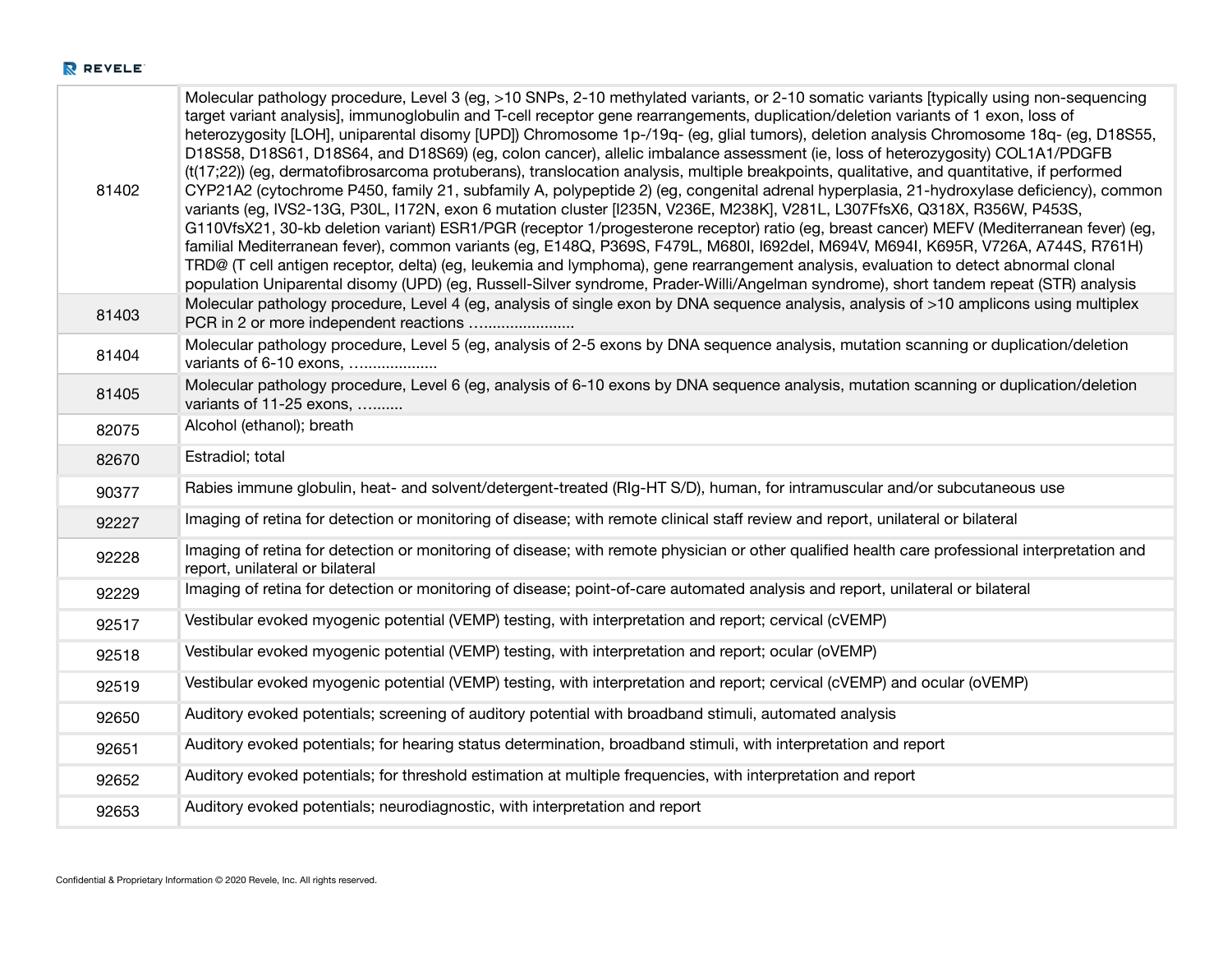| 93241 | External electrocardiographic recording for more than 48 hours up to 7 days by continuous rhythm recording and storage; includes recording,<br>scanning analysis with report, review and interpretation                                                                                                                   |
|-------|---------------------------------------------------------------------------------------------------------------------------------------------------------------------------------------------------------------------------------------------------------------------------------------------------------------------------|
| 93242 | External electrocardiographic recording for more than 48 hours up to 7 days by continuous rhythm recording and storage; recording (includes<br>connection and initial recording)                                                                                                                                          |
| 93243 | External electrocardiographic recording for more than 48 hours up to 7 days by continuous rhythm recording and storage; scanning analysis<br>with report                                                                                                                                                                  |
| 93244 | External electrocardiographic recording for more than 48 hours up to 7 days by continuous rhythm recording and storage; review and<br>interpretation                                                                                                                                                                      |
| 93245 | External electrocardiographic recording for more than 7 days up to 15 days by continuous rhythm recording and storage; includes recording,<br>scanning analysis with report, review and interpretation                                                                                                                    |
| 93246 | External electrocardiographic recording for more than 7 days up to 15 days by continuous rhythm recording and storage; recording (includes<br>connection and initial recording)                                                                                                                                           |
| 93247 | External electrocardiographic recording for more than 7 days up to 15 days by continuous rhythm recording and storage; scanning analysis<br>with report                                                                                                                                                                   |
| 93248 | External electrocardiographic recording for more than 7 days up to 15 days by continuous rhythm recording and storage; review and<br>interpretation                                                                                                                                                                       |
| 94617 | Exercise test for bronchospasm, including pre- and post-spirometry and pulse oximetry; with electrocardiographic recording(s)                                                                                                                                                                                             |
| 94619 | Exercise test for bronchospasm, including pre- and post-spirometry and pulse oximetry; without electrocardiographic recording(s)                                                                                                                                                                                          |
| 95070 | Inhalation bronchial challenge testing (not including necessary pulmonary function tests), with histamine, methacholine, or similar compounds                                                                                                                                                                             |
|       |                                                                                                                                                                                                                                                                                                                           |
| 99202 | Office or other outpatient visit for the evaluation and management of a new patient, which requires a medically appropriate history and/or<br>examination and straightforward medical decision making. When using time for code selection, 15-29 minutes of total time is spent on the<br>date of the encounter.          |
| 99203 | Office or other outpatient visit for the evaluation and management of a new patient, which requires a medically appropriate history and/or<br>examination and low level of medical decision making. When using time for code selection, 30-44 minutes of total time is spent on the date of<br>the encounter.             |
| 99204 | Office or other outpatient visit for the evaluation and management of a new patient, which requires a medically appropriate history and/or<br>examination and moderate level of medical decision making. When using time for code selection, 45-59 minutes of total time is spent on the<br>date of the encounter.        |
| 99205 | Office or other outpatient visit for the evaluation and management of a new patient, which requires a medically appropriate history and/or<br>examination and high level of medical decision making. When using time for code selection, 60-74 minutes of total time is spent on the date<br>of the encounter.            |
| 99211 | Office or other outpatient visit for the evaluation and management of an established patient, that may not require the presence of a physician<br>or other qualified health care professional. Usually, the presenting problem(s) are minimal.                                                                            |
| 99212 | Office or other outpatient visit for the evaluation and management of an established patient, which requires a medically appropriate history<br>and/or examination and straightforward medical decision making. When using time for code selection, 10-19 minutes of total time is spent on<br>the date of the encounter. |

Confidential & Proprietary Information © 2020 Revele, Inc. All rights reserved.